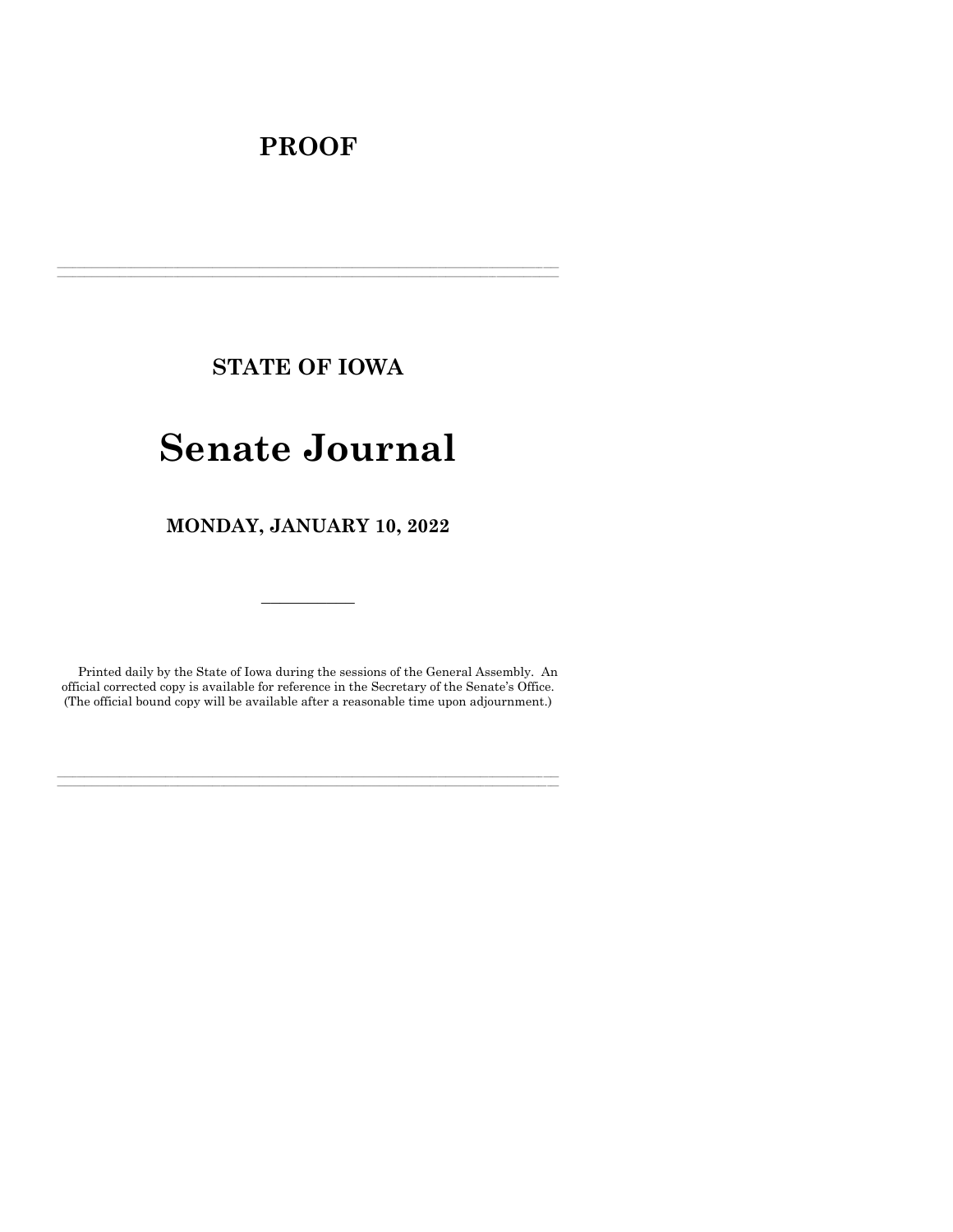$\frac{1}{2}$ 

FIRST CALENDAR DAY FIRST SESSION DAY

Senate Chamber Des Moines, Iowa, Monday, January 10, 2022

The Senate met in regular session at 10:07 a.m., President Chapman presiding.

Prayer was offered by Reverend Jeremy Carr, Lead Pastor of NorthPoint Church in Johnston, Iowa. He was the guest of President Chapman.

## PLEDGE OF ALLEGIANCE

The Pledge of Allegiance was led by Senate Page Ian Critelli.

## COMMITTEE ON CREDENTIALS

Senator Whitver moved that a committee of five be appointed as a committee on credentials.

The motion prevailed by a voice vote, and the Chair announced the appointment of Senators Kraayenbrink, Chair; Dickey, Jochum, Quirmbach, and J. Taylor.

## REPORT OF THE COMMITTEE ON CREDENTIALS

MR. PRESIDENT: We, your committee on credentials, respectfully report that we find the persons named in the attached copies of certification of the Secretary of State duly elected to and entitled to seats in the Senate for the Eighty-ninth General Assembly.

> TIM KRAAYENBRINK, Chair ADRIAN DICKEY PAM JOCHUM HERMAN C. QUIRMBACH JEFF TAYLOR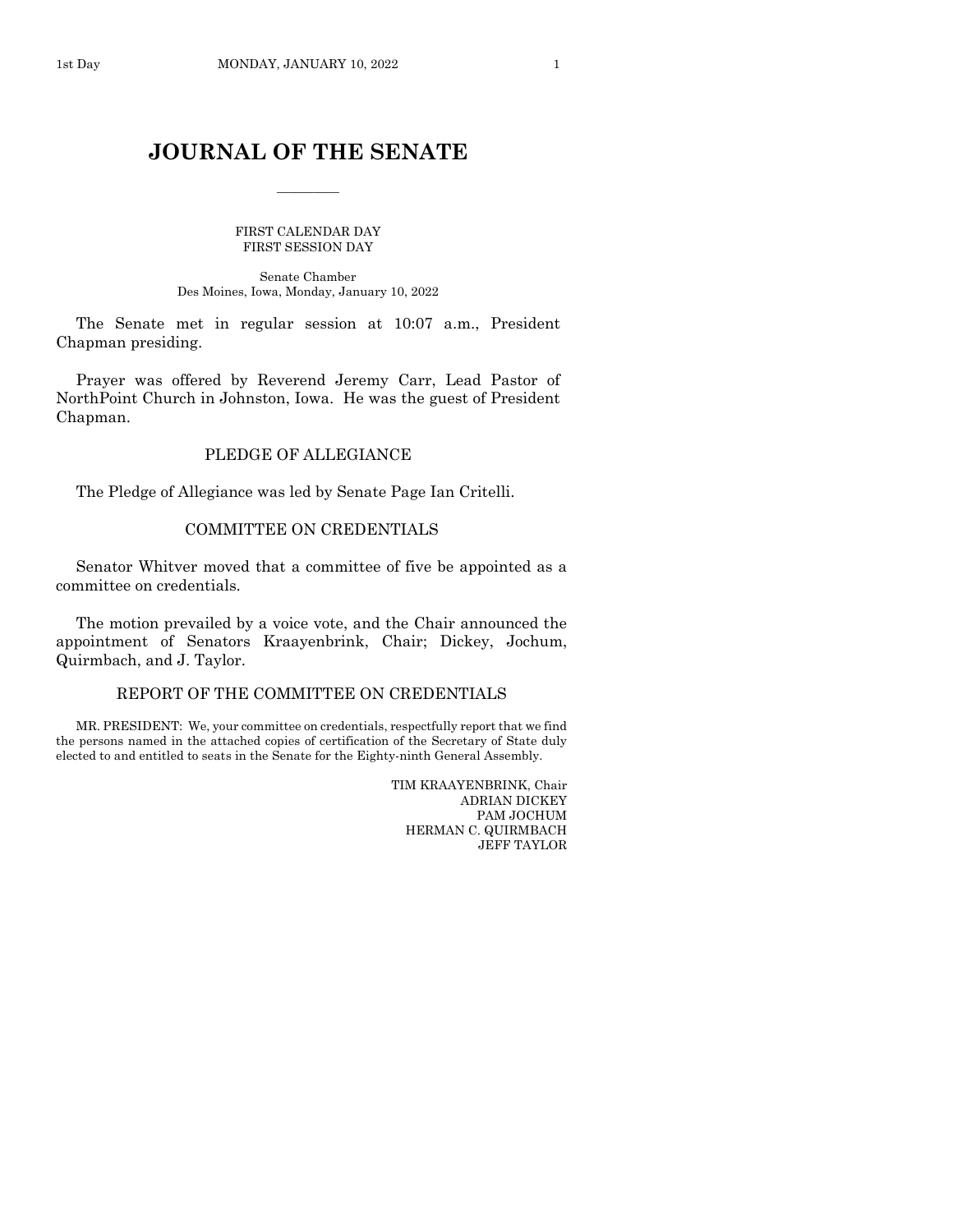#### STATE OF IOWA

#### *Office of the* **Secretary of State CERTIFICATION**

*To the Honorable Secretary of the Senate:*

I, PAUL D. PATE, Secretary of State of the State of Iowa, custodian of the files and records pertaining to elections in the State, do hereby certify that the State Canvassing Board has declared that at the Special Election held on December 14, 2021, the following named person was duly elected to the office of State Senate for the residue of the term ending January 2, 2023:

First Dave Rowley

IN TESTIMONY WHEREOF, I have hereunto set my hand and affixed the official seal of the Secretary of (SEAL) State at the Statehouse, in Des Moines, this twenty-seventh day of December, 2021.

> PAUL D. PATE Secretary of State

I hereby acknowledge receipt of the original copy of this document on this twenty-seventh day of December, 2021.

> W. CHARLES SMITHSON Secretary of Senate

## OATH OF OFFICE

On motion of Senator Kraayenbrink, the reports were duly adopted by a voice vote, and the duly elected senator appeared before the bar of the Senate, was duly sworn, and subscribed his name to the oath of office.

## COMMITTEE FROM THE HOUSE

A committee from the House appeared and notified the Senate that the House was duly organized and ready to receive any communication the Senate might be ready to transmit.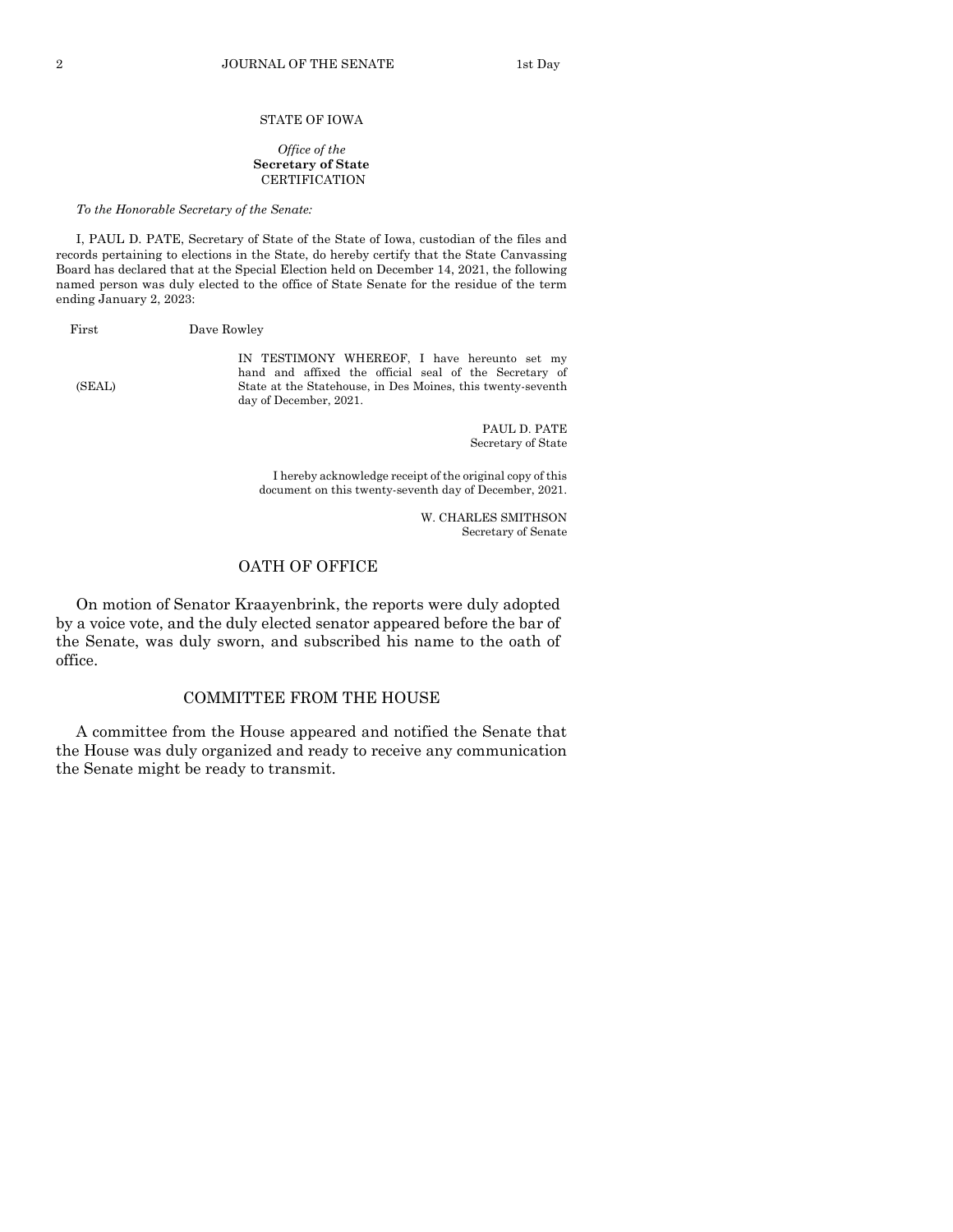## OPENING REMARKS BY THE PRESIDENT OF THE SENATE

## President Chapman addressed the Senate with the following remarks:

Friends, family, colleagues, and to our newly-elected Senator, it is my honor to welcome you to the 2022 legislative session. I have always enjoyed the first day of session. It's a time in which friends and colleagues are reunited, hope and excitement flourishes, and optimism for the future resonates.

Colleagues, the time has come for us to take a stand. It has become increasingly evident that we live in a world in which many, including our media, wish to confuse, misguide, and deceive us, calling good evil and evil good. One doesn't have to look far to see the sinister agenda occurring right before our eyes. The attack on our children is no longer hidden. Those who wish to normalize sexually deviant behavior against our children, including pedophilia and incest, are pushing this movement more than ever before. Our children should be safe and free from this atrocious assault. Our students should be learning about science, and mathematics; they should be learning about engineering and innovation. Instead, some teachers are disguising sexually obscene material as desired subject matter and profess it has artistic and literary value. The literature being pushed on our students should disturb all of us and if you aren't disturbed, I can only hope it is because you have not actually heard or seen the content. Nobody, regardless of their race, religion, ethnicity, gender, sexual orientation, or occupation has the right to expose children to obscene material. It is for that reason that this body should use this session to address this very issue.

When students are subjected to this violating content, we need to ensure parents have the ability to protect their children by removing them from the district. We can and must tear down the financial barriers that prevent parents from making this decision. We must hold those who distribute this repulsive and criminal content to minors accountable. Let us not forget the quote on the first floor of this capitol which reads "nothing is politically right that is morally wrong." In other words, we can't be right by doing the wrong thing, and doing the right thing can never be wrong.

Since 1973 nearly 70 million Americans have had their voices silenced. Their lives were taken in the so-called name of "choice." We have courageously stood for and defended those who could not defend themselves. I am proud of the work done by this body to give a voice to the voiceless. As the United States Supreme Court takes up this important issue, we will stand ready to take whatever steps necessary to defend the dignity of life.

Colleagues, because of your dedication to being fiscally responsible, we come into this legislative session with our economic reserves totally full. Our revenues are at a historic all time high, and our ending fund balances are flourishing. This economic prosperity has come from sound fiscal policies and reducing taxes on Iowans. When individual economic freedoms abound, economic prosperity follows. Yet, let's not forget that there will be some who wish to spend this money on expanding government; our focus must be to return these dollars to the rightful owners – the taxpayers. Now is the time to take a bold stand. We have come a long way in reducing taxes on Iowans but it's not enough. Let's keep our eyes set on the total elimination of income taxes. Now is the time for action, now is the time to be bold! We cannot allow another year to go by sitting on the sidelines, while other states are aggressively reducing taxes. This is the year to take action!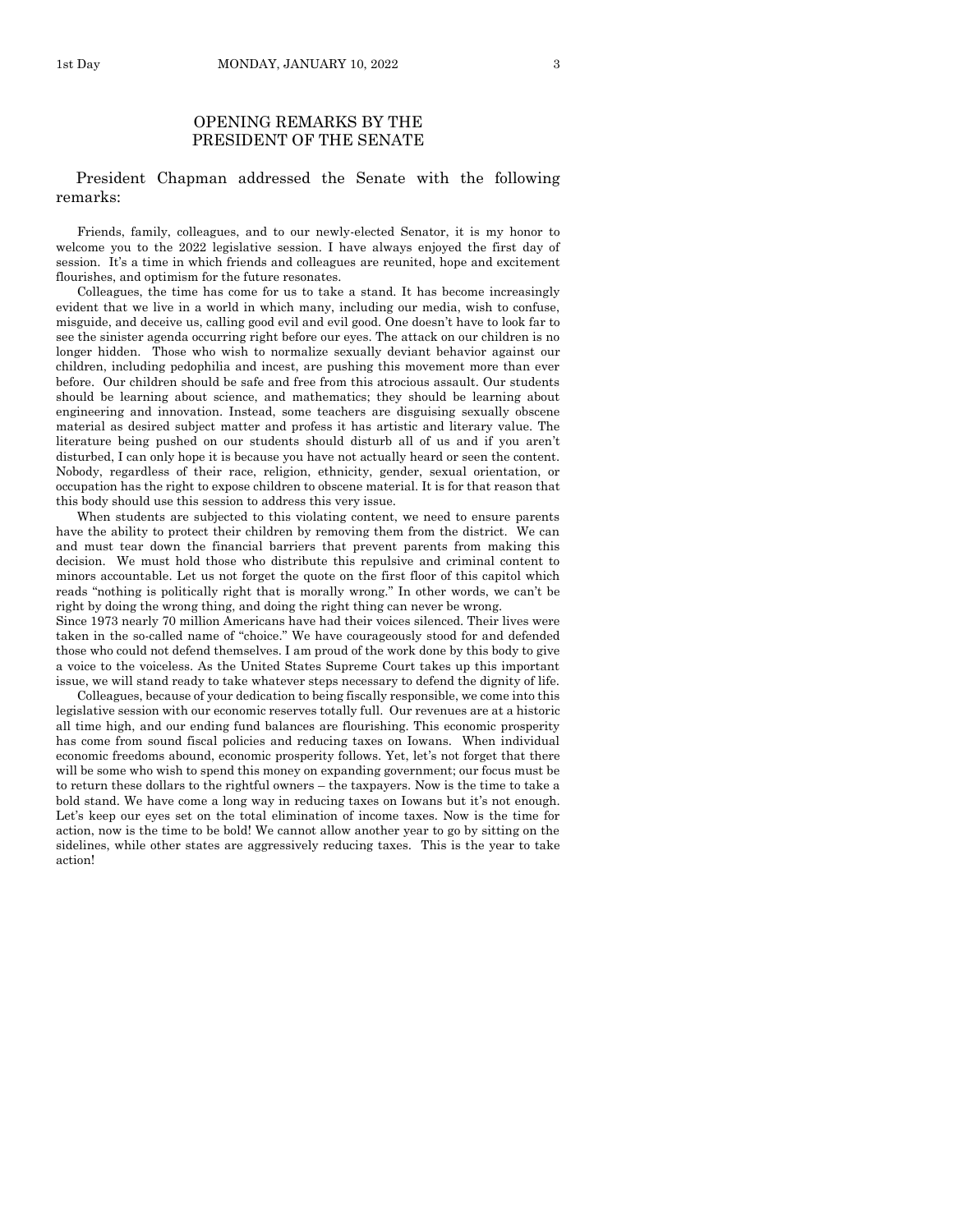4 JOURNAL OF THE SENATE 1st Day

Lastly, may we always remember that the work we do here in this building will impact the lives of millions of Iowans and future generations to come. Let's make 2022 a year to look back on with humility and thanksgiving for the bold stand we took to give greater freedom and liberty to Iowans, where we stood for parental choice in education, where we lifted the crushing weight of tax burdens on Iowans, and where we stood for what is right, even among those who call it wrong. Right is right, all of the time, and wrong is wrong, all of the time. May this body choose to do what is right. God has so richly blessed and prospered our state, may we recognize Him and His hand in all we do! May He continue to bless our great state and may He bless each of you throughout this session!

## REMARKS BY THE MINORITY LEADER

#### Senator Wahls addressed the Senate with the following remarks:

Mr. President, ladies and gentlemen of the Senate, staff, members of the press, members of the public, and everyone watching at home, welcome to the 2022 legislative session.

Our session should be laser-focused on the Reynolds Workforce Crisis. All of us see and are overwhelmed by the 'Help Wanted' signs we see in our districts — the reduced hours, the limited service, and even shuttered businesses. In my district, businesses in towns like Tipton, suburban communities like Coralville, and big cities like Iowa City, are all struggling because of the Reynolds Workforce Crisis. In countless meetings, business and community leaders bring up workforce as not just their top priority, but as priorities one, two, three, four, and five. The good news is that we all agree — Democrats and Republicans alike — that workforce is the most important issue facing our state.

Let's start with the facts: Today, on January 10, 2022, there are fewer Iowans in the workforce than there were a decade ago. At the same time, nationally, there are nearly ten million more Americans who have entered the workforce nationwide. We all know there is a labor shortage in America – but the problem is significantly worse in Iowa. Why is that? As Republican leaders gladly tell us, they have been in full control of our state government since 2017. And Republicans are now promising us more of the same — that hasn't worked. We've been told it will be more of the GOP Greatest Hits this session: more attacks on LGBTQ Iowans, more gasoline on the culture war fire, and more attacks on the first amendment. Just last week, Senate Republicans announced they are banning members of the media from the floor of the Senate chamber – continuing Republican attacks on the First Amendment from last year.

If Republican proposals worked, talented, younger Americans would be flocking to live and work in Iowa, and our population would be growing across the state. Is this happening? We all know the answer. Governor Reynolds and Iowa Republicans have not made Iowa a place where more people want to live, work, raise a family, or start a business. And now — Republicans want to double down on the same policies that have already brought devastating consequences to Iowa. The facts are clear: Iowa is on the wrong track. And we're seeing these impacts in our schools, in our health care system, and especially in our rural communities.

In our schools, just last week, students in Davenport couldn't get to school because there weren't enough bus drivers. In Mason City – and in other districts across the state – schools are increasing class sizes because they don't have enough teachers and substitutes to cover their classes. Every week there is a new story about a school that unexpectedly closed because they didn't have enough staff.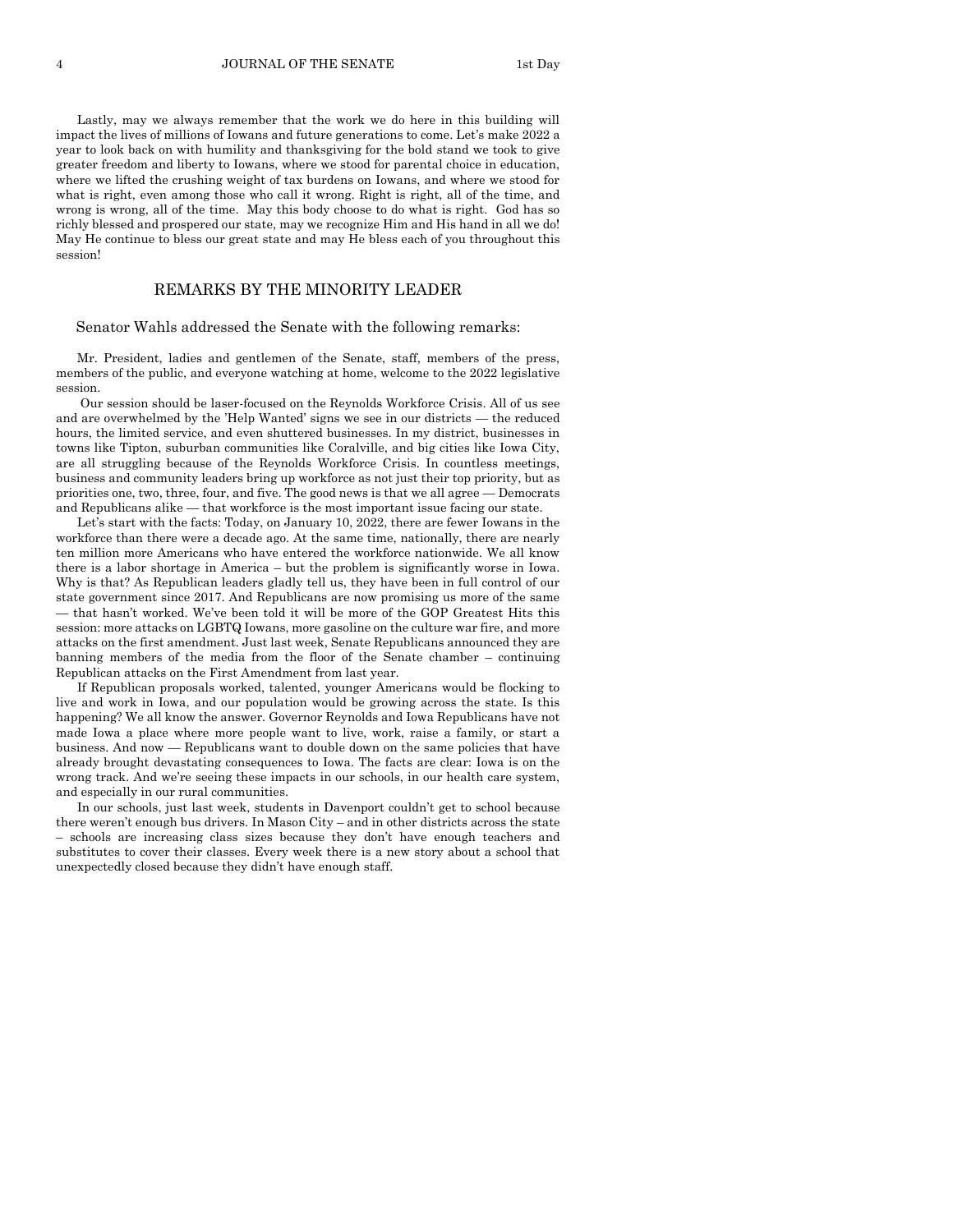The Reynolds Workforce Crisis is contributing directly to the crisis we're seeing in our public education, which is creating massive uncertainty for Iowa students and parents. Across Iowa, the coronavirus has disrupted learning – both in-person learning and virtual learning – and we know both students and parents have experienced unprecedented, untold stress. Iowa's education crisis isn't happening because of critical race theory or books Republicans are trying to ban — it's happening because of the extreme, anti-public education policies enacted by Governor Reynolds and this Republican legislature that are driving teachers out of Iowa. It's happening because Iowa Republicans do not value the work of our hardworking public educators. Iowa's publicschool teachers are underpaid, underappreciated, forced to work in unsafe conditions and because of Republican attacks on collective bargaining, they are unable to negotiate over workplace safety. Governor Reynolds turned down \$95 million in federal funds to make our schools safer for teachers, staff, and students. Why? This decision is inexplicable. It shouldn't be a surprise that we are struggling to find enough teachers to teach our kids – Republican policies are driving teachers out of Iowa.

The Reynolds Workforce Crisis is also severely impacting Iowa's health care system. Our hospitals and ICUs are filled to the brink with COVID patients, over 80% of whom are unvaccinated. Iowans are still

getting sick, and Iowans are still dying from COVID. To keep our schools and economy open, and to protect our health care system, we need every Iowan to get fully vaccinated. That's how we'll defeat COVID once and for all and finally get back to normal. Until then, we will continue to see too many stories like that of Dale Weeks, a retired superintendent from Seymour, who died of a non-COVID disease that would have been treatable if there had been an open bed for him a major medical center  $-$  but there wasn't. As his daughter told the Des Moines Register quote "It's infuriating that people who are not vaccinated are clogging it up," end-quote. Our state failed Dale Weeks, after Dale spent his life serving our state. But COVID is just the tip of the iceberg when it comes to the crisis in our health care system.

Because of the Reynolds Workforce Crisis, Iowans are paying more for lower quality health care. The Reynolds Workforce Crisis — and as a recent report demonstrated, the privatization of Medicaid — are both driving up health care costs for all Iowans. And yet, Republicans have no plan to reverse course on Managed Care. Hopefully, Governor Reynolds will include health care workers in her forthcoming workforce plan.

And as challenging as these struggles are in urban Iowa, we all know that our small town and rural communities are bearing the brunt of this crisis. The numbers speak for themselves. 2020 census data showed that two-thirds of Iowa counties lost population from 2010 to 2020. Rural Iowans are currently dying at a rate twice as fast as Iowans living in urban areas. Too few rural Iowans don't have access to basic necessities like clean drinking water and reliable Internet access. Thankfully, President Biden and Representative Axne passed the American Rescue Plan and the historic Bipartisan Infrastructure Deal, which have allowed our state to invest

over \$500 million in rural broadband. But President Biden's leadership may not be enough to overcome the Reynolds Workforce Crisis and the Republican policies that are hollowing out rural Iowa.

Senate Democrats are focused on recruiting more Iowans, younger Iowans, and better-paid Iowans to our state.

We believe Iowa needs to end the divisive culture wars that pit Iowans against Iowans and instead bring our state together.

We need to make Iowa an inclusive and welcoming place to get our state growing again.

We need comprehensive tax reform that closes loopholes and attracts new investment instead of alienating new employers.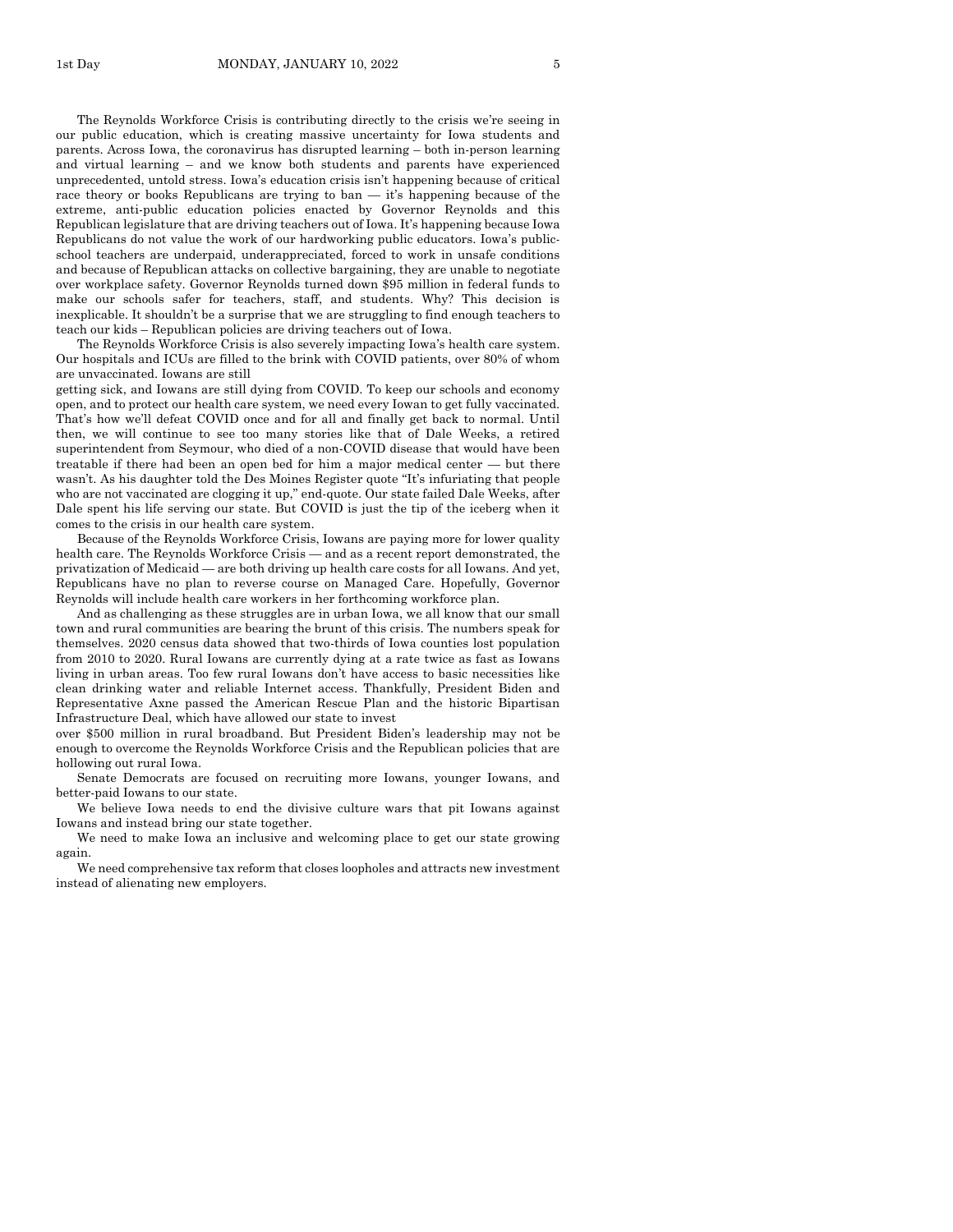We need to expand apprenticeships, career training, and technical education by investing in our higher education system.

Fully fund our public schools so our students attend the best public schools in the country instead of trying to privatize and consolidate Iowa schools with a vouchers program that uses public dollars for private schools.

Stop talking about making childcare more affordable throughout Iowa and pass overdue legislation to fix Iowa's broken childcare system and guarantee access to free, universal Pre-K programs.

Invest in more affordable housing and help more Iowans become homeowners and finally fix Iowa's broken laws affecting Iowans who own and live in manufactured homes. Senate Democrats are guided by Iowa values. We believe hard work deserves fair

pay, every Iowan deserves to be treated fairly, and we all do better when we all do better. We believe every Iowan wants their family to be happy, safe, healthy, and nearby. That's what Democrats are fighting for. We need to bring economic opportunity back to every corner of the state – from our big cities to small towns, our suburban communities to our rural farms.

Democrats are ready and eager to find bipartisan solutions to the problems Iowans face. Let's stop pouring gasoline on the divisive culture war and focus on getting our state back to work. Let's work together for our neighbors, our communities, and the future of our great state. Let's improve the lives of Iowans and get Iowa back on the right track.

## REMARKS BY THE MAJORITY LEADER

#### Senator Whitver addressed the Senate with the following remarks:

Mister President and colleagues of the Senate,

The 2022 legislative session provides exciting opportunities for us as we continue our work to make Iowa the best state in the country - the best state to live, the best state to work, and the best state to raise your family. Recently, Iowa was rated as one of the best states for opportunity. We were named the state in the strongest position to withstand the Covid pandemic and we were also named the fastest state to recover from it. After 5 years of a Republican trifecta, Iowa's success is no longer subjective - it's objective.

In the five years since Republicans have had the majority in the Iowa Senate, we have enacted legislation to help Iowa grow and make the state better for those who call it home. The priority being tax relief for those hard-working people who make our state the great place it is. After implementing conservative, responsible budgeting practices, we passed truly historic income tax relief and we have continued to pass tax relief measures every year. We started as one of the states with the highest, most complicated income taxes in the country. Even after the measures we have taken, we have more work to do.

In a post pandemic economy, the competition is fierce for jobs and citizens. If policy makers want this state to grow, then we must be on the list of states with the lowest income tax in America.

Census data from 2021 was released recently and it showed a dark picture for states with high tax rates, punitive regulations, and regular lockdowns. Look no farther than east of the Mississippi river to see a state lose more than 140,000 residents last year. High taxes, closed schools, and an oppressive government chase residents to other states. Just like Illinois, California and New York have all had a net loss of hundreds of thousands of residents. People are voting with their feet and with their wallets. They are moving to low tax, pro freedom states.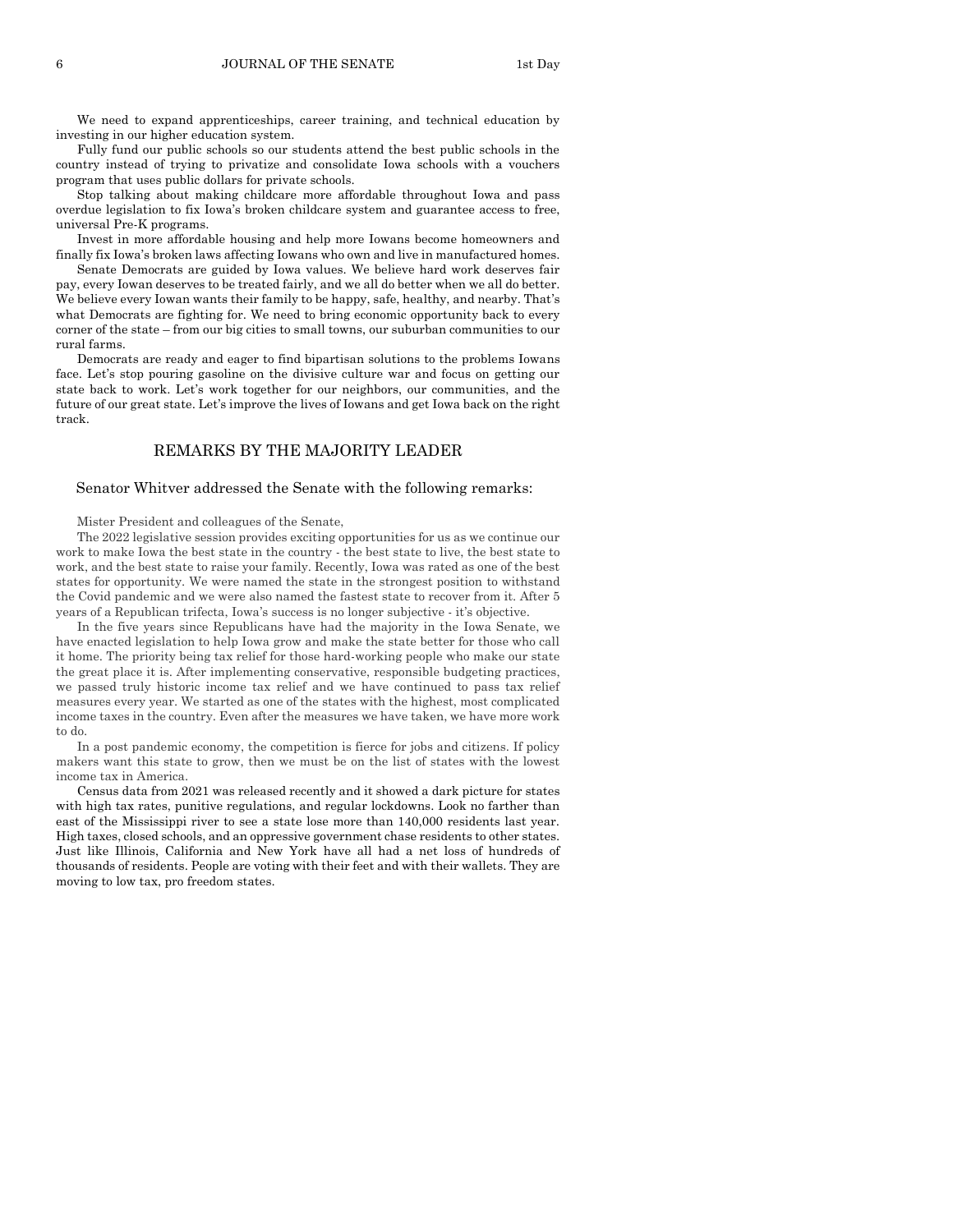In an increasingly competitive and fluid economy, we must improve Iowa's competitive advantage to attract new residents and create new career opportunities. We started down that path in 2017 by implementing sound, reliable, and sustainable budgets and maintained that discipline each year. We continued in 2018 by passing the largest income tax cut in Iowa history. In 2019 we approved property tax transparency and in 2021 we accelerated the 2018 tax cuts and eliminated a property tax levy. All of that work has set the stage for another significant reduction in the income tax rates.

We have almost a billion dollars in the rainy day funds. Another billion in the taxpayer trust fund. Another billion dollar projected surplus in this current budget year, and a huge structural surplus as we brought in almost a billion dollars more than we spent this year.

In short, our policies are working and that success has led to an overcollection of taxes on hard working Iowans. When Republicans collect too much of your hard earned dollars, we will keep our promise to give it back. We must return that money to taxpayers in the form of major, permanent pro-growth tax reform. Iowans deserve a simpler, more transparent, and more competitive tax code.

It is more important now than ever for Iowans to keep what they earn and be motivated to join the workforce so our economy can continue to grow. Cutting taxes is not only good for the hard-working Iowans who earned it, but also for small businesses paying that same rate. They have more money to invest and build their business. More money to reward employees with higher wages, attract new customers, and expand their opportunities. It makes Iowa more competitive with the states around us, and a more attractive place to live.

One of my colleagues has already been quoted as saying we are looking at building a 21st century model for our tax code, and that there is no reason we should settle for mediocrity. The tax code should not punish Iowans for wanting more in life, trying to provide more for your family, or getting a promotion at work.

In addition to tax relief, Iowans from nearly every sector of the economy are looking for solutions to the demand for workforce. I would propose instead of creating another government program to fix a government-created problem, we get government out of the way and empower Iowans to solve the problem. Let's make it easier to open and operate a child care facility in Iowa so Iowa parents who want to return to the workforce, can. Let's eliminate outdated licensing requirements and make sure someone with the necessary training and skills can get to work sooner, without government-imposed delays. Let's ensure Iowa's public assistance programs are there for the truly needy and not a lifestyle option for healthy, capable Iowans. Let's improve the tangible incentive to work by reducing income taxes on all Iowans.

I am proud to be the leader of this caucus and proud of the accomplishments we have made so far. I am most proud because we deliver on the promises we make to Iowans. Promises like sustainable budgets, reliable funding for education, empowering parents in their children's education and supporting law enforcement.

We will not stop now. The Senate Republican agenda for this session is tax relief for Iowans, and we do not intend to waste the opportunity we have here with one-time checks. We are here to deliver real, permanent tax reform to give employers and families the confidence to know their work and investments will be worth the risk.

You have all heard me say we shouldn't be just thinking and working for next year, but for the next generation of Iowans, and the next generation after that. Nothing we do here is just for today.

Colleagues, we begin the 2022 session with Iowa in the strongest position we have ever been. The 5 years of hard work, leadership by many of you in this room, and the patience for our policies to work, has given us a tremendous opportunity.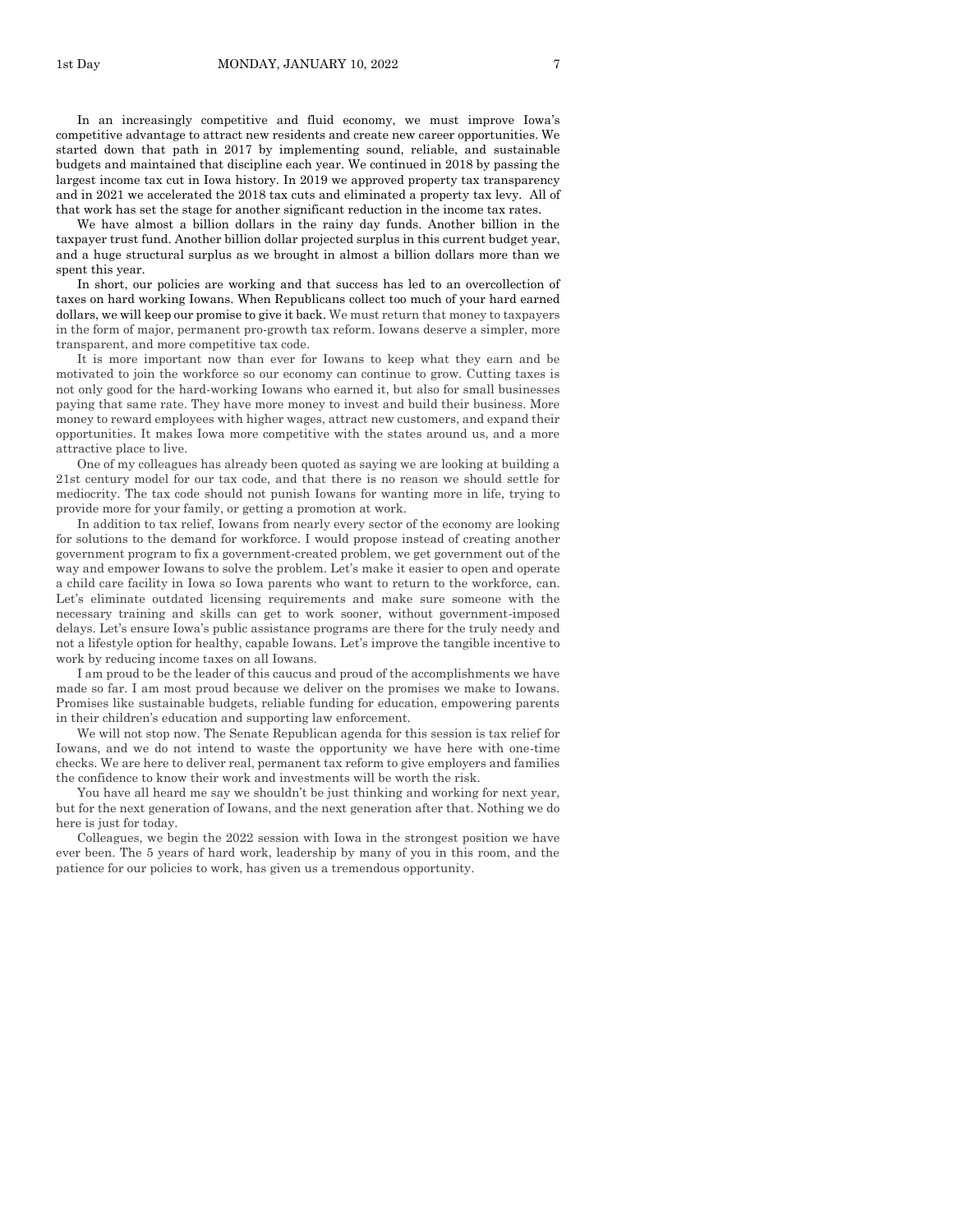When given an opportunity, we must deliver. We must keep our promises to the voters who send us to the capitol. Promises that ensure that the next generation of Iowans is better off than we are.

Few policies have shown more long-term growth impact than significant, permanent income tax cuts. Implementing pro-growth tax policy to make Iowa one of the fastest growing states in the country is policy that makes a generational difference. It is great to see everyone back at the Capitol. Let's get to work.

## COMMITTEE TO NOTIFY THE HOUSE

Senator Whitver moved that a committee of three be appointed to notify the House of Representatives that the Senate was organized and ready for business.

The motion prevailed by a voice vote, and the Chair announced the appointment of Senators Johnson, Chair; Celsi and Guth.

## COMMITTEE TO NOTIFY THE GOVERNOR

Senator Whitver moved that a committee of three be appointed to notify the Governor that the Senate was organized and ready to receive any communication that he might be ready to transmit.

The motion prevailed by a voice vote, and the Chair announced the appointment of Senators Carlin, Chair; Driscoll and T. Taylor.

#### RECESS

On motion of Senator Whitver, the Senate recessed at 10:37 a.m. until the completion of a meeting of the committee on Rules and Administration.

## RECONVENED

The Senate reconvened at 10:39 a.m., President Chapman presiding.

## APPOINTMENT OF PERMANENT AND PART-TIME OFFICERS AND EMPLOYEES

MR. PRESIDENT: Your committee on Rules and Administration begs leave to submit the names of the following individuals as permanent and part-time officers and employees of the Senate for the 2022 Session of the Eighty-ninth General Assembly: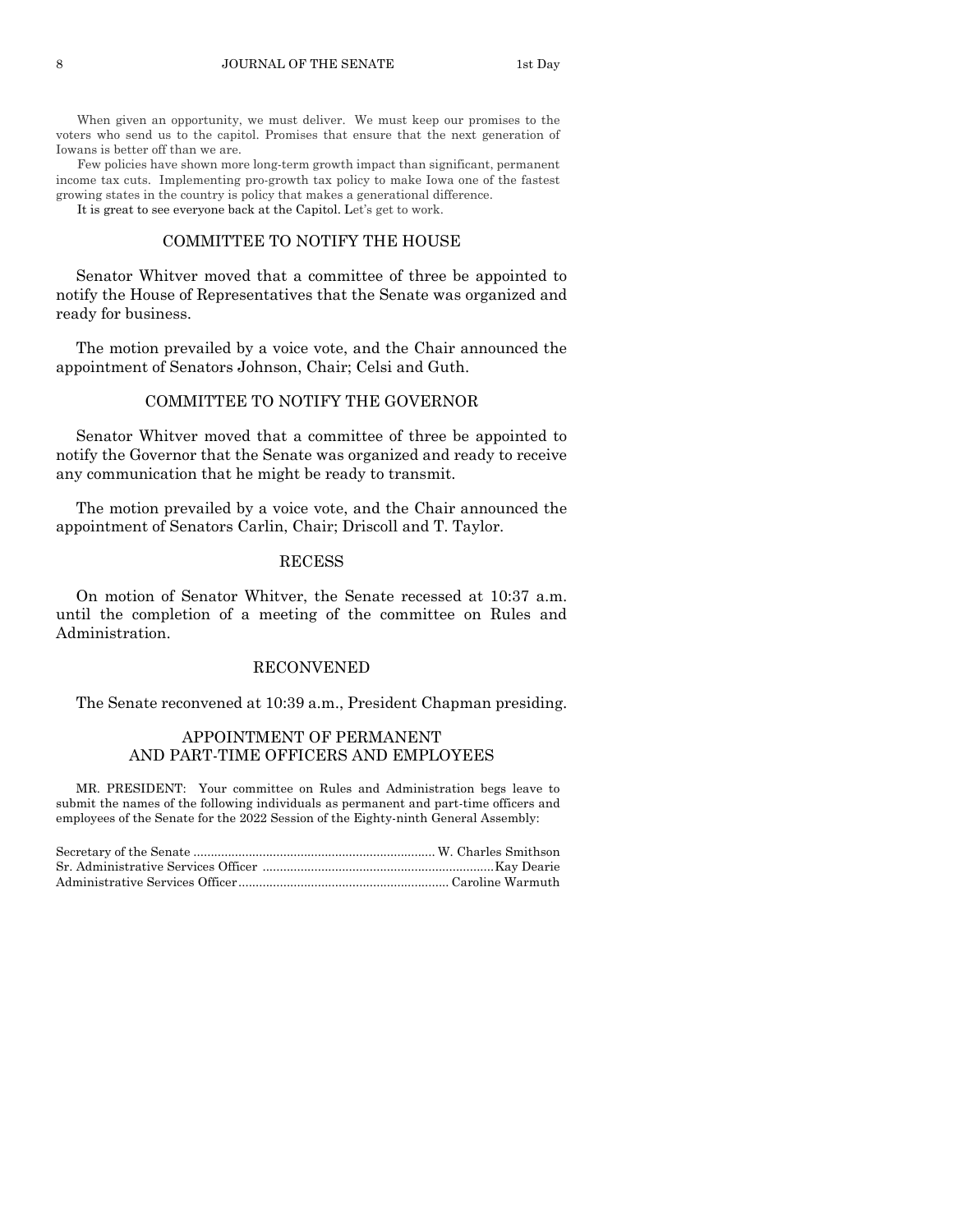## President of the Senate's Office

## Republican Caucus

## Democratic Caucus

## Sergeant-at-Arms

## JACK WHITVER, Chair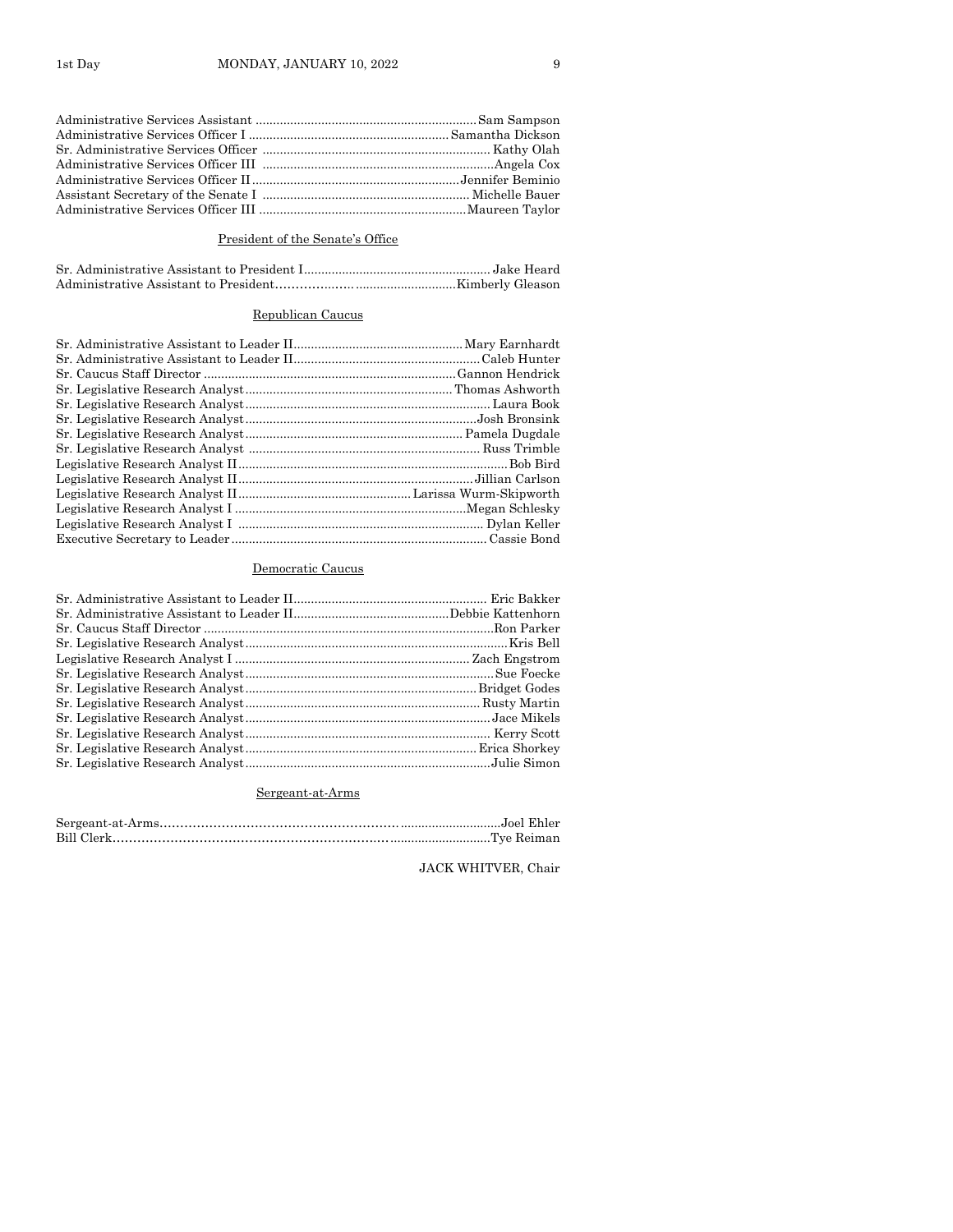## REPORT OF THE COMMITTEE ON RULES AND ADMINISTRATION

MR. PRESIDENT: Your committee on Rules and Administration begs leave to submit the names of the following persons as Pages for the Senate for the 2022 Session of the Eighty-ninth General Assembly:

Ian Critelli, West Des Moines Kennedy Haag, Waukee Elizabeth Hunter, Jesup Thomas Knudsen, West Des Moines Jackson Maddox, Ankeny Maren Rasmussen, Johnston Cecilia Redman, Gowrie Grace Tollefson, State Center

#### JACK WHITVER, Chair

Senator Whitver moved the adoption of the reports and appointments of the permanent officers and employees of the Senate.

The motion prevailed by a voice vote, and the foregoing officers and employees appeared before the bar of the Senate and were duly sworn.

## REPORT OF COMMITTEE ON MILEAGE

MR. PRESIDENT: Pursuant to Iowa Code section 2.10, the following has been determined to be the mileage to which Senators are entitled for the Eighty-ninth General Assembly:

| <b>NAME</b> | <b>ROUND TRIP MILES</b> |
|-------------|-------------------------|
|             |                         |
|             |                         |
|             |                         |
|             |                         |
|             |                         |
|             |                         |
|             |                         |
|             |                         |
|             |                         |
|             |                         |
|             |                         |
|             |                         |
|             |                         |
|             |                         |
|             |                         |
|             |                         |
|             |                         |
|             | .204                    |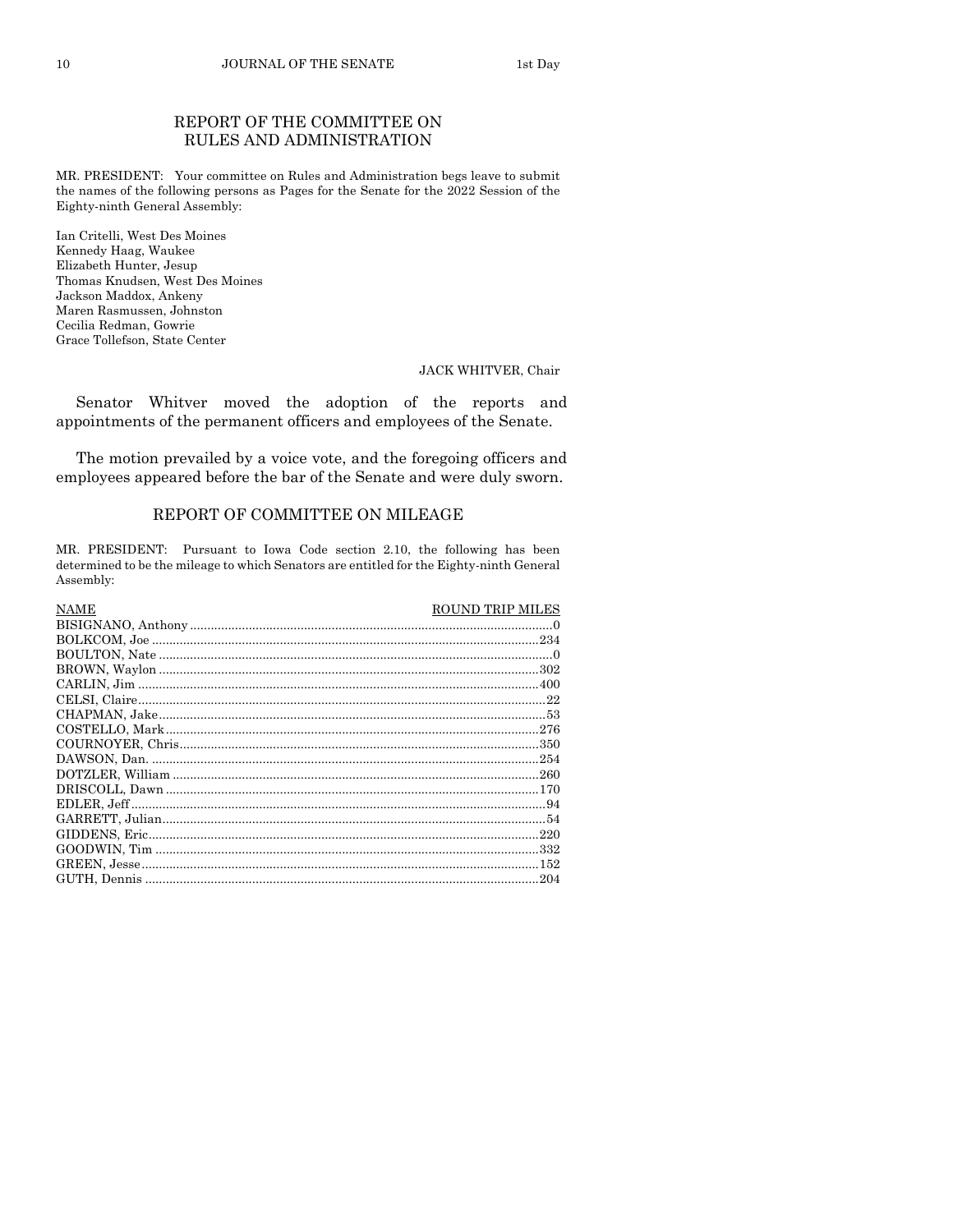| 260 |
|-----|
|     |
|     |
|     |
|     |
|     |
|     |
|     |
|     |
|     |
|     |
|     |
|     |
|     |
|     |
|     |
|     |
|     |
|     |
|     |
|     |
|     |
|     |
|     |
|     |
|     |
|     |
|     |
|     |
|     |
|     |

WAYLON BROWN, Chair TONY BISIGNANO  ${\rm JESSE}$  GREEN LIZ MATHIS

## REPORT OF THE COMMITTEE TO NOTIFY THE HOUSE

Senator Johnson reported that the committee assigned to notify the House that the Senate was organized and ready for business had performed its duty.

The report was accepted, and the committee was discharged.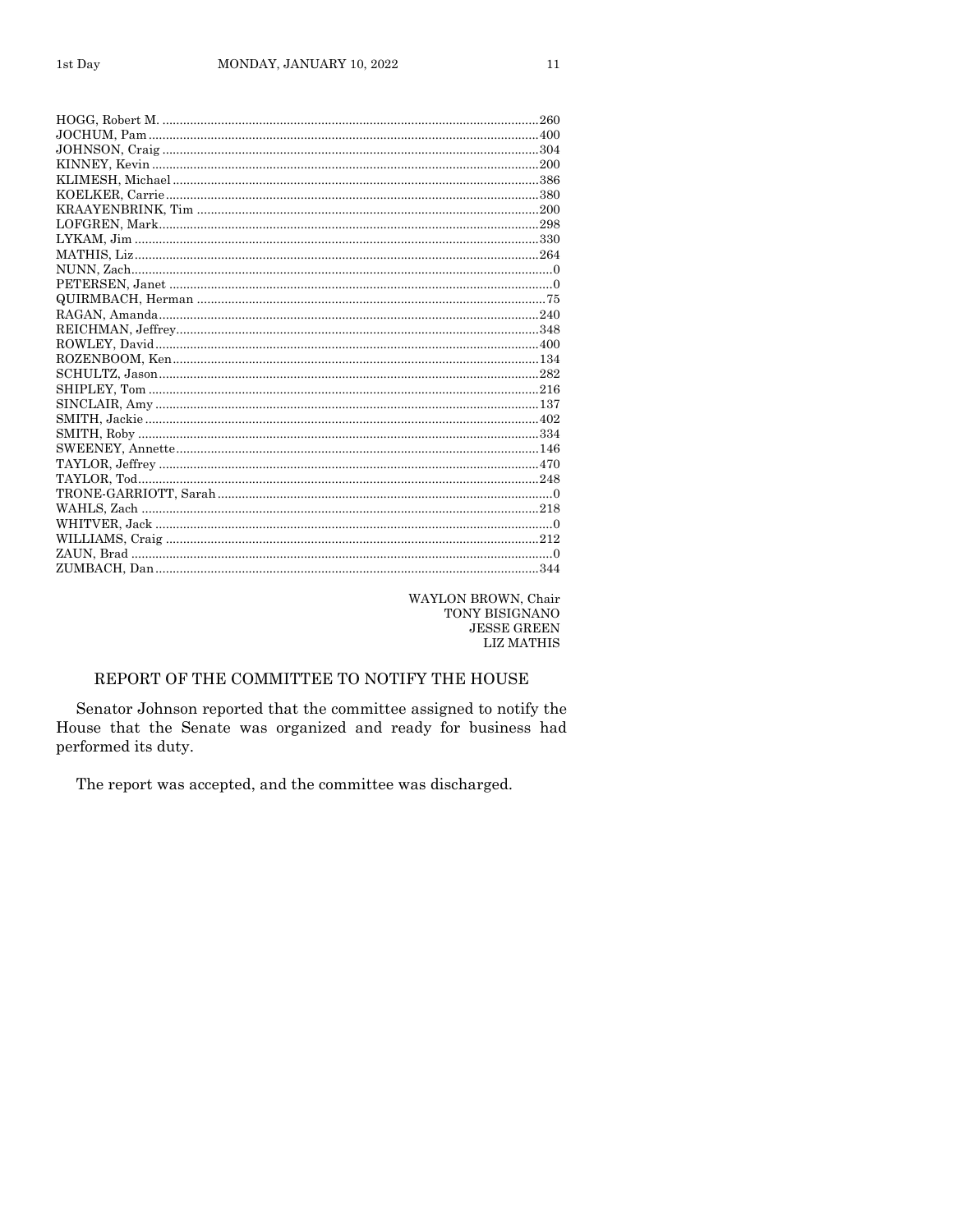## REPORT OF THE COMMITTEE TO NOTIFY THE GOVERNOR

Senator Carlin reported that the committee assigned to notify the Governor that the Senate was organized and ready for business had performed its duty.

The report was accepted, and the committee was discharged.

## HOUSE MESSAGES RECEIVED AND CONSIDERED

The following messages were received from the Chief Clerk of the House:

MR. PRESIDENT: I am directed to inform your honorable body that the House has on January 10, 2022, **adopted** the following resolutions in which the concurrence of the Senate is asked:

**[House Concurrent Resolution 101](https://www.legis.iowa.gov/legislation/BillBook?ga=89&ba=HCR101)**, a concurrent resolution providing for a joint convention for the Condition of the State Address.

Read first time and **placed on calendar**.

**[House Concurrent Resolution 102](https://www.legis.iowa.gov/legislation/BillBook?ga=89&ba=HCR102)**, a concurrent resolution providing for a joint convention for the Condition of the Judiciary Address.

Read first time and **placed on calendar**.

**[House Concurrent Resolution 103](https://www.legis.iowa.gov/legislation/BillBook?ga=89&ba=HCR103)**, a concurrent resolution to provide for a joint convention for the Condition of the Iowa National Guard Address.

Read first time and **placed on calendar**.

## CONSIDERATION OF RESOLUTIONS (Regular Calendar)

Senator Whitver asked and received unanimous consent to take up for consideration House Concurrent Resolutions 101, 102, and 103.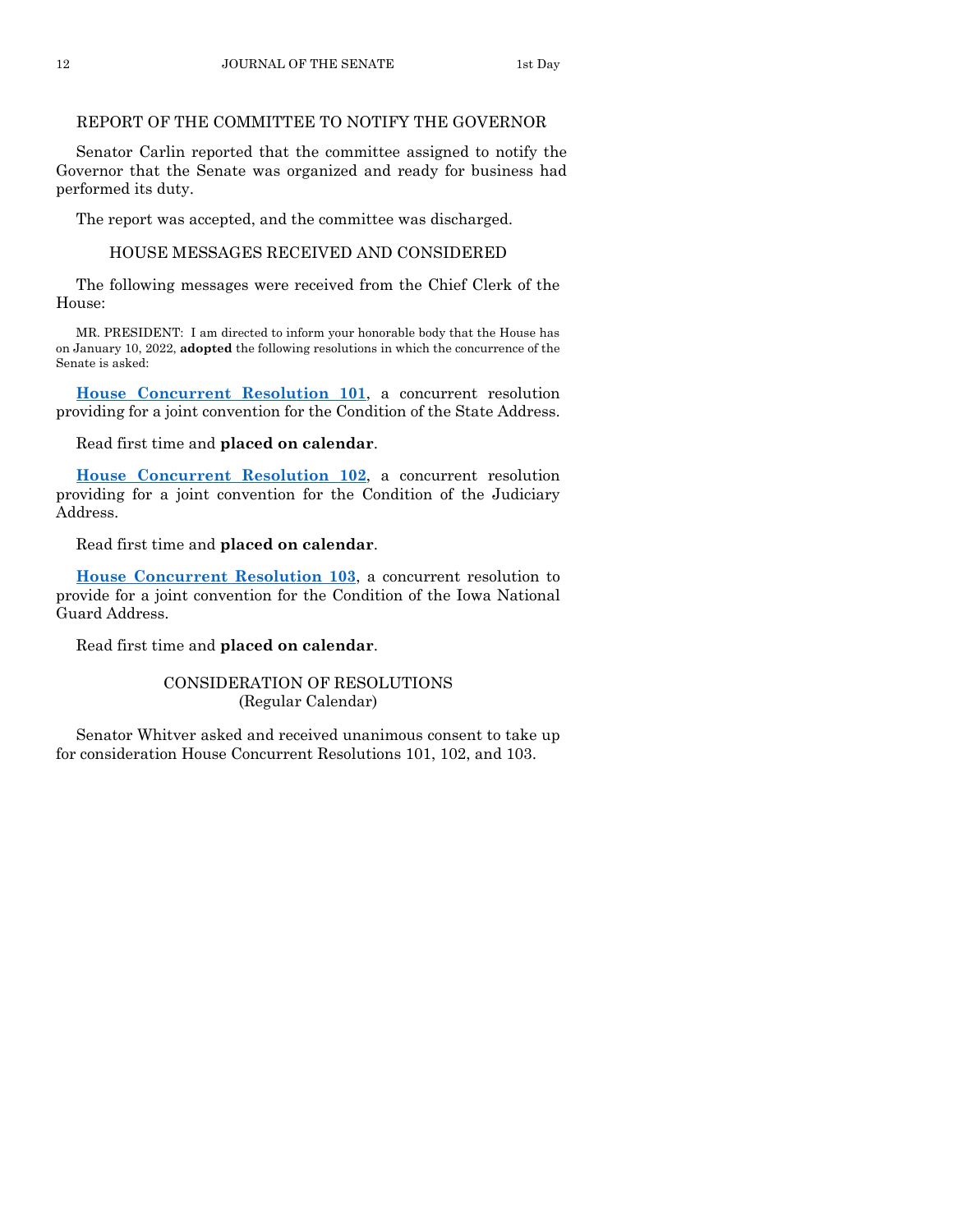## **[House Concurrent Resolution 101](https://www.legis.iowa.gov/legislation/BillBook?ga=89&ba=HCR101)**

On motion of Senator Whitver, **House [Concurrent Resolution 101](https://www.legis.iowa.gov/legislation/BillBook?ga=89&ba=HCR101)**, a concurrent resolution providing for a joint convention for the Condition of the State Address, was taken up for consideration.

Senator Whitver moved the adoption of House Concurrent [Resolution 101,](https://www.legis.iowa.gov/legislation/BillBook?ga=89&ba=HCR101) which motion prevailed by a voice vote.

## **[House Concurrent Resolution 102](https://www.legis.iowa.gov/legislation/BillBook?ga=89&ba=HCR102)**

On motion of Senator Whitver, **House [Concurrent Resolution 102](https://www.legis.iowa.gov/legislation/BillBook?ga=89&ba=HCR102)**, a concurrent resolution providing for a joint convention for the Condition of the Judiciary Address, was taken up for consideration.

Senator Whitver moved the adoption of House Concurrent [Resolution 102,](https://www.legis.iowa.gov/legislation/BillBook?ga=89&ba=HCR102) which motion prevailed by a voice vote.

## **[House Concurrent Resolution 103](https://www.legis.iowa.gov/legislation/BillBook?ga=89&ba=HCR103)**

On motion of Senator Whitver, **House [Concurrent Resolution 103](https://www.legis.iowa.gov/legislation/BillBook?ga=89&ba=HCR103)**, a concurrent resolution to provide for a joint convention for the Condition of the Iowa National Guard Address, was taken up for consideration.

Senator Whitver moved the adoption of [House Concurrent](https://www.legis.iowa.gov/legislation/BillBook?ga=89&ba=HCR103)  [Resolution 103,](https://www.legis.iowa.gov/legislation/BillBook?ga=89&ba=HCR103) which motion prevailed by a voice vote.

## IMMEDIATELY MESSAGED

Senator Whitver asked and received unanimous consent that **House Concurrent Resolutions 101**, **102**, and **103** be **immediately messaged** to the House.

Senator Whitver asked and received unanimous consent for the committees on Human Resources, Local Government, and Veterans Affairs to meet beginning at 2:00 p.m.

## ADJOURNMENT

On motion of Senator Whitver, the Senate adjourned at 10:50 a.m. until 9:00 a.m., Tuesday, January 11, 2022.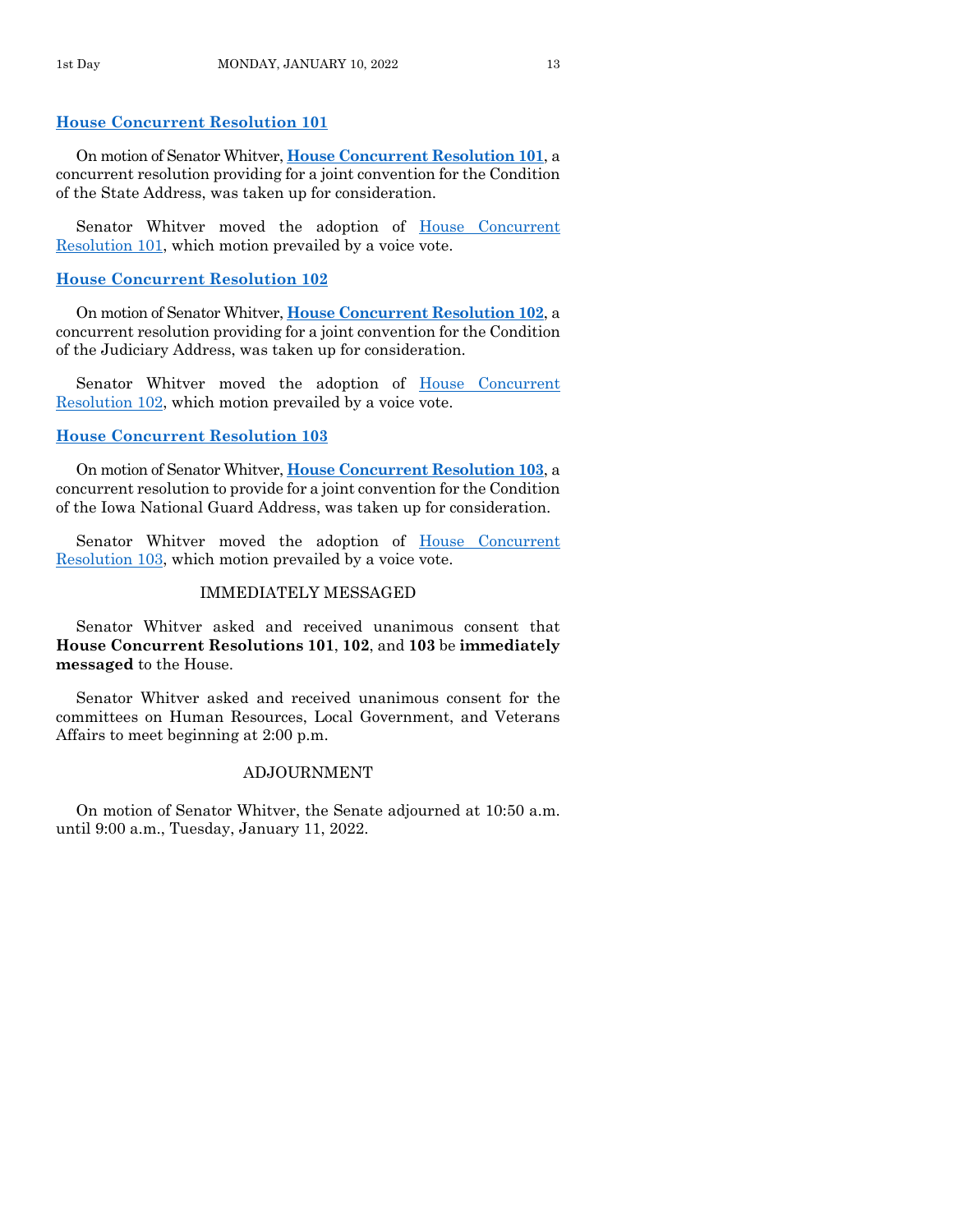## **APPENDIX**

## COMMUNICATIONS RECEIVED

The following communications were received in the office of the Secretary of the Senate and placed on file in the Legislative Services Agency:

#### DEPARTMENT OF ADMINISTRATIVE SERVICES

Annual Report, pursuant to Iowa Code section 7E.3. Report received on December 6, 2021.

Comprehensive Annual Financial Report (CAFR), pursuant to Iowa Code section 8A.502. Report received on October 5, 2021.

Condition of Affirmative Action, Diversity, and Multicultural Programs Report, pursuant to Iowa Code 19B.5(2). Report received on September 30, 2021.

Experimental Research Report, pursuant to Iowa Code section 8A.414. Report received on September 8, 2021.

Judicial Review Report, pursuant to Iowa Code section 625.29. Report received on August 31, 2021.

Reversion Report–Training and Technology Expenditures Report, pursuant to Iowa Code section 8.62. Report received on June 29, 2021.

Solicitations for Capitol Complex Report, pursuant to Iowa Code section 8A.108. Report received on August 30, 2021.

State-Owned Real Property by County Report, pursuant to Iowa Code section 8A.111. Report received on December 21, 2021.

## DEPARTMENT ON AGING

Guardianship and Conservatorship Monitoring Pilot Project, pursuant to 2013 Iowa Acts, Chapter 138, section 52. Report received on August 4, 2021.

Joint Investment Trust Report, pursuant to Iowa Code section 12B.10A. Report received on August 4, 2021.

Judicial Review Report, pursuant to Iowa Code section 625.29. Report received on August 4, 2021.

Long-Term Care Options Counseling Pilot Initiative Report, pursuant 2021 Iowa Acts, [HF 891,](https://www.legis.iowa.gov/legislation/BillBook?ga=89&ba=HF891) section 1. Report received on December 15, 2021.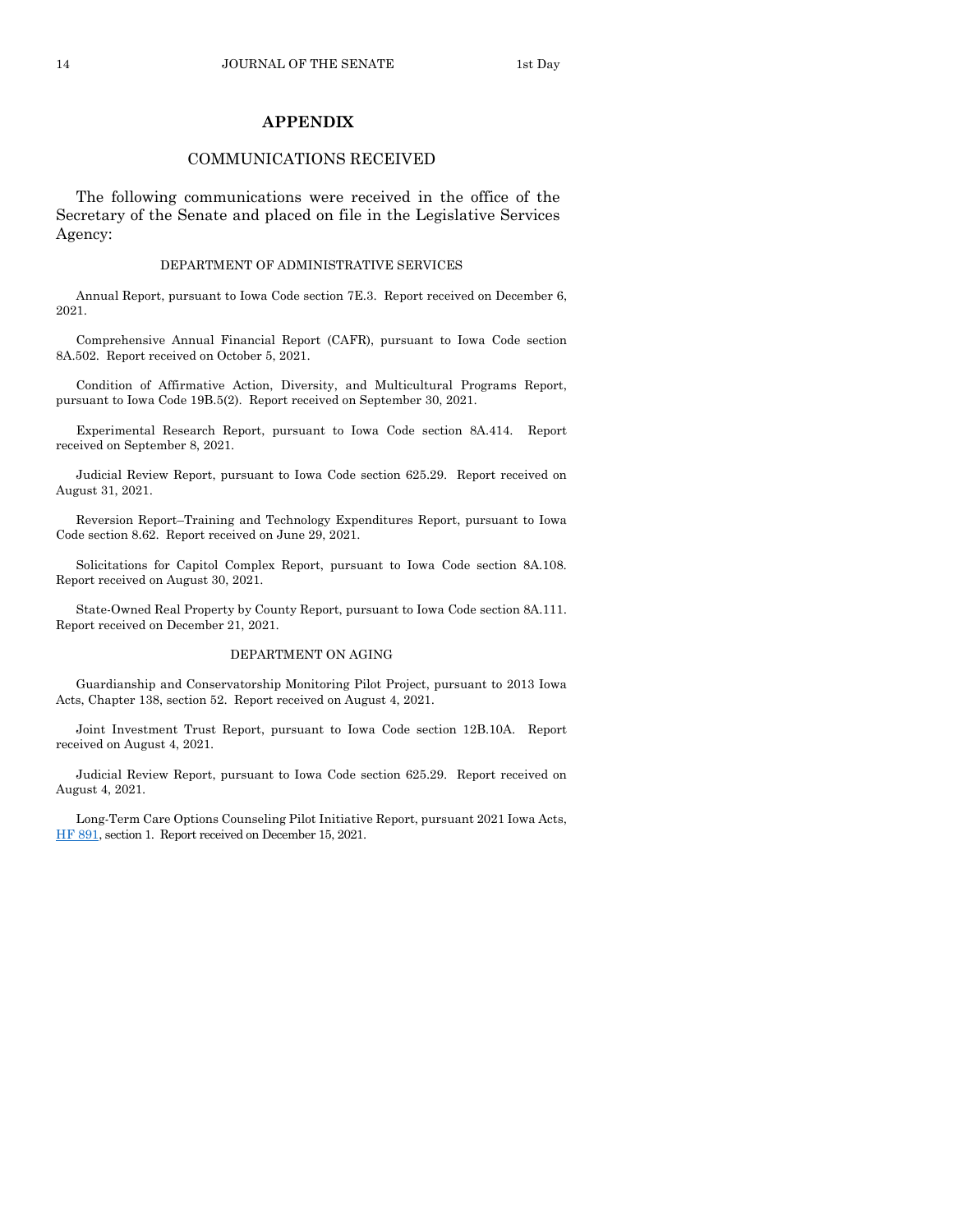Reversion Report–Training and Technology Expenditures Report, pursuant to Iowa Code section 8.62. Report received on August 4, 2021.

State Public Guardian's Report, pursuant to 231E.4. Report received on December 28, 2021.

#### DEPARTMENT OF AGRICULTURE AND LAND STEWARDSHIP

Annual Report, pursuant to Iowa Code section 7E.3. Report received on November 30, 2021.

Artisanal Butchery Program Task Force Report, pursuant to 2021 Iowa Acts, HF 857, section 2. Report received on December 30, 2021.

Control of Pathogenic Viruses in Poultry Report, pursuant to Iowa Code section 165B.2. Report received on January 4, 2022.

Department of Agriculture and Land Stewardship Expenditures SFY21 as of June 30, 2021, pursuant to 2021 Iowa Acts[, HF 860,](https://www.legis.iowa.gov/legislation/BillBook?ga=89&ba=HF860) section 1. Report received on July 1, 2021.

Department of Agriculture and Land Stewardship Expenditures SFY22 as of September 30, 2021, pursuant to 2021 Iowa Acts, [HF 860,](https://www.legis.iowa.gov/legislation/BillBook?ga=89&ba=HF860) section 1. Report received on October 1, 2021.

Department of Agriculture and Land Stewardship Expenditures SFY22 as of December 31, 2021, pursuant to 2021 Iowa Acts, [HF 860,](https://www.legis.iowa.gov/legislation/BillBook?ga=89&ba=HF860) section 1. Report received on January 4, 2022.

Farm-To-Table Task Force Report, pursuant to 2021 Iowa Acts, [SF 578,](https://www.legis.iowa.gov/legislation/BillBook?ga=89&ba=SF578) section 22. Report received on December 10, 2021.

Home Base Iowa–Licensed Professions and Occupations Annual Report, pursuant to Iowa Code section 272C.4. Report received on December 14, 2021.

Water Quality Agriculture Infrastructure Programs Itemized Expenditures, pursuant to Iowa Code section 466B.43. Report received on October 1, 2021.

Watershed Planning Advisory Council Report, pursuant to Iowa Code section 466B.31. Report received on November 15, 2021.

#### ALCOHOLIC BEVERAGES DIVISION

Annual Report FY 2021, pursuant to Iowa Code section 7E.3. Report received on December 14, 2021.

#### AUDITOR OF STATE

Single Audit Report for FY Ended June 30, 2020. Report received on November 15, 2021.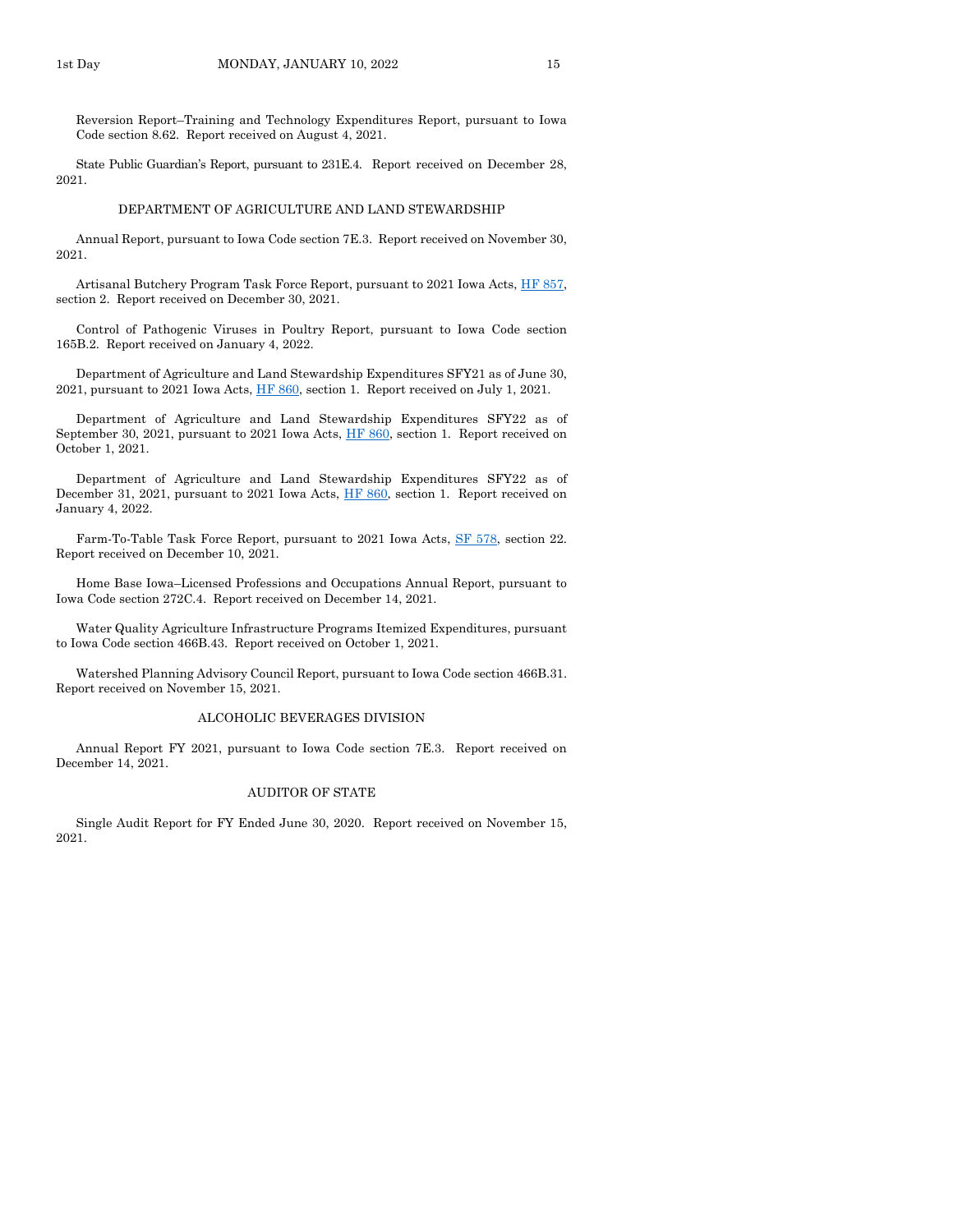#### COMMISSION FOR THE BLIND

Blind Recycling Report, pursuant to Iowa Code section 216B.3. Report received on July 28, 2021.

Joint Investment Trust Report, pursuant to Iowa Code section 12B.10A. Report received on July 28, 2021.

Judicial Review Report, pursuant to Iowa Code section 625.29. Report received on July 28, 2021.

#### CHIEF INFORMATION OFFICER

Annual Report, pursuant to Iowa Code section 8B.6. Report received on June 29, 2021.

Donations, Grants, Gifts, and Contributions Report, pursuant to Iowa Code section 8B.6. Report received on December 20, 2021.

Internal Service Fund Report, pursuant to Iowa Code section 8B.13. Report received on November 8, 2021.

Status of Technology Upgrades or Enhancements for State Agencies Quarterly Report 7/1/21, pursuant to Iowa Code section 8B.9. Report received on July 1, 2021.

Status of Technology Upgrades or Enhancements for State Agencies Quarterly Report 10/1/21, pursuant to Iowa Code section 8B.9. Report received on December 1, 2021.

Status of Technology Upgrades or Enhancements for State Agencies Quarterly Report 1/1/22, pursuant to Iowa Code section 8B.9. Report received on December 30, 2021.

#### COLLEGE STUDENT AID COMMISSION

College Student Aid Commission Tuition Grant Report, pursuant to Iowa Code section 261.15. Report received on November 30, 2021.

Educational Credits Awarded to Veterans Report, pursuant to Iowa Code section 261.9. Report received on December 14, 2021.

Health Care Loan Repayment Program Report, pursuant to Iowa Code section 261.116. Report received on November 30, 2021.

Iowa Minority Academic Grants for Economic Success Program Report, pursuant to Iowa Code section 261.104. Report received on July 13, 2021.

Iowa Vocational–Technical Tuition Grant Program Report, pursuant to Iowa Code section 261.17. Report received on November 30, 2021.

Joint Investment Trust Report, pursuant to Iowa Code section 12B.10A. Report received on July 13, 2021.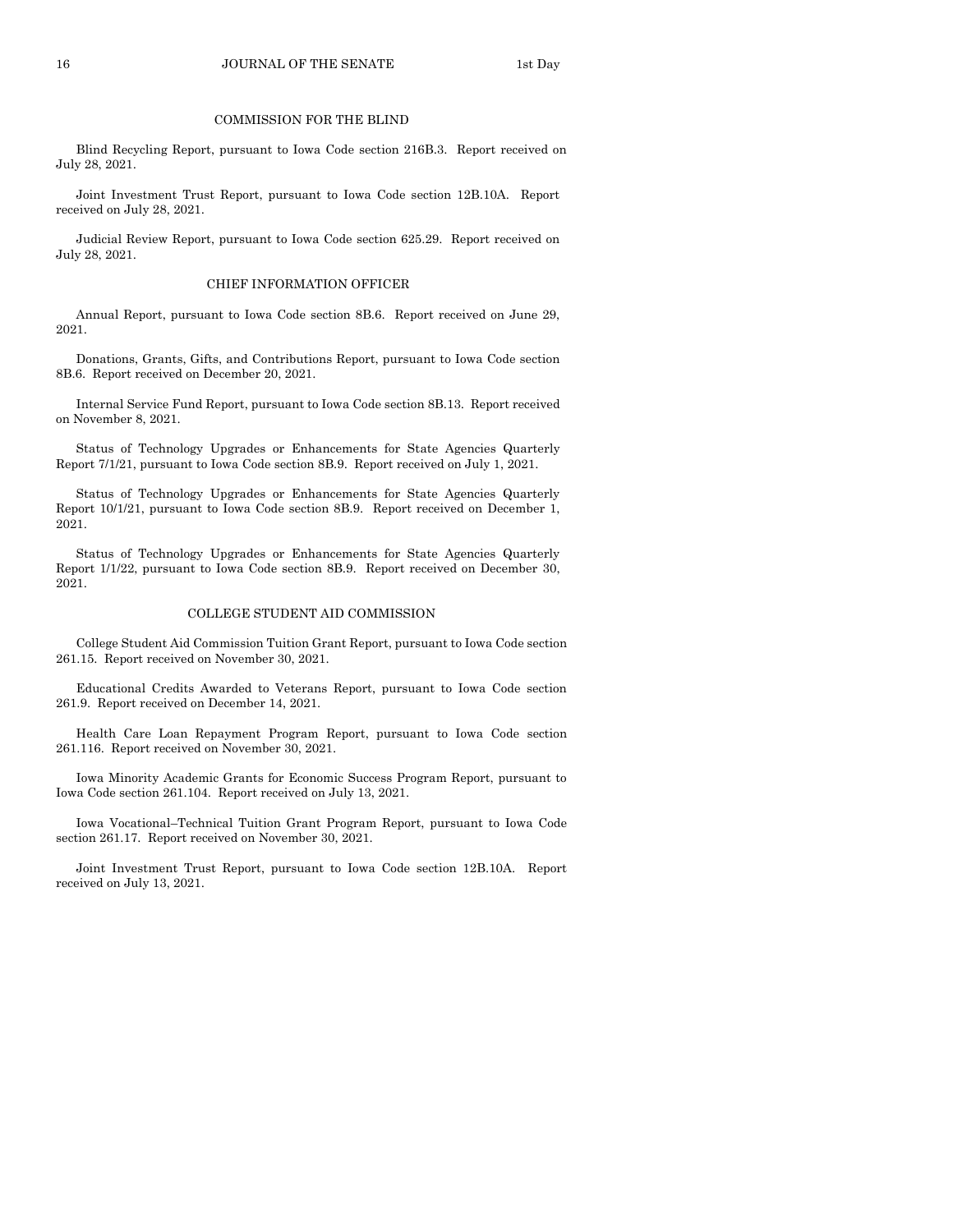Judicial Review Report, pursuant to Iowa Code section 625.29. Report received on July 13, 2021.

Reversion Report–Training and Technology Expenditures, pursuant to Iowa Code section 8.62. Report received on July 13, 2021.

Scholarship and Tuition Grant Reserve Fund Report, pursuant to Iowa Code section 261.20. Report received on November 30, 2021.

Skilled Workforce Shortage Tuition Grant Program Report, pursuant to Iowa Code section 261.130. Report received on November 30, 2021.

Teacher Shortage Loan Forgiveness Program Report, pursuant to Iowa Code section 261.112. Report received on November 30, 2021.

#### DEPARTMENT OF COMMERCE (BANKING DIVISION)

Annual Report, pursuant to Iowa Code section 7E.3. Report received on November 18, 2021.

Annual Report of Superintendent of Banking, pursuant to Iowa Code section 524.216. Report received on December 22, 2021.

Bank Required Collateral 9/1/21 Report, pursuant to Iowa Code section 12C.20. Report received on September 1, 2021.

Bank Required Collateral 11/18/21 Report, pursuant to Iowa Code section 12C.20. Report received on November 18, 2021.

Home Base Iowa–Licensed Professions and Occupations Annual Report, pursuant to Iowa Code section 272C.4. Report received on December 14, 2021.

#### DEPARTMENT OF COMMERCE (CREDIT UNION DIVISION)

Annual Report, pursuant to Iowa Code section 533.114. Report received on July 19, 2021.

#### DEPARTMENT OF COMMERCE (INSURANCE DIVISION)

Annual Report, pursuant to Iowa Code section 7E.3. Report received on December 16, 2021.

Health Spending Costs Report, pursuant to Iowa Code section 505.18. Report received on November 15, 2021.

Interstate Insurance Product Regulation Compact 2016 Annual Report, pursuant to Iowa Code section 505A.1. Report received on October 19, 2021.

Interstate Insurance Product Regulation Compact 2017 Annual Report, pursuant to Iowa Code section 505A.1. Report received on October 19, 2021.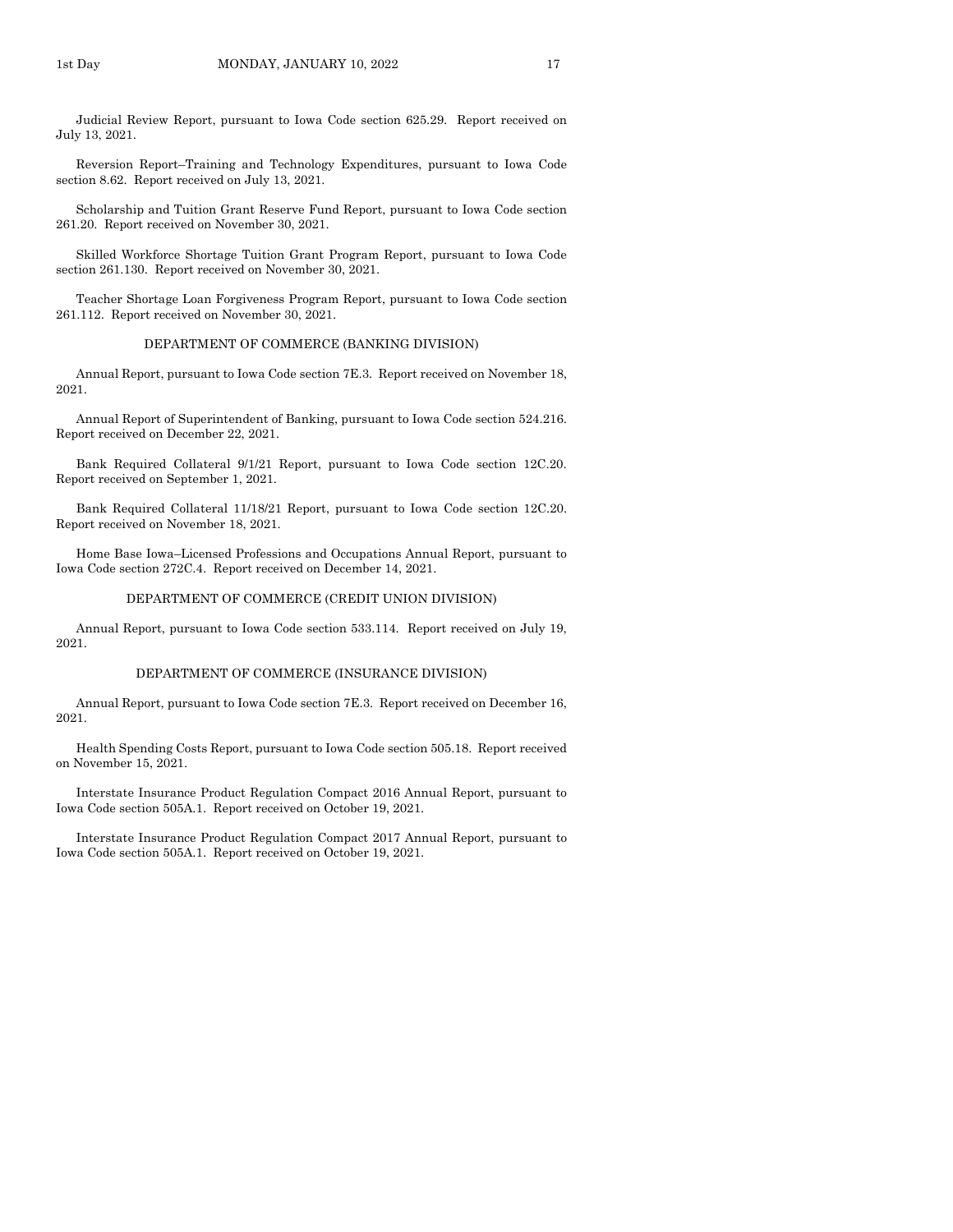Interstate Insurance Product Regulation Compact 2018 Annual Report, pursuant to Iowa Code section 505A.1. Report received on October 19, 2021.

Interstate Insurance Product Regulation Compact 2019 Annual Report, pursuant to Iowa Code section 505A.1. Report received on October 19, 2021.

Interstate Insurance Product Regulation Compact 2020 Annual Report, pursuant to Iowa Code section 505A.1. Report received on October 19, 2021.

Medical Malpractice Insurance Annual, pursuant to Iowa Code section 505.27. Report received on October 19, 2021.

#### DEPARTMENT OF CORRECTIONS

Annual Report, pursuant to Iowa Code section 904.115. Report received on December 2, 2021.

Judicial Review Report, pursuant to Iowa Code section 625.29. Report received on June 30, 2021.

Reversion Report–Training and Technology Expenditures, pursuant to Iowa Code section 8.62(3). Report received on June 30, 2021.

#### BOARD OF DENTISTRY

Home Base Iowa–Licensed Professions and Occupations Annual Report, pursuant to Iowa Code section 272C.4. Report received on December 13, 2021.

Iowa Dental Board Veteran's Report, pursuant to Iowa Code section 272.C4(11)(12). Report received on December 13, 2021.

#### OFFICE OF DRUG CONTROL POLICY

2022 Drug Control Strategy Report, pursuant to Iowa Code section 80E.1(2)(b). Report received on November 1, 2021.

#### ECONOMIC DEVELOPMENT AUTHORITY

Building Energy Management Report, pursuant to Iowa Code section 473.19. Report received on January 6, 2022.

Financial Assistance Report, pursuant to 2021 Iowa Acts, Chapter 171, section 5. Report received on October 21, 2021.

Iowa Commission on Volunteer Services Quarterly Report #4 FY 2021, pursuant to Iowa Code section 15H.2(2)(h). Report received on August 17, 2021.

Iowa Commission on Volunteer Services Quarterly Report #1 FY 2022, pursuant to Iowa Code section 15H.2(2)(h). Report received on November 2, 2021.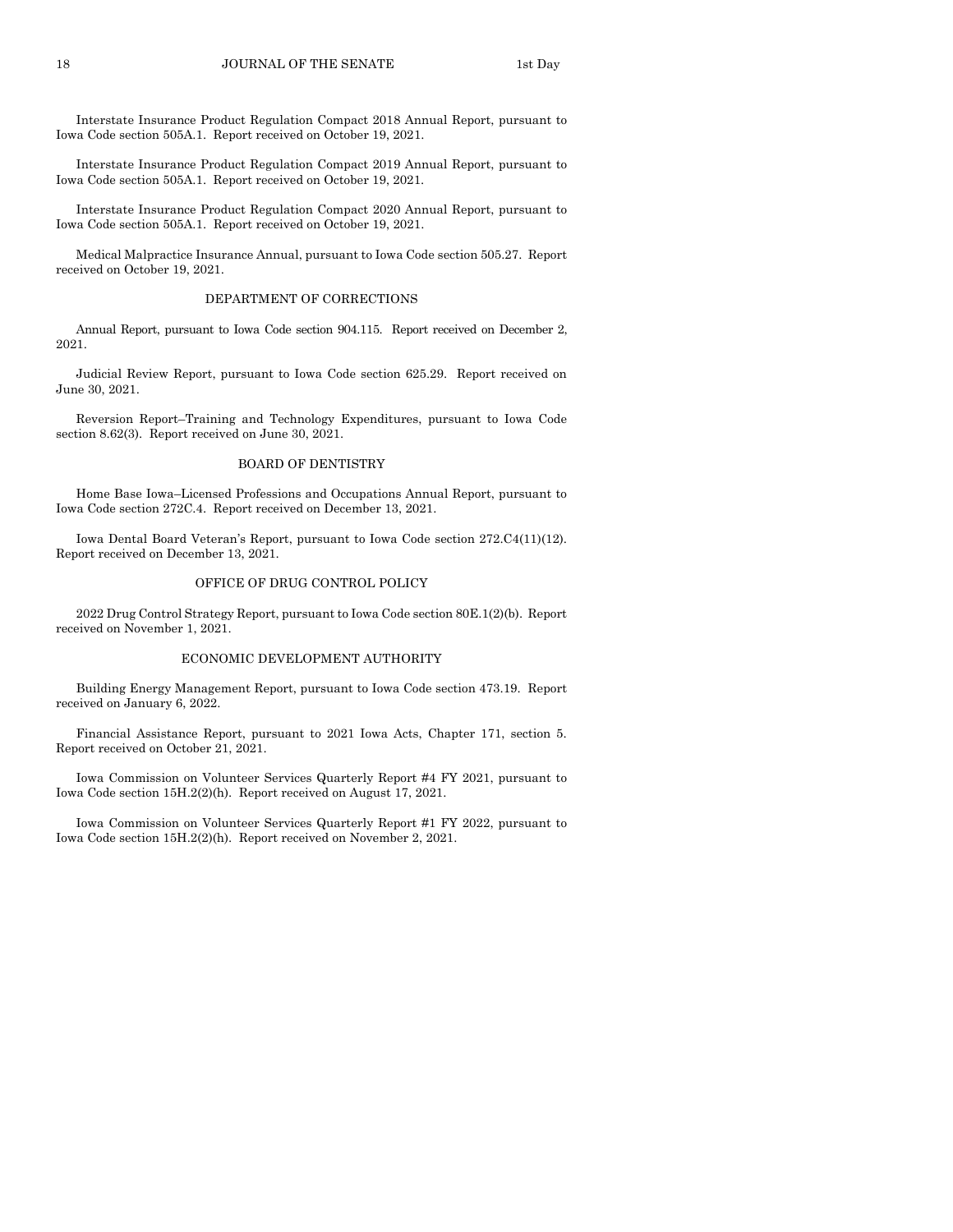Iowa Energy Strategic Plan, pursuant to Iowa Code section 15.107B. Report received on January 6, 2022.

RefugeeRise AmeriCorps Program Annual Report, pursuant to Iowa Code section 15H.8. Report received on June 29, 2021.

#### DEPARTMENT OF EDUCATION

Charter School and Innovation Zone School Report, pursuant to Iowa Code section 256F.10. Report received on November 18, 2021.

Charter School Program Findings and Recommendations Report, pursuant to 2021 Iowa Acts, Chapter 112, section 12. Report received on November 18, 2021.

Child Development Coordinating Council Annual Report, pursuant to Iowa Code section 256A.3. Report received on December 27, 2021.

Commission on Educator Leadership and Compensation Report, pursuant to Iowa Code section 284.15. Report received on December 16, 2021.

Computer Science Work Group Report, pursuant to 2020 Iowa Acts, Chapter 1117, section 12. Report received on June 24, 2021.

Growing a Diverse PreK-12 Teacher Base in Iowa Task Force Report, pursuant to 2021 Iowa Acts, Chapter 170, section 22. Report received on December 15, 2021.

Home Base Iowa Postsecondary Education Report, pursuant to Iowa Code sections 260C.14, 261.9, and 262.9. Report received on December 16, 2021.

Incidents of Violence That Result in Injury or Property Damage Report, pursuant to Iowa Code section 279.51A. Report received on November 2, 2021.

Interstate Compact on Education of Military Children Report, pursuant to Iowa Code section 256.H.1(10)(o). Report received on July 13, 2021.

Iowa Autism Council Report, pursuant to Iowa Code section 256.35A. Report received on December 15, 2021.

Iowa Dyslexia Board Findings and Recommendations Report, pursuant to Iowa Code section 256.32A. Report received on November 5, 2021.

Special Education Federal Reports, pursuant to Iowa Code section 256B.3. Report received on June 24, 2021.

#### BOARD OF EDUCATIONAL EXAMINERS

Administrative Rules Review–Triennial Report, pursuant to Iowa Code section 272.29. Report received on December 21, 2021.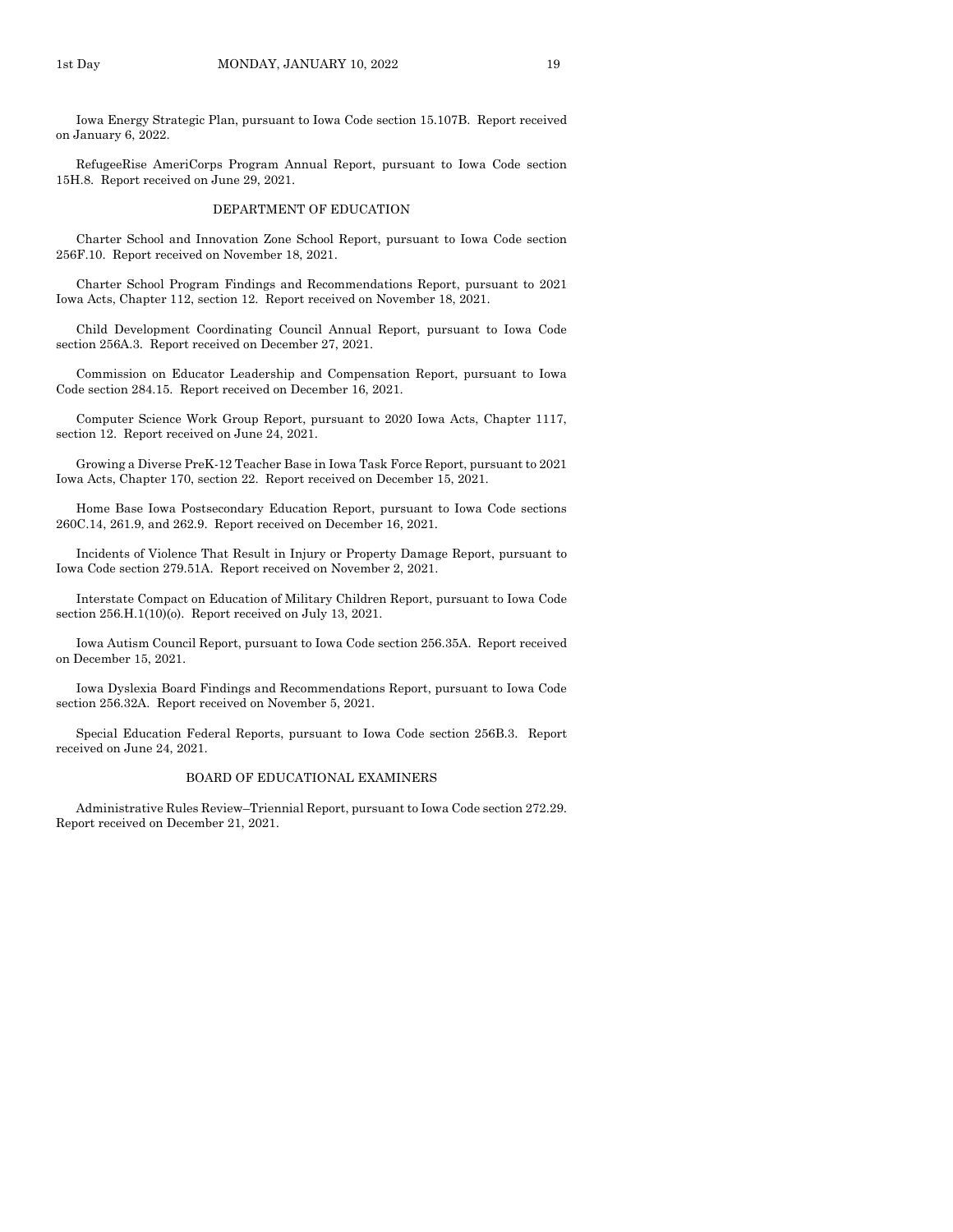Detailed Financial Report–Licensing Fees, pursuant to Iowa Code section 272.10. Report received on January 3, 2022.

Home Base Iowa–Licensed Professions and Occupations Annual Report, pursuant to Iowa Code section 272C.4. Report received on December 3, 2021.

#### IOWA ETHICS AND CAMPAIGN DISCLOSURE BOARD

Joint Investment Trust Report, pursuant to Iowa Code section 12B.10A. Report received on November 30, 2021.

Reversion Report–Training and Technology Expenditures, pursuant to Iowa Code section 8.62(3). Report received on June 22, 2021.

#### IOWA FINANCE AUTHORITY

Wastewater and Drinking Water Treatment Financial Assistance Program Itemized Expenditures, pursuant to Iowa Code section 16.134. Report received on August 19, 2021.

Water Quality Financing Program Fund Itemized Expenditures, pursuant to Iowa Code section 16.153. Report received on September 27, 2021.

#### HOMELAND SECURITY AND EMERGENCY MANAGEMENT

911 Status Report, pursuant to Iowa Code section 34A.7A. Report received on January 5, 2022.

SFY 2021 Annual Report, pursuant to Iowa Code section 7E.3. Report received on January 3, 2022.

#### DEPARTMENT OF HUMAN RIGHTS

Annual Report FY 2021, pursuant to Iowa Code section 216A.2. Report received on November 1, 2021.

Correctional Policy Project Plans and Findings, pursuant to Iowa Code section 216A.137. Report received on December 2, 2021.

Criminal and Juvenile Justice Planning Advisory Council–Legislation Monitoring Report, pursuant to Iowa Code section 476.66. Report received on September 10, 2021.

Family Development and Self-Sufficiency Grant Program Report, pursuant to Iowa Code section 216A.107(4)(e). Report received on November 30, 2021.

Reversion Report–Training and Technology Expenditures Report, pursuant to Iowa Code section 8.62. Report received on July 15, 2021.

Three-Year Criminal and Juvenile Justice Plan, pursuant to Iowa Code section 216A.135. Report received on December 1, 2021.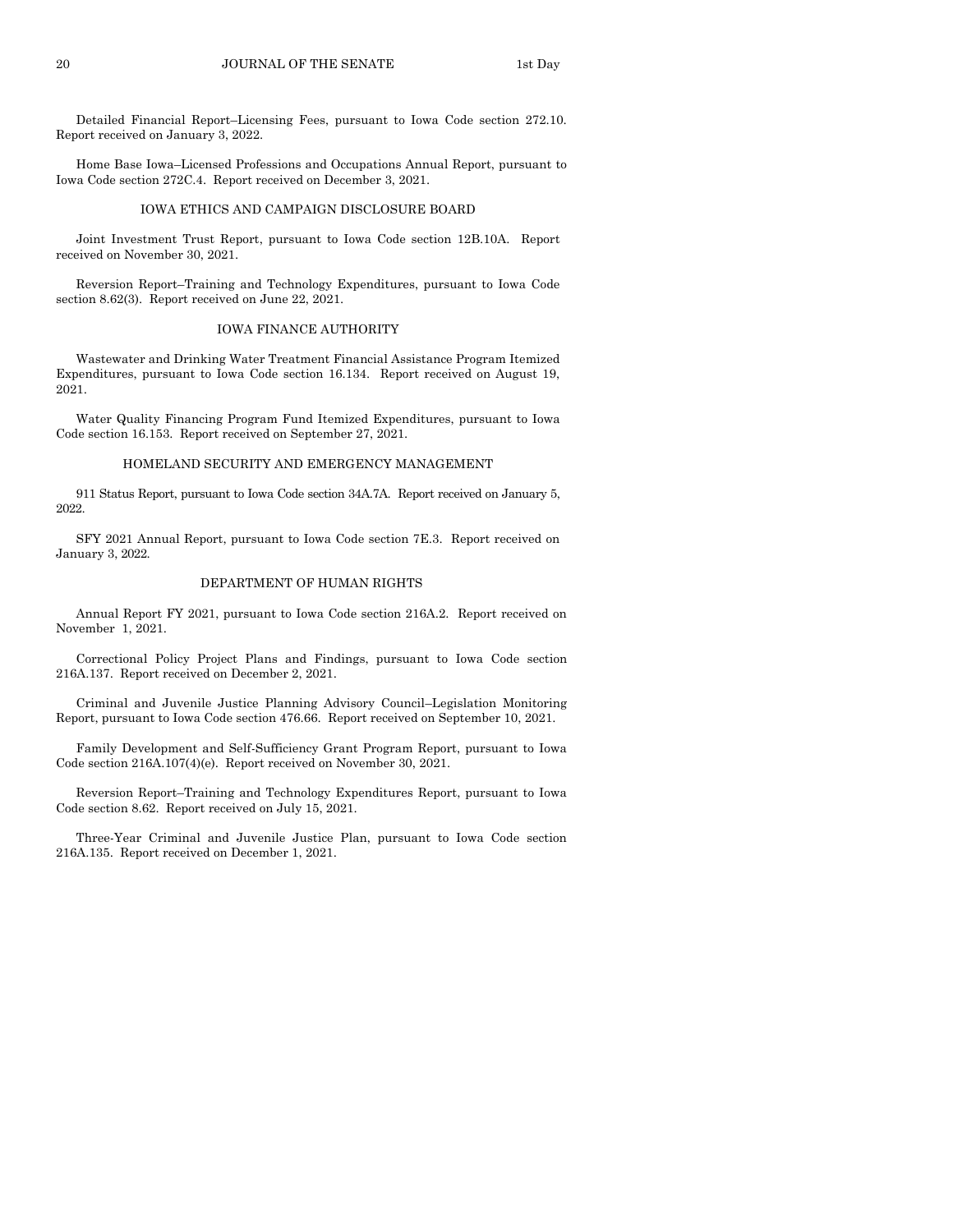#### DEPARTMENT OF HUMAN SERVICES

Analysis of Medicaid Member Appeals 1/1/20–6/30/20 Report, pursuant to 2018 Iowa Acts, Chapter 1165, section 128. Report received on August 9, 2021.

Analysis of Medicaid Member Appeals 7/1/20–12/31/20 Report, pursuant to 2018 Iowa Acts, Chapter 1165, section 128. Report received on November 10, 2021.

Analysis of Medicaid Member Appeals 1/1/21–6/30/21 Report, pursuant to 2018 Iowa Acts, Chapter 1165, section 128. Report received on September 29, 2021.

Annual Report, pursuant to Iowa Code section 217.21. Report received on July 2, 2021.

Autism Support Program Fund Report, pursuant to Iowa Code section 225D.2. Report received on December 20, 2021.

Child Abuse Registry Report, pursuant to Iowa Code section 235A.23. Report received on July 15, 2021.

Children's Behavioral Health System State Board Activities Report, pursuant to Iowa Code section 225C.52. Report received on November 22, 2021.

Department of Human Services Operational and Program Expenditures Report, pursuant to 2021 Iowa Acts, Chapter 182, section 28. Report received on July 20, 2021.

Direct Care Worker in Nursing Facilities Turnover Report, pursuant to 2008 Iowa Acts, Chapter 1188, section 71. Report received on December 1, 2021.

Disaster Case Management Fund and Program, pursuant to Iowa Code section 29C.20B. Report received on December 20, 2021.

Drug Utilization Report, pursuant to Iowa Code section 249A.24. Report received on September 13, 2021.

Emergency Rule Expenditure Report, pursuant to 2021 Iowa Acts, Chapter 182, section 32. Report received on July 15, 2021.

Family Investment Program Transfer, pursuant to 2021 Iowa Acts, Chapter 182, section 9. Report received on September 21, 2021.

Family Support Subsidy and Children at Home Program Report, pursuant to Iowa Code section 225C.42. Report received on September 10, 2021.

Financial Condition of the Mental Health and Disability Services Regional Service Fund Report, pursuant to 2021 Iowa Acts[, SF 619,](https://www.legis.iowa.gov/legislation/BillBook?ga=89&ba=SF619) section 83. Report received on August 2, 2021.

Hawk-I Board Report, pursuant to Iowa Code section 514I.5. Report received on December 22, 2021.

Independent Living Services Report, pursuant to Iowa Code section 234.35. Report received on December 7, 2021.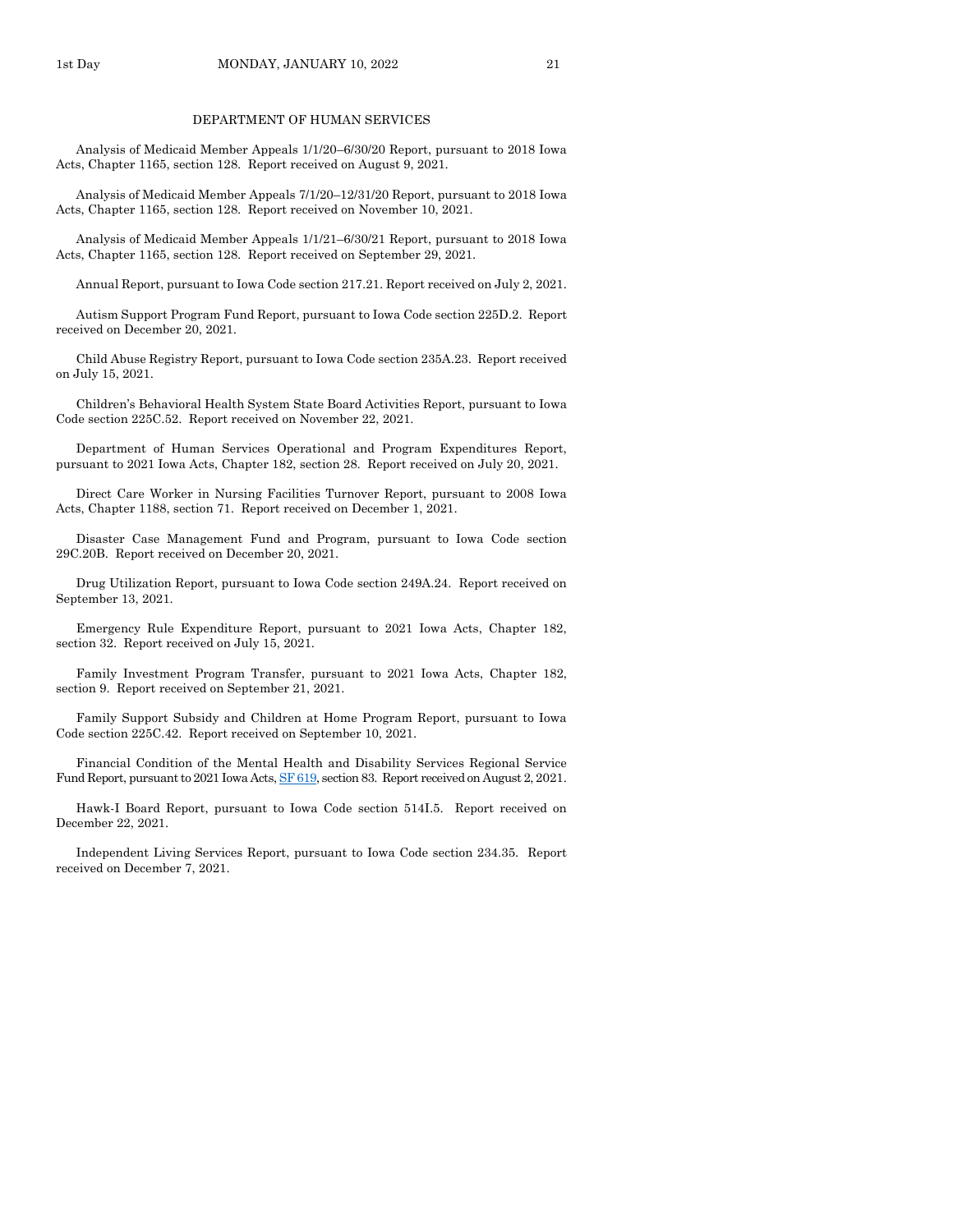Inpatient Psychiatric Bed Tracking System Study Committee, pursuant to 2021 Iowa Acts[, SF 524,](https://www.legis.iowa.gov/legislation/BillBook?ga=89&ba=SF524) section 1. Report received on November 30, 2021.

Iowa Individual Assistance Grant Program Report, pursuant to Iowa Code section 29C.20A. Report received on December 20, 2021.

Joint Investment Trust Report–Department of Human Services, pursuant to Iowa Code section 12B.10A. Report received on November 30, 2021.

Judicial Review Report, pursuant to Iowa Code section 625.29. Report received on July 8, 2021.

Medicaid-Eligible Children–Provision of Pediatric Health Care Services Review and Report, pursuant to 2021 Iowa Acts, Chapter 182, section 41. Report received on October 1, 2021.

Medicaid Home and Community-Based Services Brain Injury Waiver Report, pursuant to 2019 Iowa Acts, Chapter 82, section 1. Report received on October 29, 2021.

Medicaid Home and Community-Based Services Elderly Waiver Report, pursuant to 2020 Iowa Acts, Chapter 1053, section 1. Report received on October 29, 2021.

Medicaid Managed Care Contracts Notification Report, pursuant to 2020 Iowa Acts, [HF 2643,](https://www.legis.iowa.gov/legislation/BillBook?ga=89&ba=HF2643) section 1. Report received on August 9, 2021.

Medicaid Managed Care Oversight Annual Report July 2020–June 2021, pursuant to 2016 Iowa Acts, Chapter 1139, section 93. Report received on November 30, 2021.

Medicaid Managed Care Oversight Quarterly Meeting Minutes SFY 2021 Qtr 4, pursuant to 2016 Iowa Acts, Chapter 1139, section 94. Report received on July 2, 2021.

Medicaid Managed Care Oversight Quarterly Meeting Minutes SFY 2022 Qtr 1, pursuant to 2016 Iowa Acts, Chapter 1139, section 94. Report received on September 23, 2021.

Medicaid Managed Care Oversight Quarterly Meeting Minutes SFY 2022 Qtr 2, pursuant to 2016 Iowa Acts, Chapter 1139, section 94. Report received on November 22, 2021.

Medicaid Managed Care Oversight Quarterly Report SFY 2021 Qtr 3, pursuant to 2016 Iowa Acts, Chapter 1139, section 93. Report received on July 2, 2021.

Medicaid Managed Care Oversight Quarterly Report SFY 2021 Qtr 4, pursuant to 2016 Iowa Acts, Chapter 1139, section 93. Report received on September 23, 2021.

Medicaid Managed Care Oversight Quarterly Report SFY 2022 Qtr 1, pursuant to 2016 Iowa Acts, Chapter 1139, section 93. Report received on December 7, 2021.

Medical Assistance Act Report, pursuant to Iowa Code section 249A.4. Report received on July 2, 2021.

Medical Assistance Program Transfer, pursuant to 2021 Iowa Acts, Chapter 182, section 13. Report received on September 23, 2021.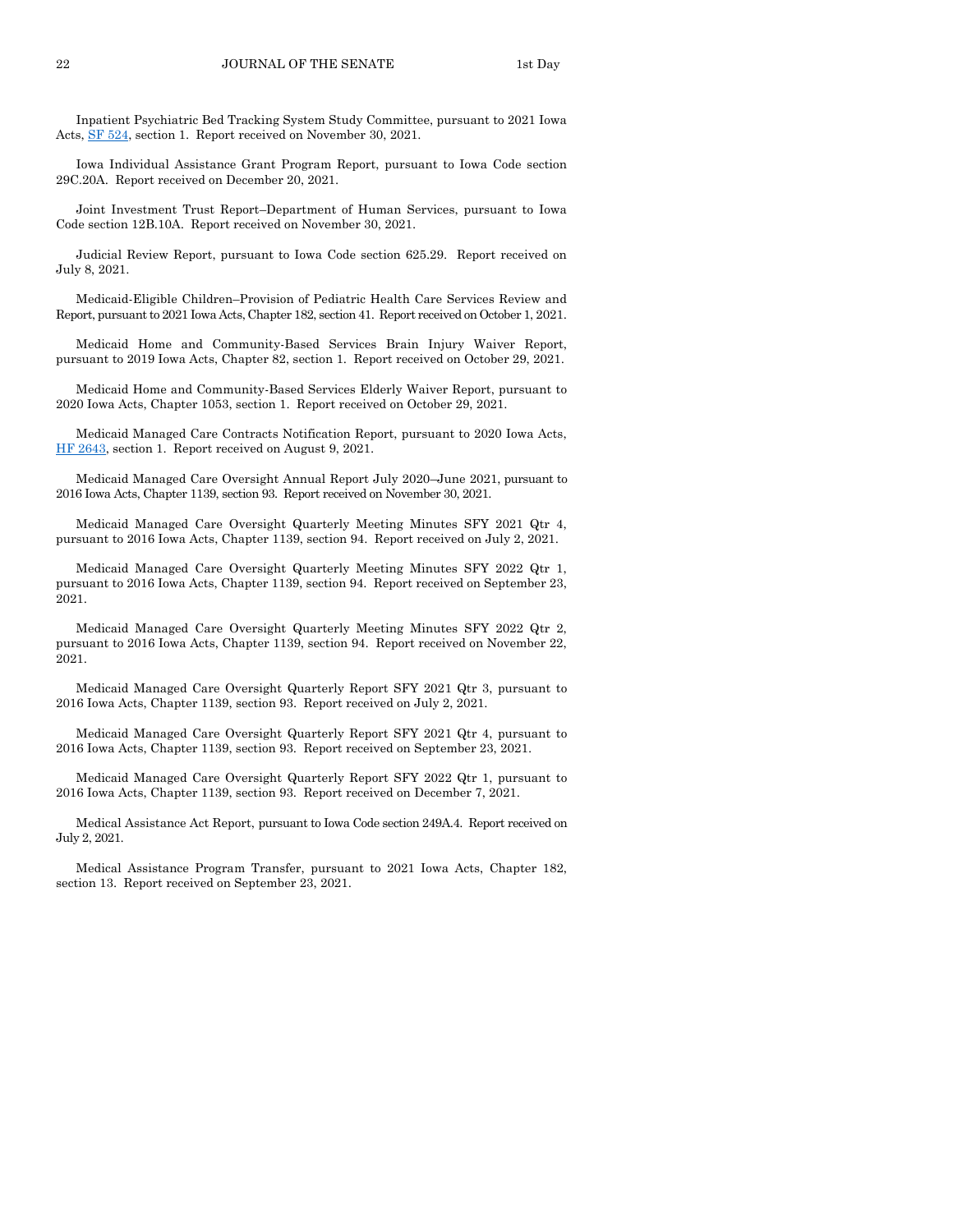Mental Health and Disabilities Services Annual Report, pursuant to Iowa Code section 225C.6. Report received on December 7, 2021.

Mental Health Services Annual Report, pursuant to Iowa Code section 249N.8. Report received on November 30, 2021.

Nonreversion of Funds Quarterly Report June 2021, pursuant to 2021 Iowa Acts, Chapter 182, section 65. Report received on July 2, 2021.

Nonreversion of Funds Quarterly Report September 2021, pursuant to 2021 Iowa Acts, Chapter 182, section 65. Report received on October 8, 2021.

Nonreversion of Funds Quarterly Report December 2021, pursuant to 2021 Iowa Acts, Chapter 182, section 65. Report received on December 28, 2021.

Nursing Facility Qualities Assurance Assessment Fee Usage Report, pursuant to Iowa Code section 249L.4. Report received on July 7, 2021.

Nursing Facility Reimbursement Study Report, pursuant to 2021 Iowa Acts, Chapter 182, section 40. Report received on November 30, 2021.

Preferred Drug List Program Report September 2021, pursuant to Iowa Code section 249A.20A. Report received on September 29, 2021.

Preferred Drug List (PDL) Quarterly Statement, pursuant to Iowa Code section 249A.20A. Report received on December 7, 2021.

Requests for Mental Health and Disability Services Region Incentive Fund Report, pursuant to 2021 Iowa Acts, Chapter 177, section 83. Report received on December 21, 2021.

Reversion Report–Training and Technology Expenditures Report, pursuant to Iowa Code section 8.62. Report received on July 2, 2021.

Temporary Assistance for Needy Families Block Grant Expenditures, pursuant to 2021 Iowa Acts, Chapter 182, section 7. Report received on July 2, 2021.

#### DEPARTMENT OF INSPECTIONS AND APPEALS

Annual Report, pursuant to Iowa Code section 7E.3. Report received on October 21, 2021.

Fraud in Public Assistance Programs Report, pursuant to 2020 Iowa Acts[, HF 2643,](https://www.legis.iowa.gov/legislation/BillBook?ga=89&ba=HF2643) section 1. Report received on October 20, 2021.

Reversion Report–Training and Technology Expenditures Report, pursuant to Iowa Code section 8.62. Report received on June 30, 2021.

#### IOWA ASSOCIATION OF SCHOOL BOARDS

Annual Financial Report, pursuant to Iowa Code section 12B.10A(7). Report received on October 13, 2021.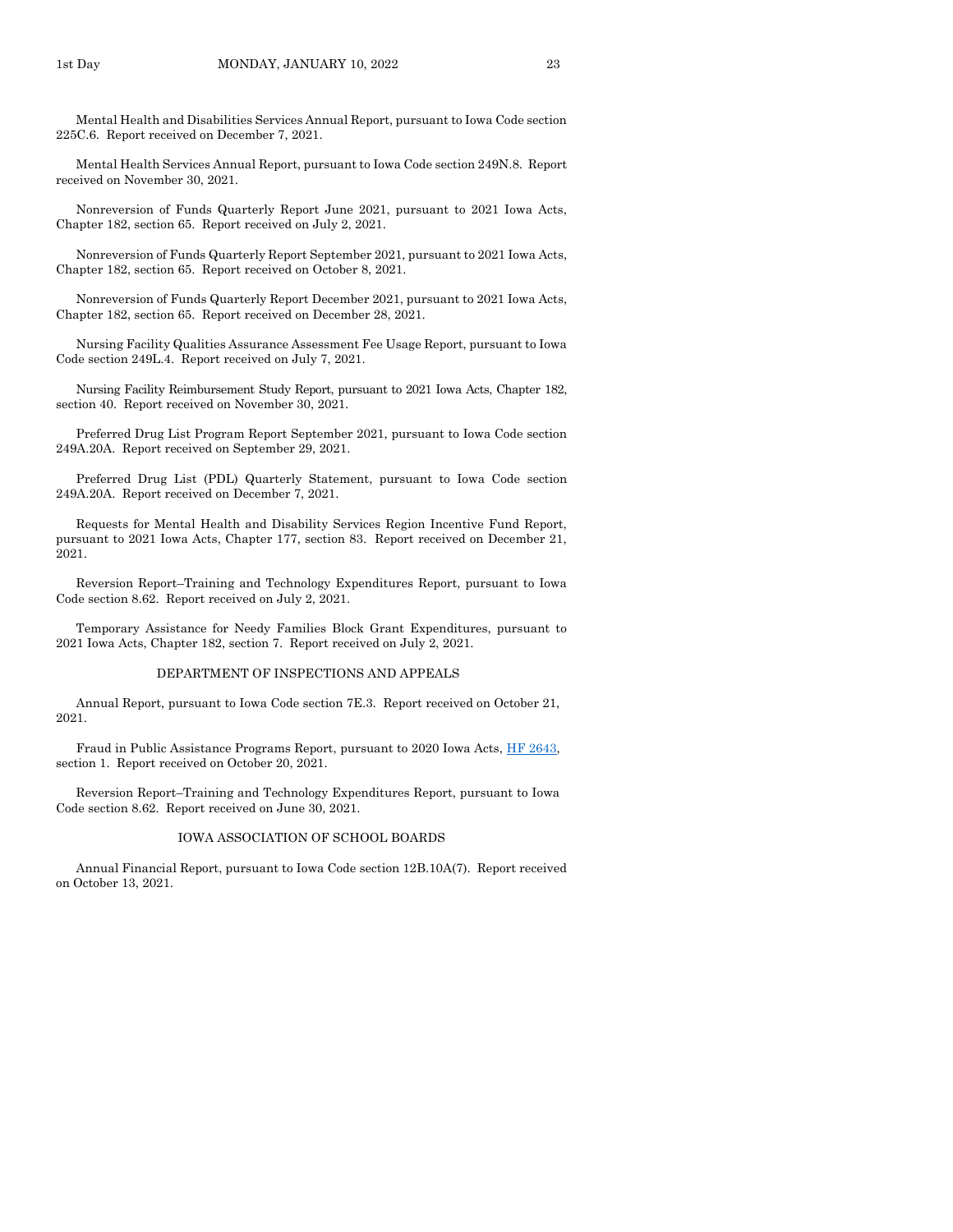#### 24 JOURNAL OF THE SENATE 1st Day

#### IOWA COMMUNICATIONS NETWORK

Annual Report, pursuant to Iowa Code section 7E.3. Report received on November 19, 2021.

Iowa Telecommunications and Technology Commission, pursuant to Iowa Code section 8D.3. Report received on November 22, 2021.

#### IOWA PUBLIC EMPLOYEES' RETIREMENT SYSTEM

Comprehensive Annual Financial Report (CAFR), pursuant to Iowa Code section 97B.4. Report received on December 15, 2021.

Public Fund Iran Divestment Report, pursuant to Iowa Code section 12H.5(2). Report received on September 30, 2021.

Public Fund Israel Divestment Report, pursuant to Iowa Code section 12J.5(2). Report received on September 30, 2021.

Public Fund Sudan Divestment Report, pursuant to Iowa Code section 12F.5(2). Report received on September 30, 2021.

#### LAW ENFORCEMENT ACADEMY

Annual Report, pursuant to Iowa Code section 7E.3. Report received on December 1, 2021.

#### LOESS HILLS DEVELOPMENT AND CONSERVATION AUTHORITY

Loess Hills Alliance Board of Directors Report, pursuant to Iowa Code section 161D.6. Report received on December 29, 2021.

#### IOWA LOTTERY AUTHORITY

2021 Annual Report, pursuant to Iowa Code section 99G.7. Report received on December 15, 2021.

Iowa Lottery Authority Government Oversight Report June 2021, pursuant to Iowa Code section 99G.7. Report received on June 30, 2021.

Iowa Lottery Authority Government Oversight Report December 2021, pursuant to Iowa Code section 99G.7. Report received on December 30, 2021.

Iowa Lottery Authority Quarterly Report Qtr Ending June 30, 2021, pursuant to Iowa Code section 99G.7. Report received on December 22, 2021.

Iowa Lottery Authority Quarterly Report Qtr Ending September 30, 2021, pursuant to Iowa Code section 99G.7. Report received on October 26, 2021.

#### DEPARTMENT OF MANAGEMENT

Block Grants Report, pursuant to Iowa Code section 8.22. Report received on October 21, 2021.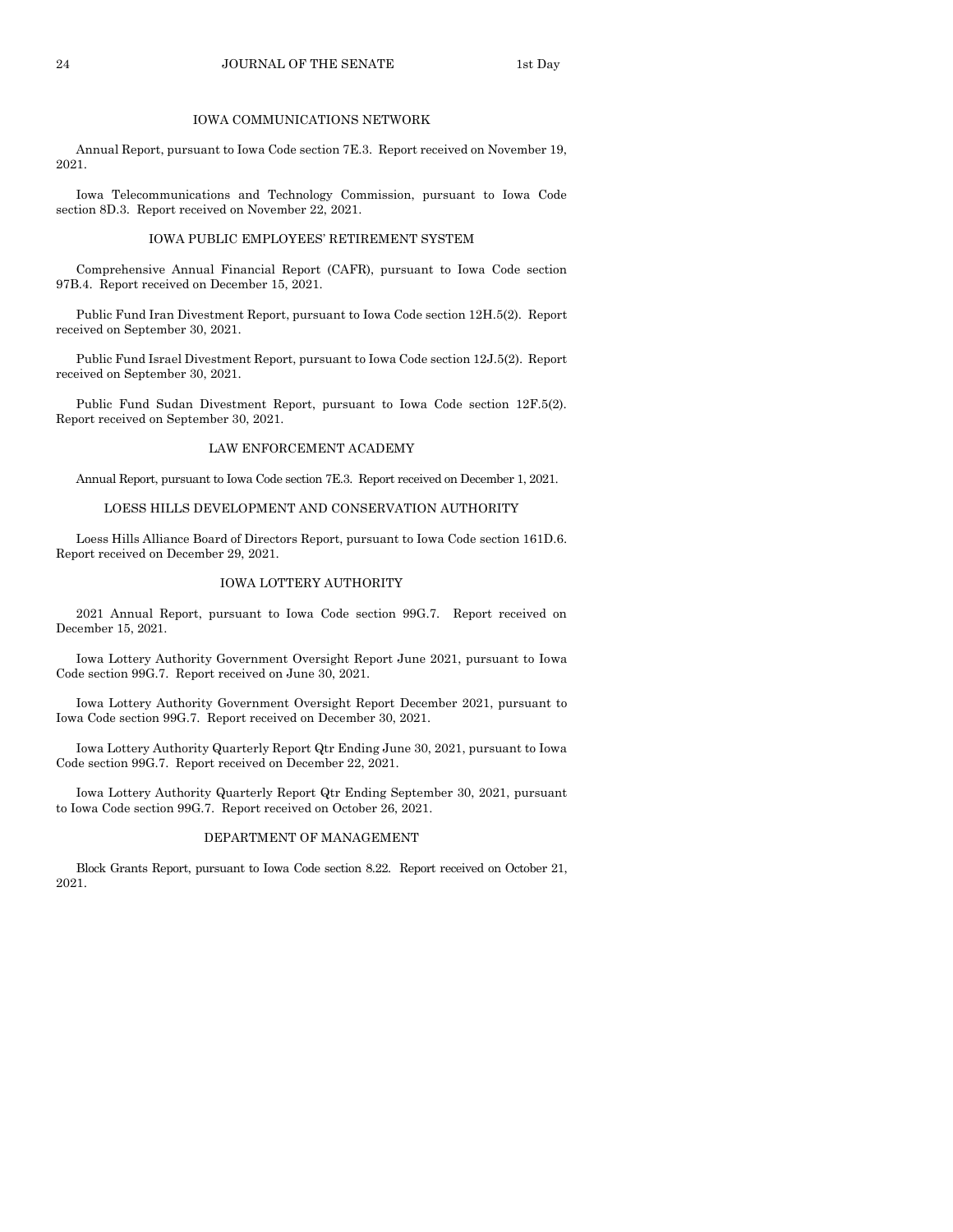Grants Enterprise Management Compliance July 2021 Report, pursuant to Iowa Code section 8.9. Report received on October 21, 2021.

Judicial Review Report, pursuant to Iowa Code section 625.29. Report received on October 22, 2021.

Reversion Report–Training and Technology Expenditures Report, pursuant to Iowa Code section 8.62. Report received on October 21, 2021.

Standing Appropriations Report, pursuant to Iowa Code section 8.6. Report received on October 26, 2021.

State Tort Claims Report, pursuant to Iowa Code section 669.12. Report received on October 21, 2021.

Transfer of Appropriations Report, pursuant to Iowa Code section 8.39. Report received on December 13, 2021.

Utility Replacement Task Force Report, pursuant to Iowa Code section 437A.15(7)(b). Report received on October 21, 2021.

#### BOARD OF MEDICINE

Board of Medicine and Board of Physician Assistants Joint Report, pursuant to Iowa Code section 148C.12. Report received on December 21, 2021.

Home Base Iowa–Licensed Professions and Occupations Annual Report, pursuant to Iowa Code section 272C.4. Report received on January 4, 2022.

Interstate Medical Licensure Compact Report, pursuant to Iowa Code section 147B.1. Report received on January 4, 2022.

#### DEPARTMENT OF NATURAL RESOURCES

Annual Report on Hazardous Waste/Substance Disposal, pursuant to Iowa Code section 455B.427. Report received on December 16, 2021.

Aquatic Invasive Species Report, pursuant to Iowa Code section 462A.52. Report received on December 30, 2021.

Compliance with Federal Air Quality Standards Report, pursuant to Iowa Code section 455B.134. Report received on December 8, 2021.

Department of Natural Resources Quarterly Expenditure Report FY 21 Qtr Ending 6/30/21, pursuant to 2021 Iowa Acts, Chapter 143, section 14. Report received on September 14, 2021.

Department of Natural Resources Quarterly Expenditure Report FY 22 Qtr Ending 9/30/21, pursuant to 2021 Iowa Acts, Chapter 143, section 14. Report received on October 7, 2021.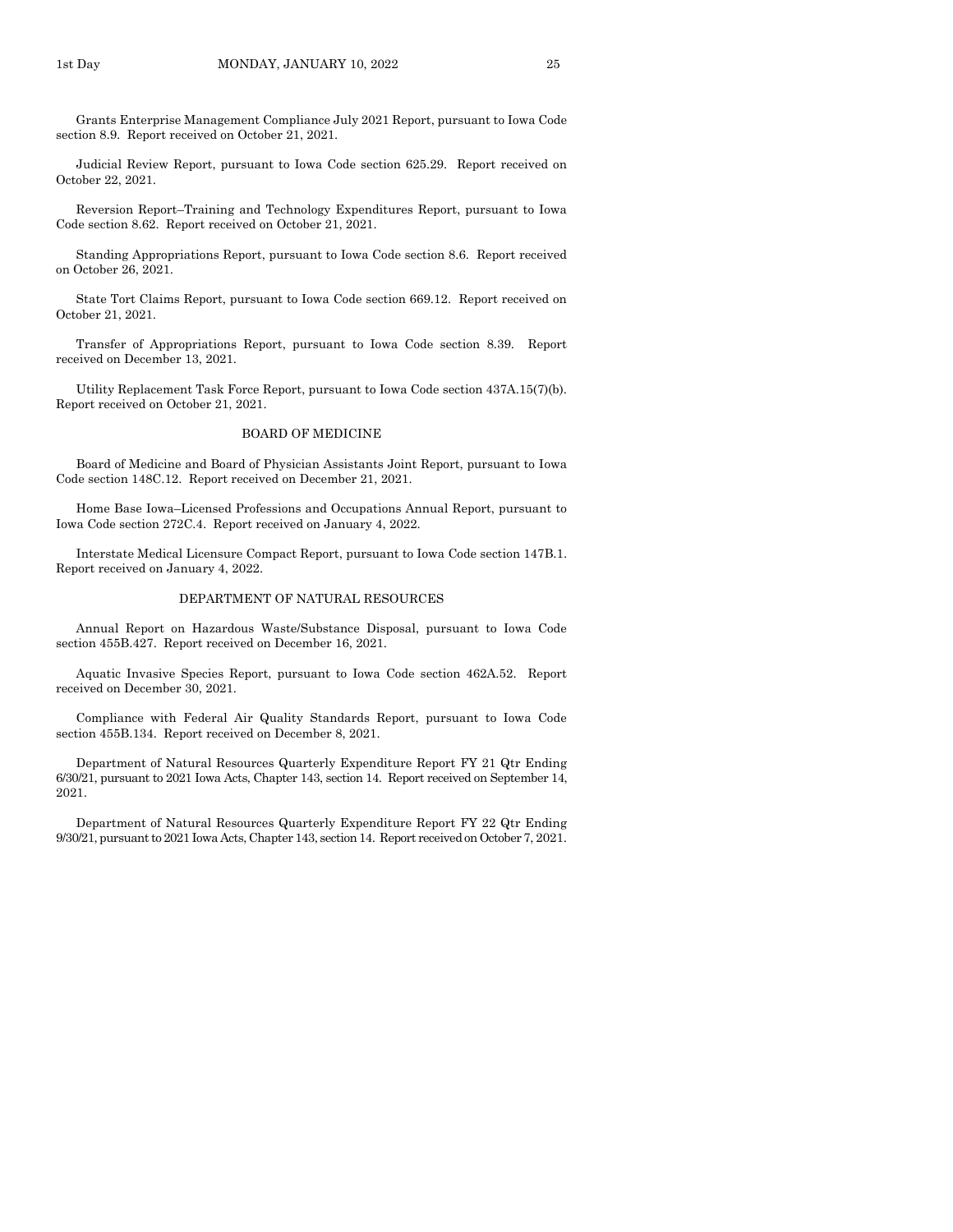Department of Natural Resources Quarterly Expenditure Report FY 22 Qtr Ending 12/31/21, pursuant to 2021 Iowa Acts, Chapter 143, section 14. Report received on January 6, 2022.

Evaluation of License Fees Report, pursuant to Iowa Code section 483A.1. Report received on December 15, 2021.

Fees and Occupancy Rates for State Camping and Rental Facilities Report, pursuant to Iowa Code section 455A.14. Report received on December 28, 2021.

Greenhouse Gas Emissions Report, pursuant to Iowa Code 455B.104. Report received on December 30, 2021.

Hazardous Substance Remedial Fund, pursuant to Iowa Code section 455B.425. Report received on December 30, 2021.

Home Base Iowa–Licensed Professions and Occupations Annual Report, pursuant to Iowa Code section 272C.4. Report received on December 7, 2021.

Household Hazardous Waste Account Report, pursuant to Iowa Code section 455E.11. Report received on December 21, 2021.

Judicial Review Report, pursuant to Iowa Code section 625.29. Report received on December 27, 2021.

Lake Restoration Report, pursuant to Iowa Code section 456A.33B. Report received on December 27, 2021.

Low-Level Radioactive Waste Compact Report, pursuant to Iowa Code section 457B.1. Report received on June 30, 2021.

Natural Resources and Outdoor Recreation Trust Fund Report, pursuant to Iowa Code section 461.22. Report received on December 17, 2021.

Proceeds Deposited to the State Fish and Game Protection Fund, pursuant to Iowa Code section 483A.33(5). Report received on December 30, 2021.

Reversion Report–Training and Technology Expenditures Report, pursuant to Iowa Code section 8.62. Report received on September 14, 2021.

Turtle Population in the State by Region, pursuant to Iowa Code section 481A.67. Report received on June 30, 2021.

Visitor Parking at State Parks Report, pursuant to 2021 Iowa Acts, Chapter 143, section 22. Report received on December 14, 2021.

#### BOARD OF NURSING

Home Base Iowa–Licensed Professions and Occupations Annual Report, pursuant to Iowa Code section 272.C.4. Report received on December 16, 2021.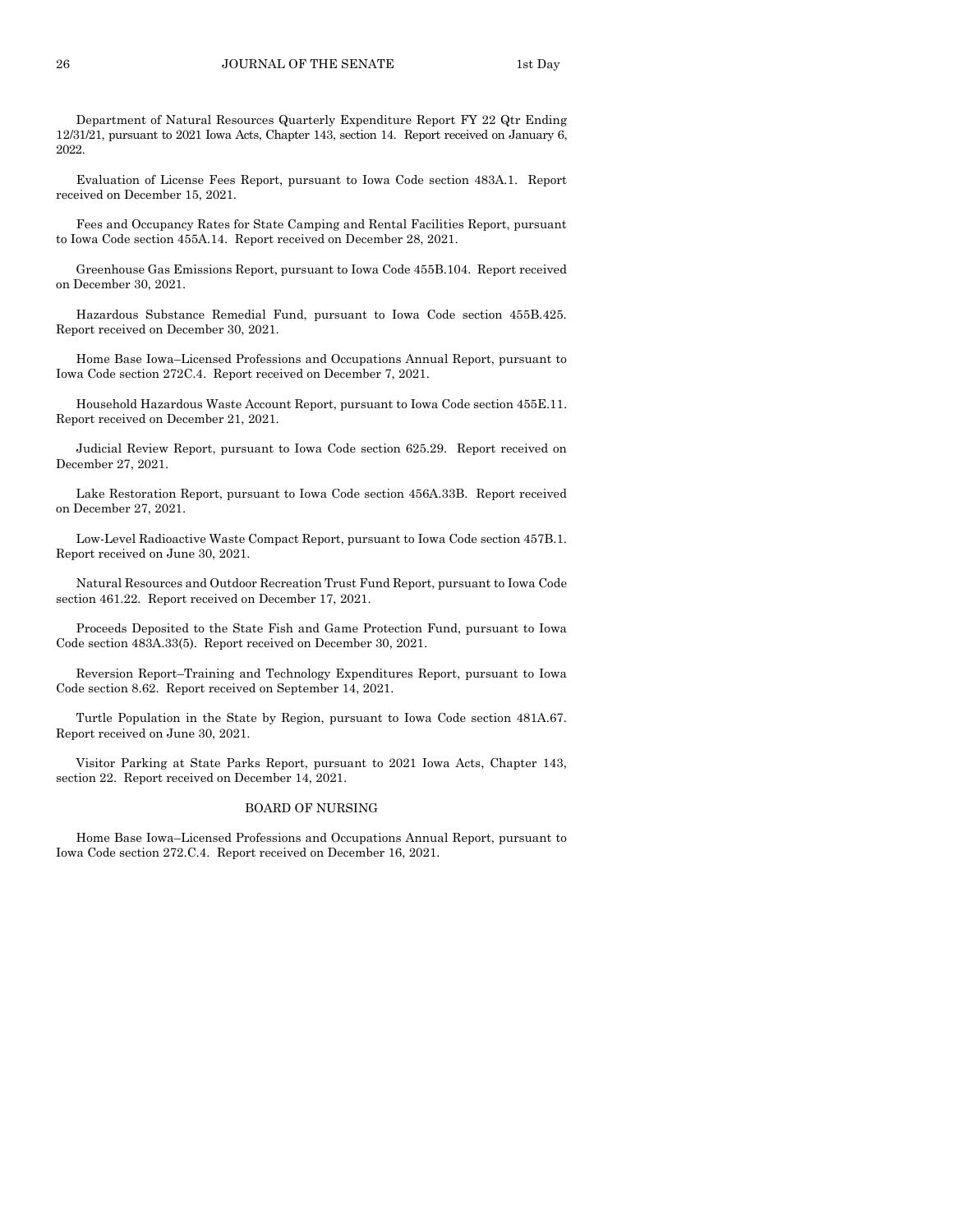#### OFFICE OF OMBUDSMAN

FY 2020 Annual Report, pursuant to Iowa Code section 2C.18. Report received on June 30, 2021.

FY 2021 Annual Report, pursuant to Iowa Code section 2C.18. Report received on December 29, 2021.

#### IOWA COMPREHENSIVE PETROLEUM UNDERGROUND STORAGE TANK FUND BOARD

FY 2021 Qtr 4 Progress and Activities Report, pursuant to Iowa Code section 455G.4. Report received on August 3, 2021.

FY 2022 Qtr 1 Progress and Activities Report, pursuant to Iowa Code section 455G.4. Report received on October 27, 2021.

#### BOARD OF PHARMACY

Home Base Iowa–Licensed Professions and Occupations Annual Report, pursuant to Iowa Code section 272C.4. Report received on December 14, 2021.

#### POLK COUNTY BOARD OF SUPERVISORS

Mental Health and Disability Services Transfer of Funds Report, pursuant to 2018 Iowa Acts, chapter 1165, section 109. Report received on September 23, 2021.

#### IOWA PROPANE EDUCATION AND RESEARCH COUNCIL

Auditor's Report, pursuant to Iowa Code section 101C.3. Report received on August 5, 2021.

#### IOWA PUBLIC AGENCY INVESTMENT TRUST

Joint Investment Trust Report, pursuant to Iowa Code section 12B.10A. Report received on September 17, 2021.

#### IOWA PBS

Joint Investment Trust Report, pursuant to Iowa Code section 12B.10A. Report received on January 3, 2022.

Judicial Review Report, pursuant to Iowa Code section 625.29. Report received on January 3, 2022.

Reversion Report–Training and Technology Expenditures Report, pursuant to Iowa Code section 8.62. Report received on January 3, 2022.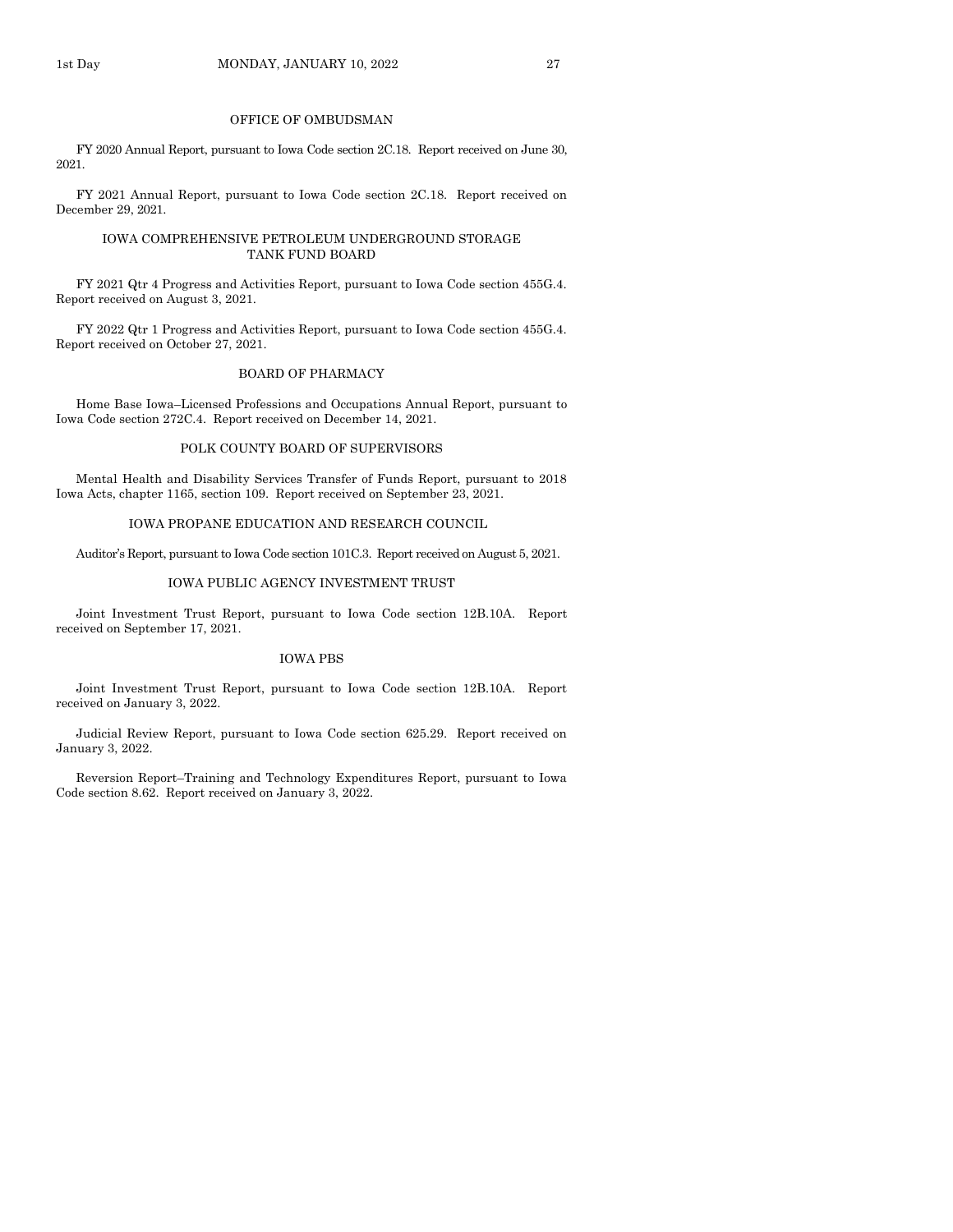## 28 JOURNAL OF THE SENATE 1st Day

#### STATE PUBLIC DEFENDER

Judicial Review Report, pursuant to Iowa Code section 625.29. Report received on July 1, 2021.

Reversion Report–Training and Technology Expenditures Report, pursuant to Iowa Code section 8.62. Report received on July 1, 2021.

#### DEPARTMENT OF PUBLIC DEFENSE

Annual Report, pursuant to Iowa Code section 7E.3. Report received on November 5, 2021.

Projects Funded by the Iowa Department of Public Defense Report, pursuant to 2021 Iowa Acts, Chapter 167, section 1. Report received on December 16, 2021.

Reversion Report–Training and Technology Expenditures Report, pursuant to Iowa Code section 8.62. Report received on June 22, 2021.

STEM Educational Incentives Report, pursuant to Iowa Code section 261.86(6). Report received on December 29, 2021.

#### PUBLIC EMPLOYMENT RELATIONS BOARD

Reversion Report–Training and Technology Expenditures Report, pursuant to Iowa Code section 8.62. Report received on June 24, 2021.

#### DEPARTMENT OF PUBLIC HEALTH

Activities of the Medical Cannabidiol Report, pursuant to Iowa Code section 124E.5. Report received on January 4, 2022.

Anatomical Gift Public Awareness Donation and Compliance Report, pursuant to Iowa Code section 142C.17. Report received on December 30, 2021.

Annual Report, pursuant to Iowa Code section 7E.3. Report received on December 17, 2021.

Distribution of Federal Public Health Services Act Funds for Family Planning Report, pursuant to 2019 Iowa Acts, Chapter 85, section 98. Report received on January 5, 2022.

Gambling Treatment Program Report, pursuant to Iowa Code section 135.150(2). Report received on June 30, 2021.

Home Base Iowa–Licensed Professions and Occupations Annual Report, pursuant to Iowa Code section 272C.4. Report received on December 15, 2021.

Tobacco use Prevention and Control Report, pursuant to Iowa Code section 142A.4. Report received on December 15, 2021.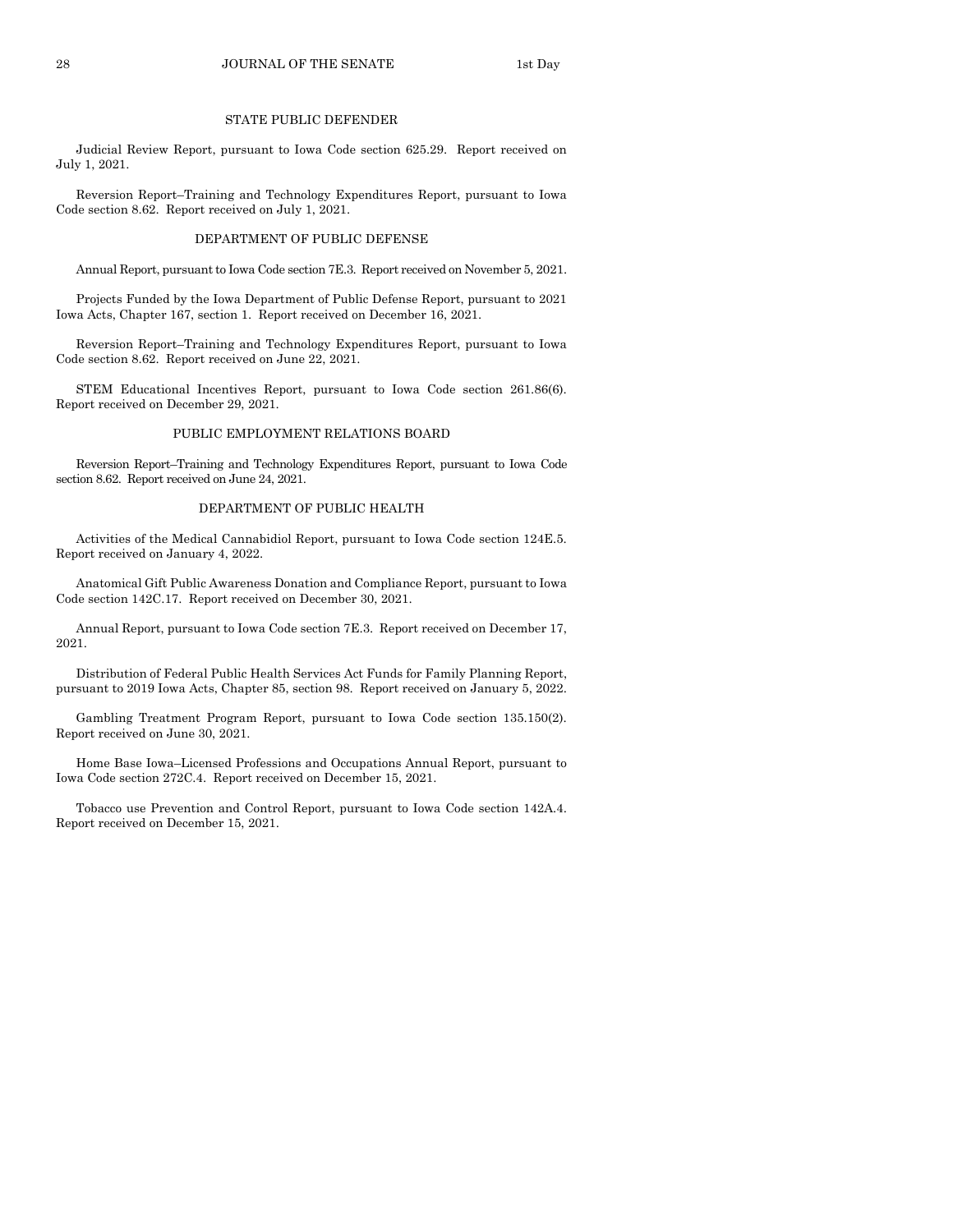#### IOWA PUBLIC INFORMATION BOARD

Reversion Report–Training and Technology Expenditures Report, pursuant to Iowa Code section 8.62. Report received on June 29, 2021.

#### DEPARTMENT OF PUBLIC SAFETY

Annual Report, pursuant to Iowa Code section 7E.3. Report received on November 3, 2021.

DCI Report of Activities at Racetrack Enclosures, pursuant to Iowa Code section 99D.14. Report received on December 28, 2021.

Home Base Iowa–Licensed Professions and Occupations Annual Report, pursuant to Iowa Code section 272C.4. Report received on December 2, 2021.

Human Trafficking Report, pursuant to Iowa Code section 80.45. Report received on November 1, 2021.

Public Safety Equipment Fund Report, pursuant to 2021 Iowa Acts[, HF 708,](https://www.legis.iowa.gov/legislation/BillBook?ga=89&ba=HF708) section 1. Report received on December 30, 2021.

Reversion Report–Training and Technology Expenditures Report, pursuant to Iowa Code section 8.62. Report received on June 30, 2021.

Statewide Interoperable Communications System Board Report, pursuant to Iowa Code section 80.29. Report received on December 21, 2021.

#### BOARD OF REGENTS

Activities, Projects, and Programs Funded with Board of Regents Innovation Fund Appropriations, pursuant to 2021 Iowa Acts, Chapter 171, section 17. Report received on January 6, 2022.

Annual Articulation Report, pursuant to Iowa Code section 262.9. Report received on December 14, 2021.

Annual Report, pursuant to Iowa Code section 7E.3. Report received on November 3, 2021.

Board of Regents Report, pursuant to Iowa Code section 262.26. Report received on October 21, 2021.

College Bound and IMAGES Annual Report, pursuant to Iowa Code section 262.93. Report received on January 5, 2022.

Educational Credits Awarded to Veterans Report, pursuant to Iowa Code section 262.9. Report received on September 14, 2021.

Farm-To-Table Task Force Report, pursuant to 2021 Iowa Acts, [SF 578,](https://www.legis.iowa.gov/legislation/BillBook?ga=89&ba=SF578) section 22. Report received on December 10, 2021.

Judicial Review Report, pursuant to Iowa Code section 625.29. Report received on December 1, 2021.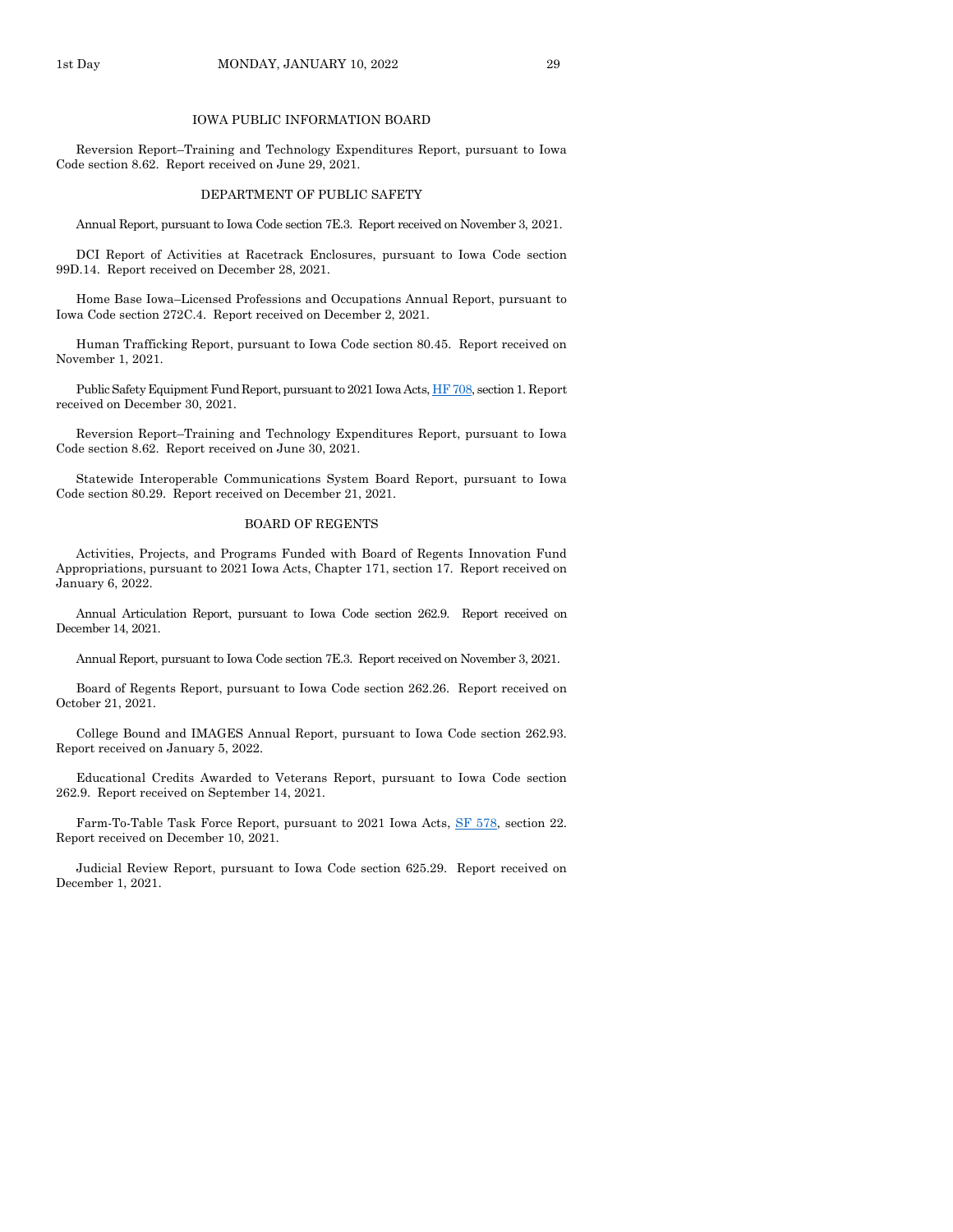Patents and Licenses Report, pursuant to Iowa Code section 262B.3. Report received on January 6, 2022.

Postsecondary Enrollment Program Annual Report, pursuant to Iowa Code section 262.9(35). Report received on September 28, 2021.

Private Enterprise Investment Report, pursuant to Iowa Code section 262.14. Report received on October 26, 2021.

Public Fund Iran Divestment Report, pursuant to Iowa Code section 12H.5. Report received on September 14, 2021.

Public Fund Israel Divestment Report, pursuant to Iowa Code section 12J.5(2). Report received on September 14, 2021.

Public Fund Sudan Divestment Report, pursuant to Iowa Code section 12F.5(2). Report received on September 14, 2021.

Quarterly Financial Report Qtr Ending 3/31/21, pursuant to 2021 Iowa Acts, Chapter 170, section 10. Report received on June 29, 2021.

Quarterly Financial Report Qtr Ending 6/30/21, pursuant to 2021 Iowa Acts, Chapter 170, section 10. Report received on August 30, 2021.

Quarterly Financial Report Qtr Ending 9/30/21, pursuant to 2021 Iowa Acts, Chapter 170, section 10. Report received on December 1, 2021.

Reversion Report, pursuant to Iowa Code section 8.62. Report received on June 22, 2021.

State Geologist Annual Report, pursuant to Iowa Code section 456.7. Report received on January 5, 2022.

Technology Commercialization, Entrepreneurship, Regional Development, and Market Research Report, pursuant to 2017 Iowa Acts, Chapter 169, section 17. Report received on January 6, 2022.

Use of Medical Cannabidiol–UI Carver College of Medicine and UI College of Pharmacy, pursuant to 2014 Iowa Acts, Chapter 1125, section 10. Report received on June 22, 2021.

#### DEPARTMENT OF REVENUE

Central Collections Unit Quarterly Debt Collection Report Qtr Ending 6/30/21, pursuant to Iowa Code section 421.17(27)(h). Report received on September 2, 2021.

Central Collections Unit Quarterly Debt Collection Report Qtr Ending 9/30/21, pursuant to Iowa Code section 421.17(27)(h). Report received on November 5, 2021.

Iowa Collection Enterprise (ICE) Report, pursuant to Iowa Code section 421.17. Report received on September 20, 2021.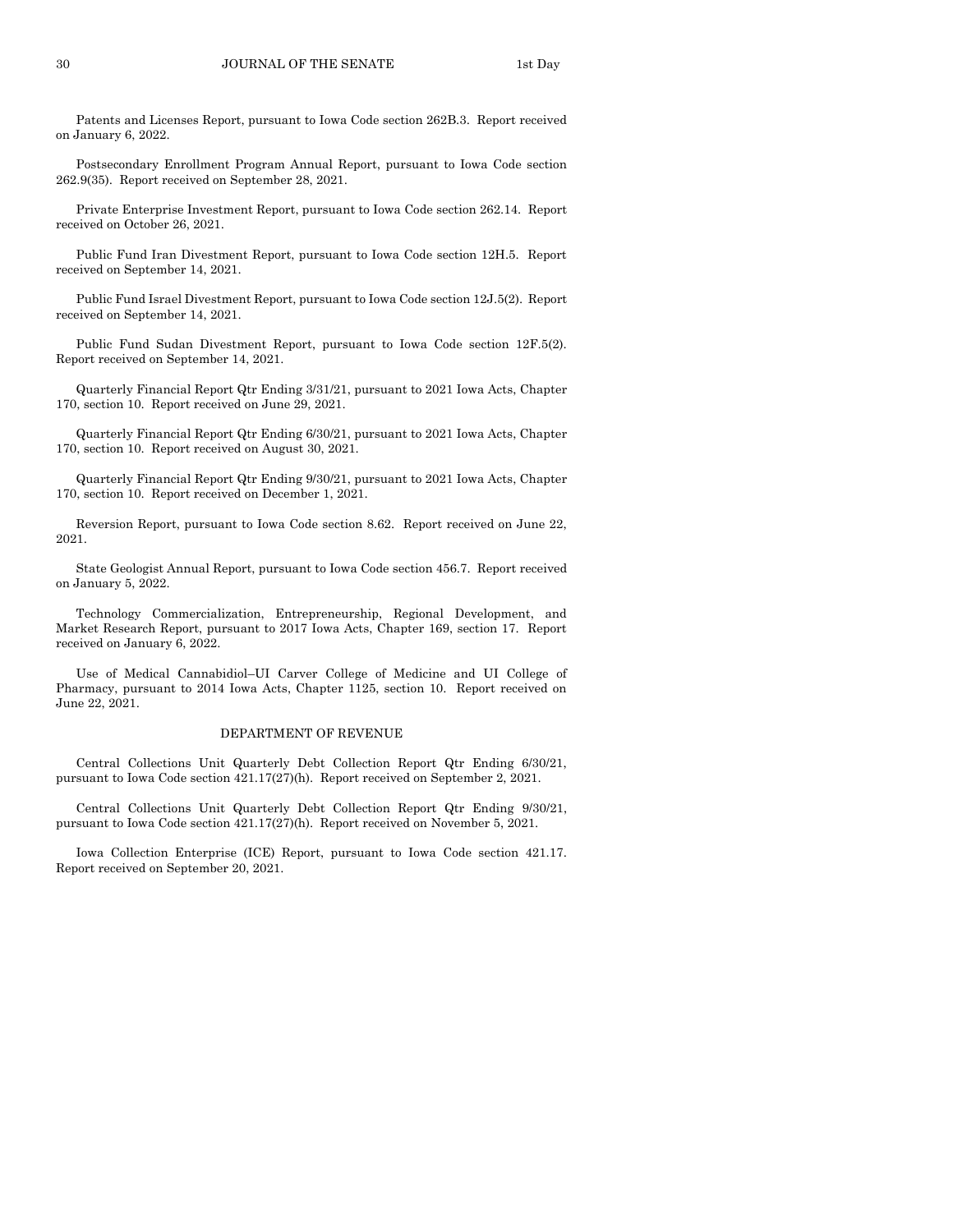Iowa Streamlined Sales Tax Advisory Council Annual Report, pursuant to Iowa Code section 423.9A. Report received on January 6, 2022.

Joint Investment Trust Report, pursuant to Iowa Code section 12B.10A. Report received on January 6, 2022.

Nonfilers of Returns, Nonpayers of Taxes, and Refund Fraud FY 2020, pursuant to Iowa Code section 421.17. Report received on January 6, 2022.

Nonfilers of Returns, Nonpayers of Taxes, and Refund Fraud FY 2021, pursuant to Iowa Code section 421.17. Report received on January 6, 2022.

Solar Energy System Tax Credits, pursuant to Iowa Code section 422.11L. Report received on January 3, 2022.

Tax Expenditure Cost Estimate Report, pursuant to Iowa Code section 2.48. Report received on January 6, 2022.

Tax Gap Compliance Project Report, pursuant to Iowa Code section 421.17. Report received on November 5, 2021.

## SECRETARY OF STATE

Annual Report, pursuant to Iowa Code section 7E.3. Report received on November 30, 2021.

Reversion Report–Training and Technology Expenditures Report, pursuant to Iowa Code section 8.62. Report received on July 30, 2021.

#### STATEWIDE FIRE AND POLICE RETIREMENT SYSTEM BOARD OF TRUSTEES

Annual Report, pursuant to Iowa Code section 411.5. Report received on December 14, 2021.

Public Fund Iran Divestment Report, pursuant to Iowa Code section 12H.5(2). Report received on September 17, 2021.

Public Fund Israel Divestment Report, pursuant to Iowa Code section 12J.5(2). Report received on September 17, 2021.

Public Fund Sudan Divestment Report, pursuant to Iowa Code section 12F.5(2). Report received on September 17, 2021.

#### DEPARTMENT OF TRANSPORTATION

Cost Savings from Adding Additional FTE Employees Report, pursuant to 2020 Iowa Acts, Chapter 1122, section 4. Report received on December 27, 2021.

Effectiveness of Rumble Strips Report, pursuant to 2020 Iowa Acts, Chapter 1122, section 3. Report received on December 27, 2021.

Iowa Automated Permitting System Report, pursuant to 2019 Iowa Acts, Chapter 158, section 7. Report received on December 30, 2021.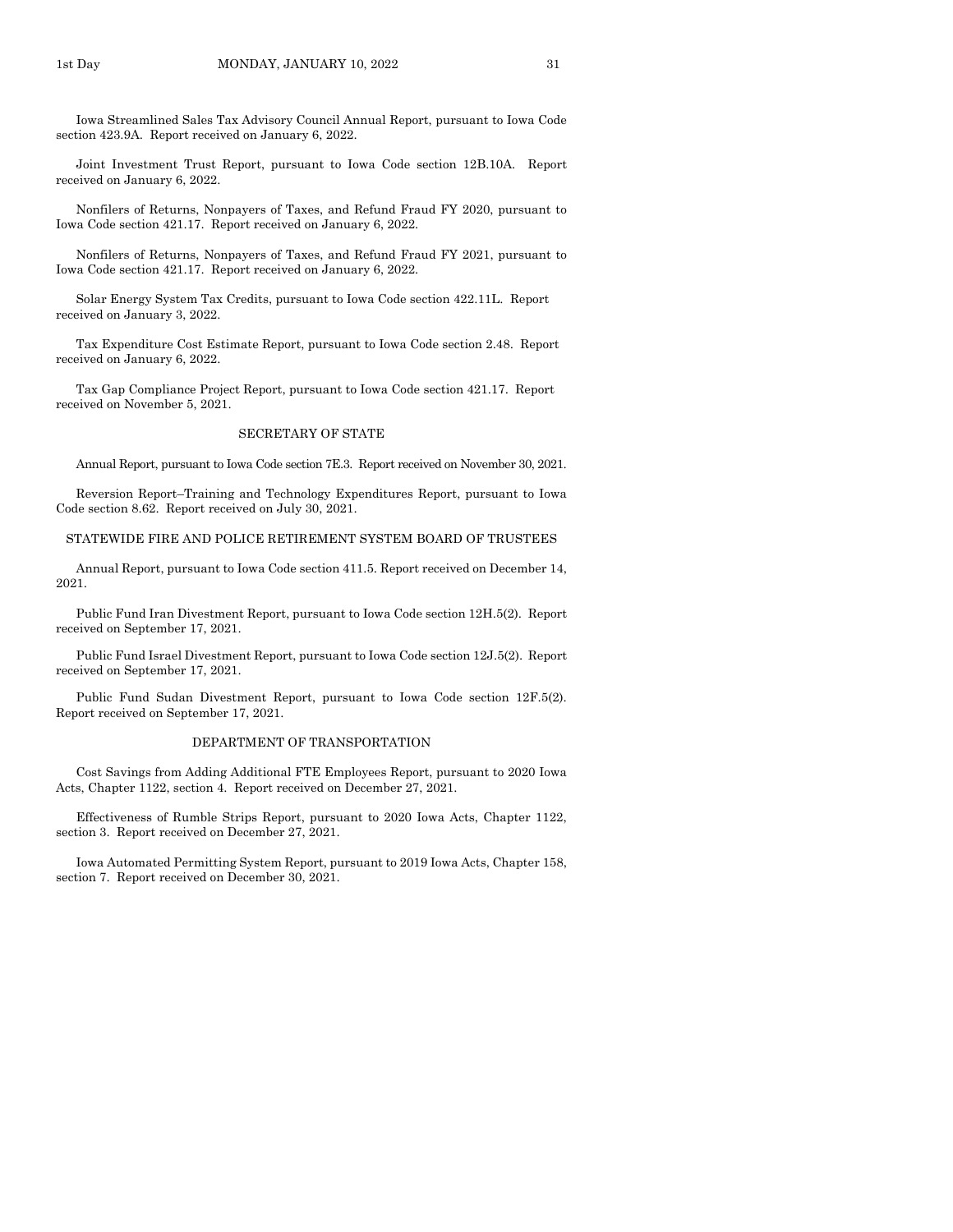Natural Resources and Outdoor Recreation Trust Fund Report, pursuant to Iowa Code section 461.22. Report received on December 22, 2021.

Nature and Scope of Enforcement Activities by Peace Officers Report, pursuant to Iowa Code section 321.477. Report received on December 1, 2021.

Periodic Review of Revenues–Road Use Tax Fund, pursuant to Iowa Code section 307.31. Report received on December 30, 2021.

Permits for the Operation of Vehicles of Excessive Size or Weight Report, pursuant to 2019 Iowa Acts, [SF 629,](https://www.legis.iowa.gov/legislation/BillBook?ga=89&ba=SF629) section 7. Report received on December 30, 2021.

Road use Tax Fund Efficiency Measures, pursuant to 2014 Iowa Acts, Chapter 1123, section 21. Report received on December 30, 2021.

Use of Reversions Report, pursuant to Iowa Code section 307.46. Report received on September 7, 2021.

#### TREASURER OF STATE

ABLE Savings Trust Financial Report, pursuant to Iowa Code section 12I.7. Report received on October 27, 2021.

Iowa Educational Savings Plan Trust Report, pursuant to Iowa Code section 12D.8(1)(a). Report received on October 27, 2021.

Public Fund Iran Divestment Report, pursuant to Iowa Code section 12H.5(2). Report received on September 28, 2021.

Public Fund Israel Divestment Report, pursuant to Iowa Code section 12J.5(2). Report received on September 28, 2021.

Public Fund Sudan Divestment Report, pursuant to Iowa Code section 12F.5(2). Report received on September 28, 2021.

Reversion Report, pursuant to Iowa Code section 8.62. Report received on July 19, 2021.

Tobacco Settlement Authority Annual Report, pursuant to Iowa Code section 12E.15. Report received on December 30, 2021.

#### UTILITIES BOARD

Annual Report, pursuant to Iowa Code section 7E.3. Report received on November 29, 2021.

Reversion Report, pursuant to Iowa Code section 8.62. Report received on November 1, 20201.

Small Wind Innovation Zone Report, pursuant to Iowa Code section 476.48. Report received on December 27, 2021.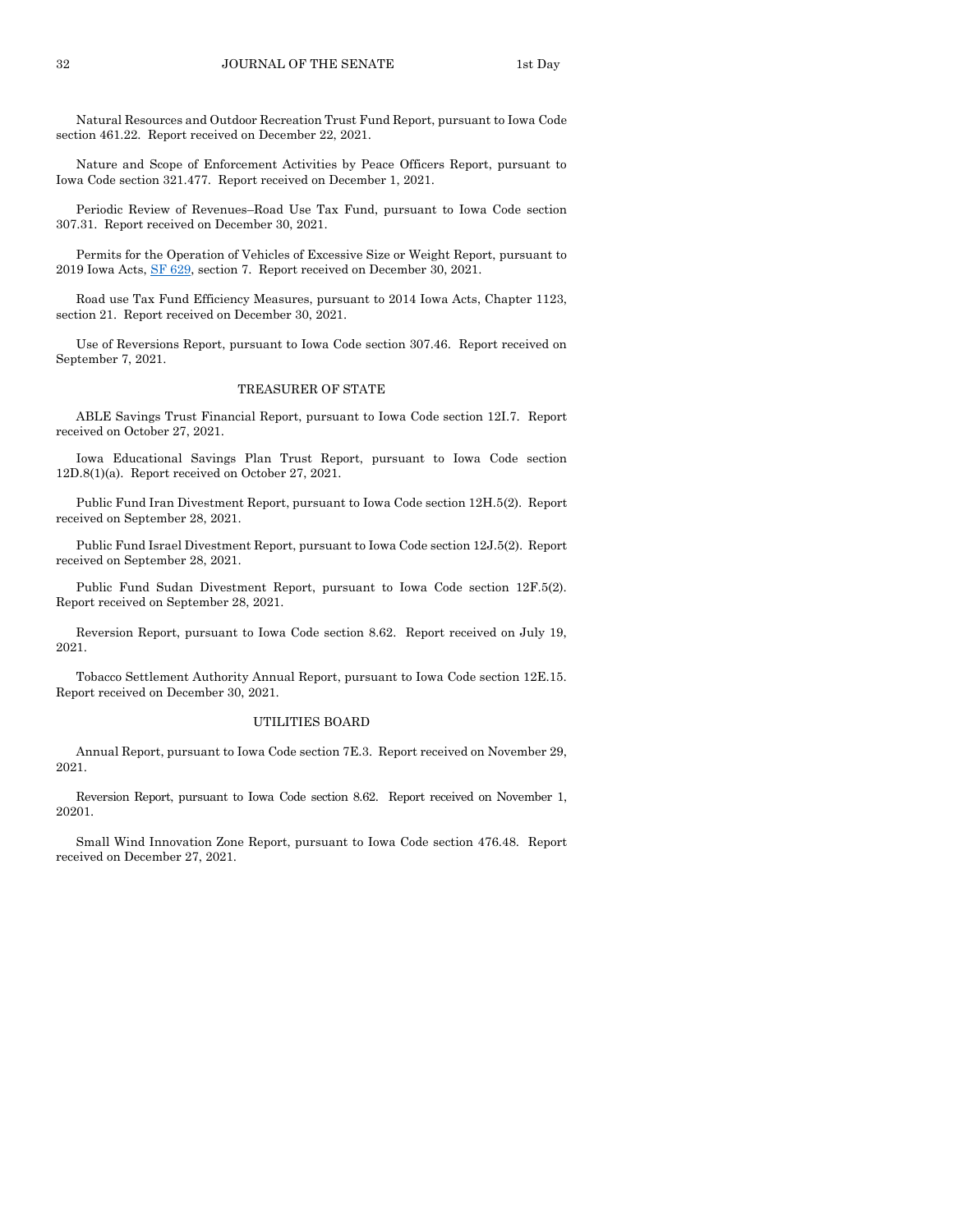#### VETERANS AFFAIRS

County Allocation Fund Report, pursuant to Iowa Code section 35A.5. Report received on September 8, 2021.

#### IOWA VETERANS HOME

FY 2021 Annual Report, pursuant to Iowa Code section 35D.17. Report received on October 21, 2021.

## REPORTS OF COMMITTEE MEETINGS

#### **ETHICS**

**Convened:** Monday, September 13, 2021, 3:30 p.m.

**Members Present:** Koelker, Chair; Carlin, Vice Chair; Jochum, Ranking Member; Costello, Hogg, and Kinney.

**Members Absent:** None.

**Committee Business:** Approved minutes of February 2021 meeting. Reviewed six complaints against 29 senators who voted in favor of  $\overline{HF}$  847. Committee voted 6-0 to dismiss all of the complaints.

**Adjourned:** 3:50 p.m.

#### **RULES AND ADMINISTRATION**

**Convened:** Monday, January 10, 2022, 10:30 a.m.

**Members Present:** Whitver, Chair; Chapman, Vice Chair; Wahls, Ranking Member; Bolkcom, Brown, Jochum, Ragan, Sinclair, R. Smith, and Zumbach.

**Members Absent:** Zaun (excused).

**Committee Business:** Call to order. Approve minutes. First day of session reports. Adjourn.

**Adjourned:** 10:35 a.m.

#### **VETERANS AFFAIRS**

**Convened:** Monday, January 10, 2022, 3:05 p.m.

**Members Present:** Lofgren, Chair; Reichman, Vice Chair; Giddens, Ranking Member; Carlin, Costello, Dawson, Dotzler, Edler, Green, Mathis, and Ragan.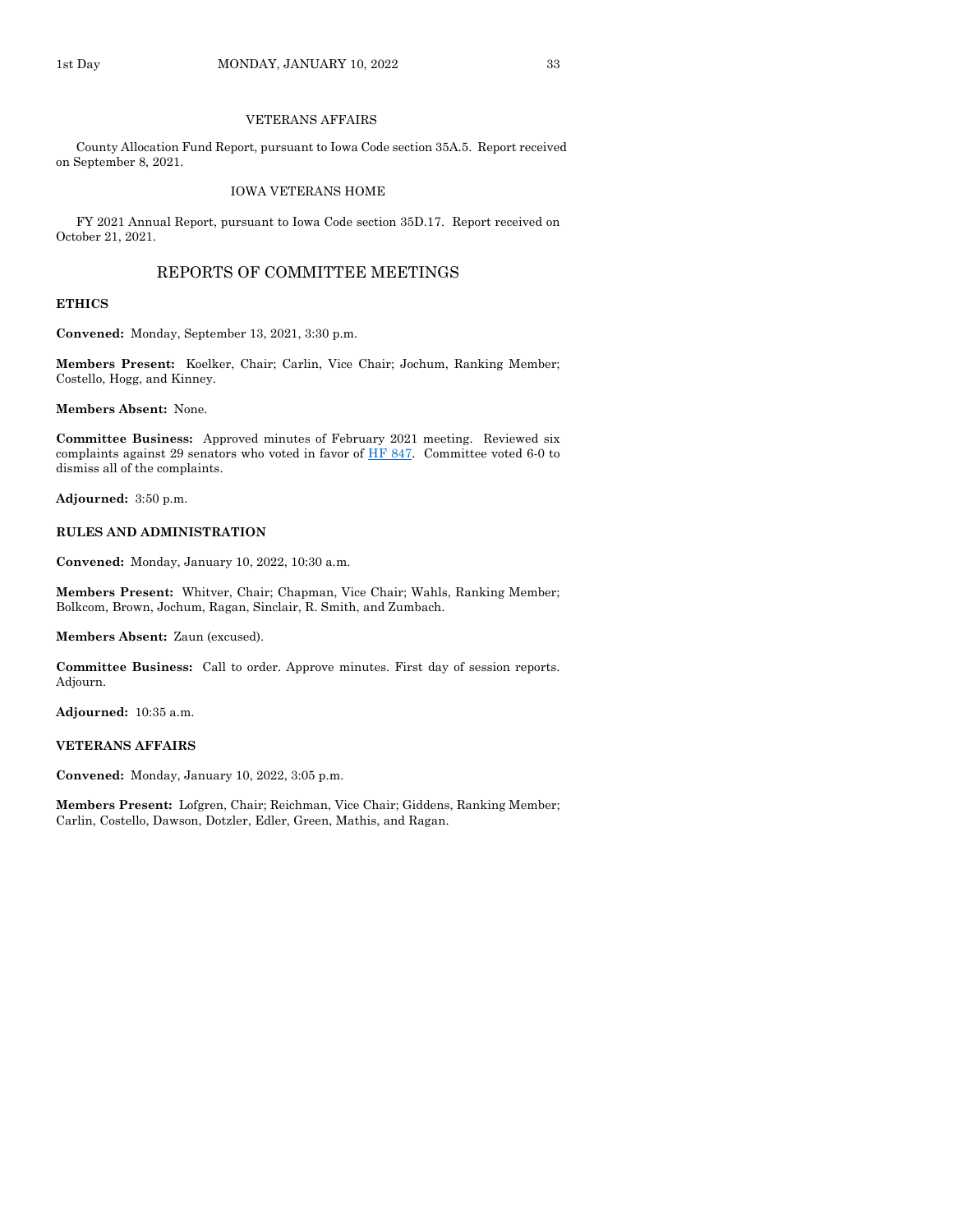**Members Absent:** None.

**Committee Business:** Organizational meeting.

**Adjourned:** 3:10 p.m.

## INTRODUCTION OF BILLS

**[Senate File 2001](https://www.legis.iowa.gov/legislation/BillBook?ga=89&ba=SF2001)**, by Green, a bill for an act to require proof of financial liability coverage upon registration of a motor vehicle.

Read first time under Rule 28 and referred to committee on **Transportation**.

**[Senate File 2002](https://www.legis.iowa.gov/legislation/BillBook?ga=89&ba=SF2002)**, by Nunn, a bill for an act creating the second amendment preservation Act, and providing penalties.

Read first time under Rule 28 and referred to committee on **Judiciary**.

## REPORT OF THE COMMITTEE ON RULES AND ADMINISTRATION

Pursuant to [Senate Concurrent Resolution 6,](https://www.legis.iowa.gov/legislation/BillBook?ga=89&ba=SCR6) duly adopted during the 2021 Session of 89th General Assembly, the following is a list of officers and employees of the Senate for the Eighty-ninth General Assembly, 2022 Session, and their respective classification, grades and steps:

| Position                                  | Name                   | Grade-<br>Step | Class of<br>Appt |
|-------------------------------------------|------------------------|----------------|------------------|
| Secretary of the Senate                   | W. Charles Smithson    | 44-7           |                  |
| Assistant Secretary of the Senate I       | Michelle Bauer         | 32-7           | P-FT             |
| Administrative Assistant II to President  | Kimberly Gleason       | $32 - 4$       | $P-FT$           |
| Sr. Administrative Assistant to President | Jake Heard             | 38-4           | $P-FT$           |
| Sr. Administrative Assistant to Leader II | Mary Earnhardt         | $41-8$         | $P-FT$           |
| Sr. Administrative Assistant to Leader II | Caleb Hunter           | $41-8$         | P-FT             |
| Sr. Administrative Assistant to Leader II | Eric Bakker            | $41 - 8$       | P-FT             |
| Sr. Administrative Assistant to Leader II | Debbie Kattenhorn      | $41-8$         | $P-FT$           |
| Sr. Caucus Staff Director                 | Gannon Hendrick        | $41 - 7$       | $P-FT$           |
| Sr. Caucus Staff Director                 | Ron Parker             | 41-8           | P-FT             |
| Legislative Research Analyst I            | Zachary Engstrom       | 29-1           | P-FT             |
| Legislative Research Analyst I            | Dylan Keller           | 29-3           | P-FT             |
| Legislative Research Analyst II           | Jillian Carlson        | $32 - 2$       | P-FT             |
| Legislative Research Analyst I            | Megan Schlesky         | 29-5           | $P-FT$           |
| Legislative Research Analyst II           | Laura Book             | 32-2           | P-FT             |
| Legislative Research Analyst II           | Larissa Wurm-Skipworth | $32 - 4$       | P-FT             |
| Legislative Research Analyst II           | Bob Bird               | $32-6$         | P-FT             |
| Sr. Legislative Research Analyst          | Thomas Ashworth        | 38-8           | $P-FT$           |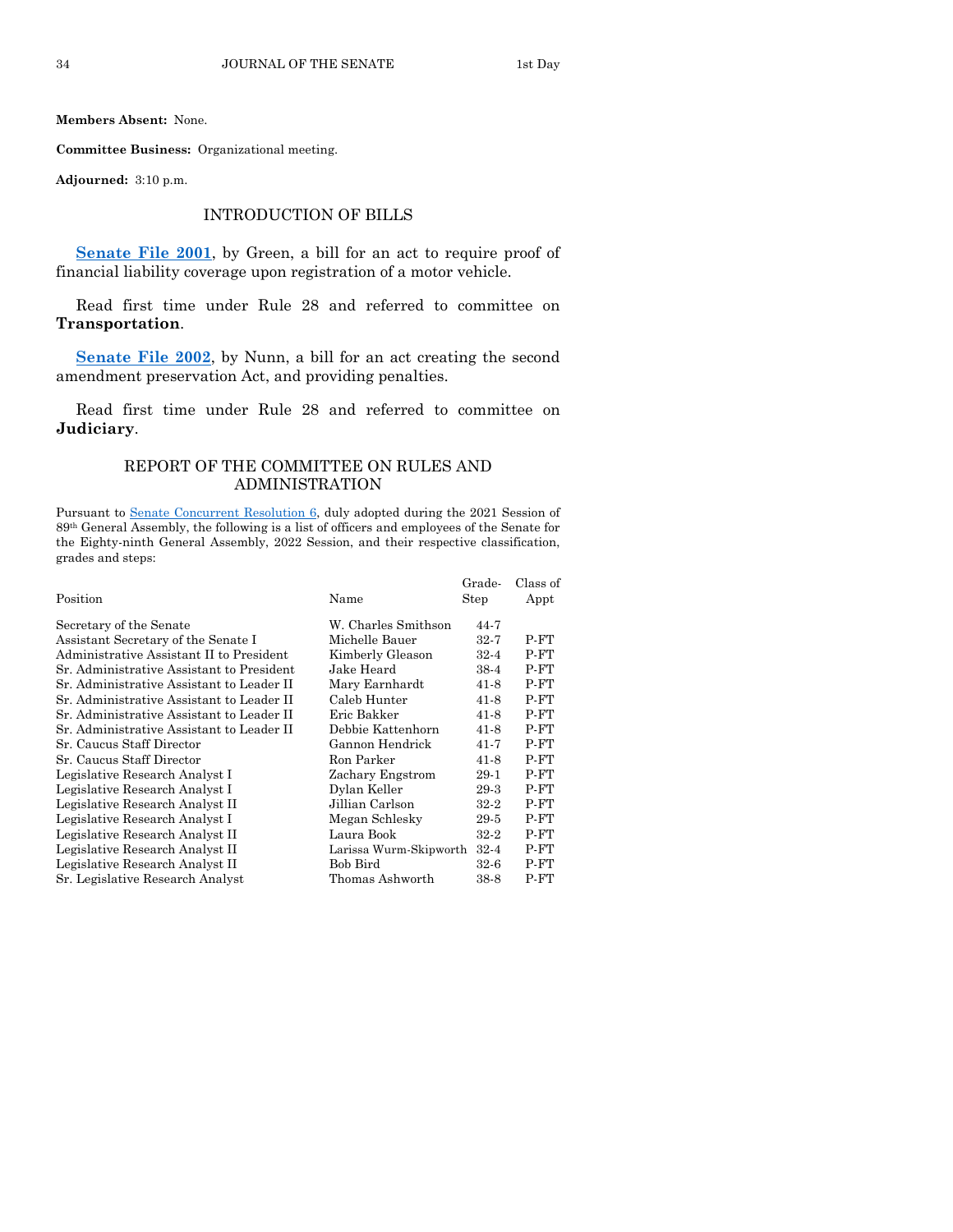| Sr. Legislative Research Analyst     | Kris Bell                       | 38-8     | P-FT   |
|--------------------------------------|---------------------------------|----------|--------|
| Sr. Legislative Research Analyst     | Joshua Bronsink                 | 38-6     | P-FT   |
| Sr. Legislative Research Analyst     | Pamela Dugdale                  | 38-8     | P-FT   |
| Sr. Legislative Research Analyst     | Sue Foecke                      | 38-8     | $P-FT$ |
| Sr. Legislative Research Analyst     | <b>Bridget Godes</b>            | 38-8     | P-FT   |
| Sr. Legislative Research Analyst     | Rusty Martin                    | $38-8$   | P-FT   |
| Sr. Legislative Research Analyst     | Jace Mikels                     | 38-8     | P-FT   |
| Sr. Legislative Research Analyst     | Kerry Scott                     | 38-8     | P-FT   |
| Sr. Legislative Research Analyst     | Erica Shorkey                   | 38-8     | $P-FT$ |
| Sr. Legislative Research Analyst     | Julie Simon                     | 38-8     | P-FT   |
| Sr. Legislative Research Analyst     | Russ Trimble                    | 38-8     | P-FT   |
| <b>Executive Secretary to Leader</b> | Cassie Bond                     | $24 - 4$ | P-FT   |
| Administrative Services Officer II   | Jennifer Beminio                | 29-6     | P-FT   |
| Administrative Services Officer III  | Angela Cox                      | $32-6$   | P-FT   |
| Administrative Services Officer III  | Maureen Taylor                  | $32-6$   | P-FT   |
| Sr. Administrative Services Officer  | Kay Dearie                      | $35 - 8$ | P-FT   |
| Sr. Administrative Services Officer  | Kathy Olah                      | $35-8$   | $P-FT$ |
| Administrative Services Officer I    | Samantha Dickson                | 26-6     | P-FT   |
| Administrative Services Officer      | Caroline Warmuth                | $23 - 1$ | P-FT   |
| Administrative Services Assistant    | Samuel Sampson                  | $20 - 1$ | $P-FT$ |
| Sergeant-at-Arms                     | Joel Ehler                      | $17-2$   | $S-O$  |
| Bill Clerk                           | Tye Reiman                      | $14-5$   | $S-O$  |
| Legislative Secretary                | <b>Bobby Bailey</b>             | 18-2     | $S-O$  |
| Legislative Secretary                | Jackson Boaz                    | $18-1$   | $S-O$  |
| Legislative Secretary                | Michelle Bruggenthies           | $18-1$   | $S-0$  |
| Legislative Secretary                | Bob Christenson                 | $18-3$   | $S-O$  |
| Legislative Secretary                | Andrew Dunn                     | $17-1$   | $S-O$  |
| Legislative Secretary                | Kathy Ellett                    | $16-5$   | S-O    |
| Legislative Secretary                | Judith Elliott                  | $18-5$   | $S-O$  |
| Legislative Secretary                | Cathy Engel                     | $17-1$   | S-O    |
| Legislative Secretary                | Katelyn Fleming                 | $16-1$   | S-O    |
| Legislative Secretary                | Beth Freeman                    | $17-1$   | $S-O$  |
| Legislative Secretary                | Witt Harberts                   | $16-1$   | $S-0$  |
| Legislative Secretary                | Nathaniel Harwood               | $17-1$   | $S-O$  |
| Legislative Secretary                | Claire Haws                     | $16-4$   | $S-O$  |
| Legislative Secretary                | Rebecca Hoeppner                | $18-3$   | $S-0$  |
| Legislative Secretary                | Marce Huhn                      | $16-7$   | $S-O$  |
| Legislative Secretary                | Benjamin Klimesh                | $16-1$   | S-O    |
| Legislative Secretary                | Adam Koch                       | $16-1$   | S-O    |
| Legislative Secretary                | Olivia Mackel-Wiederanders 18-1 |          | $S-O$  |
| Legislative Secretary                | Mary Ryan                       | $15 - 1$ | $S-O$  |
| Legislative Secretary                | Nicole Schmitt                  | $17-1$   | S-O    |
| Legislative Secretary                | Noah Schrad                     | $17-1$   | $S-O$  |
| Legislative Secretary                | Ryan Simatovich                 | $17-1$   | $S-0$  |
| Legislative Secretary                | Josh Treat                      | $15-1$   | $S-O$  |
| Legislative Secretary                | <b>Emily Vering</b>             | $16-1$   | $S-O$  |
| Legislative Secretary                | <b>Blaine Watkins</b>           | $16-1$   | S-O    |
| Legislative Secretary                | Susie Wengert                   | $16-2$   | $S-O$  |
| Legislative Committee Secretary      | Devin Devore                    | $17-1$   | $S-O$  |
| Legislative Committee Secretary      | Nancy Garrett                   | $18-3$   | S-O    |
| Legislative Committee Secretary      | Margaret Guth                   | $17-3$   | $S-O$  |
|                                      |                                 |          | $S-O$  |
| Legislative Committee Secretary      | Greg Heartsill                  | $18-1$   |        |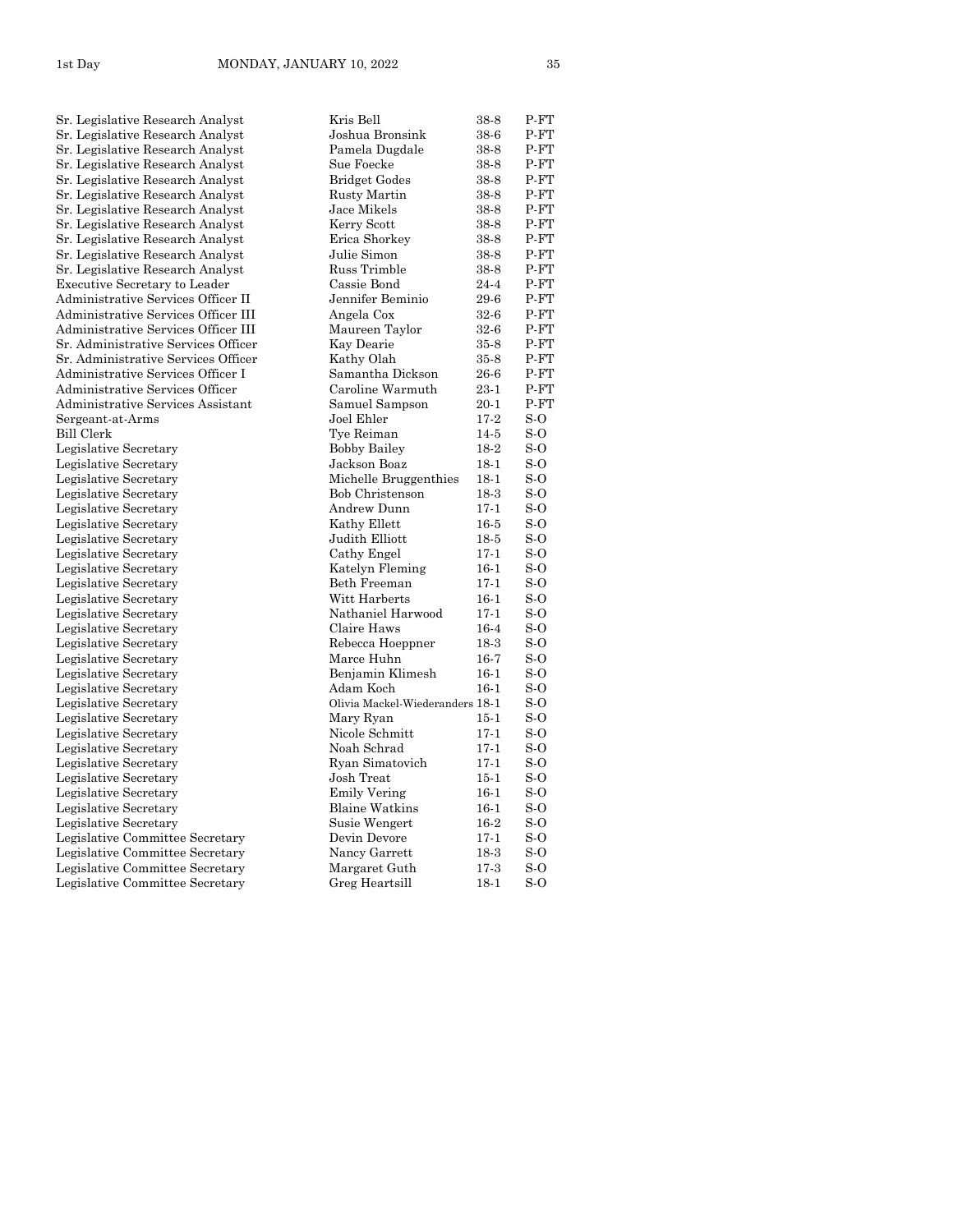| Legislative Committee Secretary | Theresa Hildreth        | 18-2   | S-O   |
|---------------------------------|-------------------------|--------|-------|
| Legislative Committee Secretary | Sally Kraayenbrink      | $17-2$ | S-O   |
| Legislative Committee Secretary | Caden Larson            | $18-1$ | S-O   |
| Legislative Committee Secretary | Haley Ledford           | $17-1$ | S-O   |
| Legislative Committee Secretary | Paula Lofgren           | $18-1$ | S-O   |
| Legislative Committee Secretary | Jennifer Long           | $17-4$ | S-O   |
| Legislative Committee Secretary | Madisyn Moorman         | $17-1$ | $S-O$ |
| Legislative Committee Secretary | Sarah Moore             | $17-4$ | S-O   |
| Legislative Committee Secretary | Gina Noll               | 18-2   | S-O   |
| Legislative Committee Secretary | Levi Schultz            | $18-1$ | S-O   |
| Legislative Committee Secretary | Renee Severson          | $18-1$ | S-O   |
| Legislative Committee Secretary | Kari Smith              | $17-1$ | S-O   |
| Legislative Committee Secretary | Beth Stearns            | 18-2   | S-O   |
| Legislative Committee Secretary | Christopher Taylor-Bice | $18-1$ | $S-O$ |
| Legislative Committee Secretary | Gina Ten Pas            | 18-2   | S-O   |
| Legislative Committee Secretary | Cynthia Ulem Christy    | $17-1$ | S-O   |
| Legislative Committee Secretary | Dede Zaun               | 18-4   | S-O   |
| Legislative Committee Secretary | Michelle Zumbach        | $18-1$ | S-O   |
| Page                            | Ian Critelli            | $9-1$  | $S-O$ |
| Page                            | Kennedy Haag            | $9-1$  | S-O   |
| Page                            | Elizabeth Hunter        | $9-1$  | S-O   |
| Page                            | Thomas Knudsen          | $9-1$  | S-O   |
| Page                            | Jackson Maddox          | $9-1$  | S-O   |
| Page                            | Maren Rasmussen         | $9-1$  | $S-O$ |
| Page                            | Ceclia Redman           | $9-1$  | S-O   |
| Page                            | Grace Tollefson         | $9-1$  | S-O   |
|                                 |                         |        |       |

## JACK WHITVER, Chair

## STANDING COMMITTEES APPOINTED

The Majority and Minority Leaders announced the following appointments to the standing committees of the Senate for the Eightyninth General Assembly, 2022 session:

## \*Vice Chair \*\*Ranking Member

## AGRICULTURE—13 Members

| Zumbach, Chair<br>Sweeney*<br>Kinney**<br>Costello | Driscoll<br>Edler<br>Green | Mathis<br>Ragan<br>Rozenboom | Shipley<br>Smith, J.<br>Wahls |
|----------------------------------------------------|----------------------------|------------------------------|-------------------------------|
|                                                    | APPROPRIATIONS-21 Members  |                              |                               |
| Kraayenbrink, Chair<br>$Lofgren*$                  | Dotzler<br>Edler           | Koelker<br>Mathis            | Smith, J.<br>Taylor, T.       |

Bolkcom\*\* Garrett Petersen Williams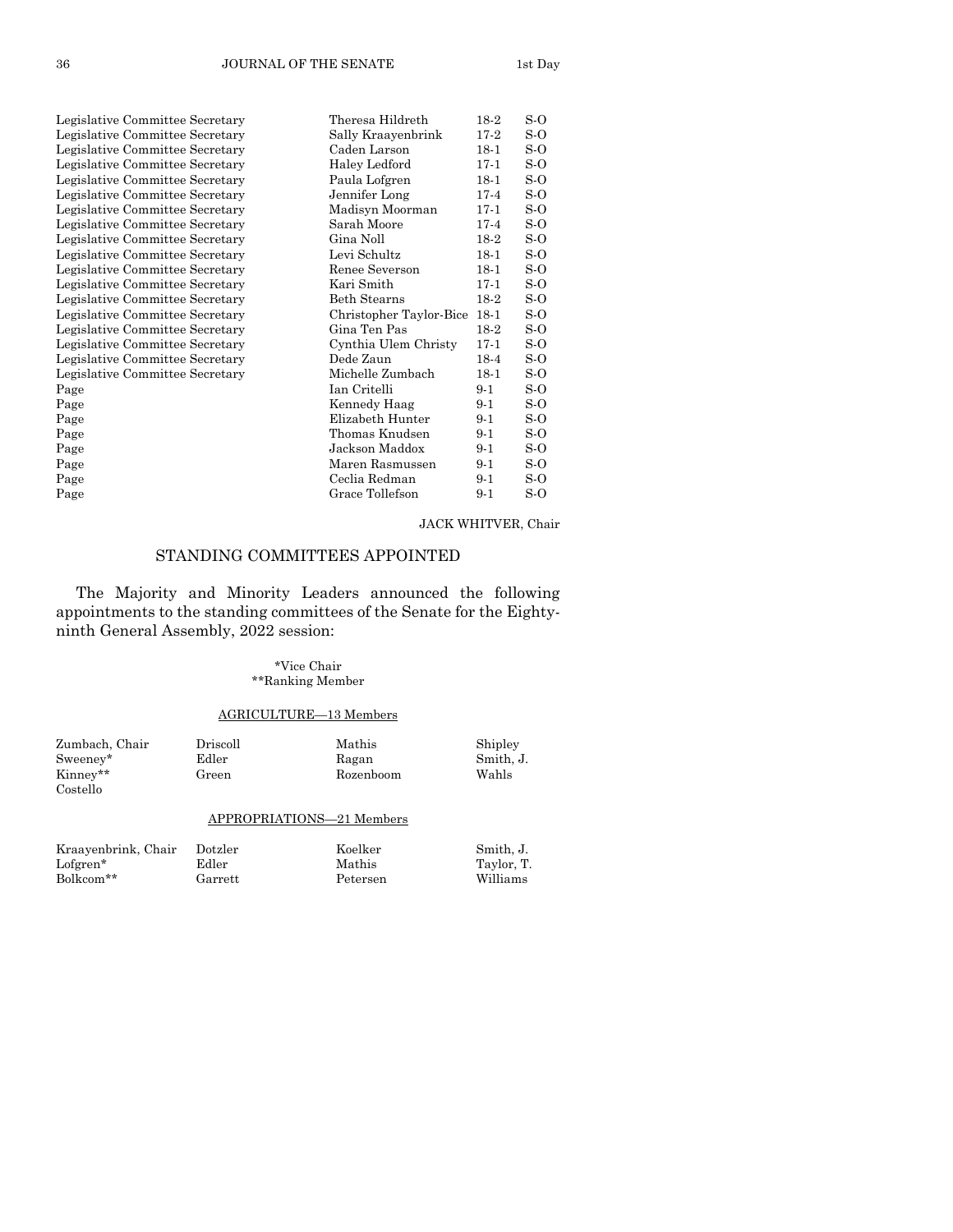| $\operatorname{Celsi}$<br>Costello | Guth<br>Johnson    | Ragan<br>Reichman                       |                   |
|------------------------------------|--------------------|-----------------------------------------|-------------------|
| Cournoyer                          | Klimesh            | Rozenboom                               |                   |
|                                    |                    | <b>COMMERCE-17 Members</b>              |                   |
| Schultz, Chair                     | Chapman            | Mathis                                  | Sinclair          |
| Koelker*                           | Goodwin            | Nunn                                    | Smith, R.         |
| Lykam**<br>Bisignano<br>Brown      | Johnson<br>Klimesh | Petersen<br>Quirmbach                   | Wahls<br>Williams |
|                                    |                    | EDUCATION-15 Members                    |                   |
| Sinclair, Chair                    | Celsi              | Johnson                                 | Sweeney           |
| Taylor, J.*                        | Cournoyer          | Kraayenbrink                            | Trone Garriott    |
| Quirmbach**<br>Carlin              | Giddens<br>Goodwin | Rozenboom<br>Smith, J.                  | Zaun              |
|                                    |                    | ETHICS-6 Members                        |                   |
| Koelker, Chair                     | Jochum**           | Hogg                                    | Kinney            |
| Carlin*                            | Costello           |                                         |                   |
|                                    |                    | <b>GOVERNMENT OVERSIGHT-5 Members</b>   |                   |
| Schultz, Chair<br>Williams*        | $Celsi**$          | Lofgren                                 | Petersen          |
|                                    |                    | <b>HUMAN RESOURCES-13 Members</b>       |                   |
| Edler, Chair                       | Garrett            | Johnson                                 | Rowley            |
| Costello*                          | Green              | Lofgren                                 | Sweeney           |
| Mathis**<br>Bolkcom                | Jochum             | Ragan                                   | Trone Garriott    |
|                                    |                    | JUDICIARY-15 Members                    |                   |
| Zaun, Chair                        | Bolkcom            | Petersen                                | Shipley           |
| $Garrett*$                         | Boulton            | Reichman                                | Sinclair          |
| Kinney**                           | Dawson             | Rowley                                  | Taylor, J.        |
| Bisignano                          | Johnson            | Schultz                                 |                   |
|                                    |                    | LABOR AND BUSINESS RELATIONS-11 Members |                   |
| Dickey, Chair                      | Dotzler            | Jochum                                  | Taylor, J.        |
| $Green*$                           | Driscoll           | Rowley                                  | Taylor, T.        |
| Boulton**                          | Guth               | Schultz                                 |                   |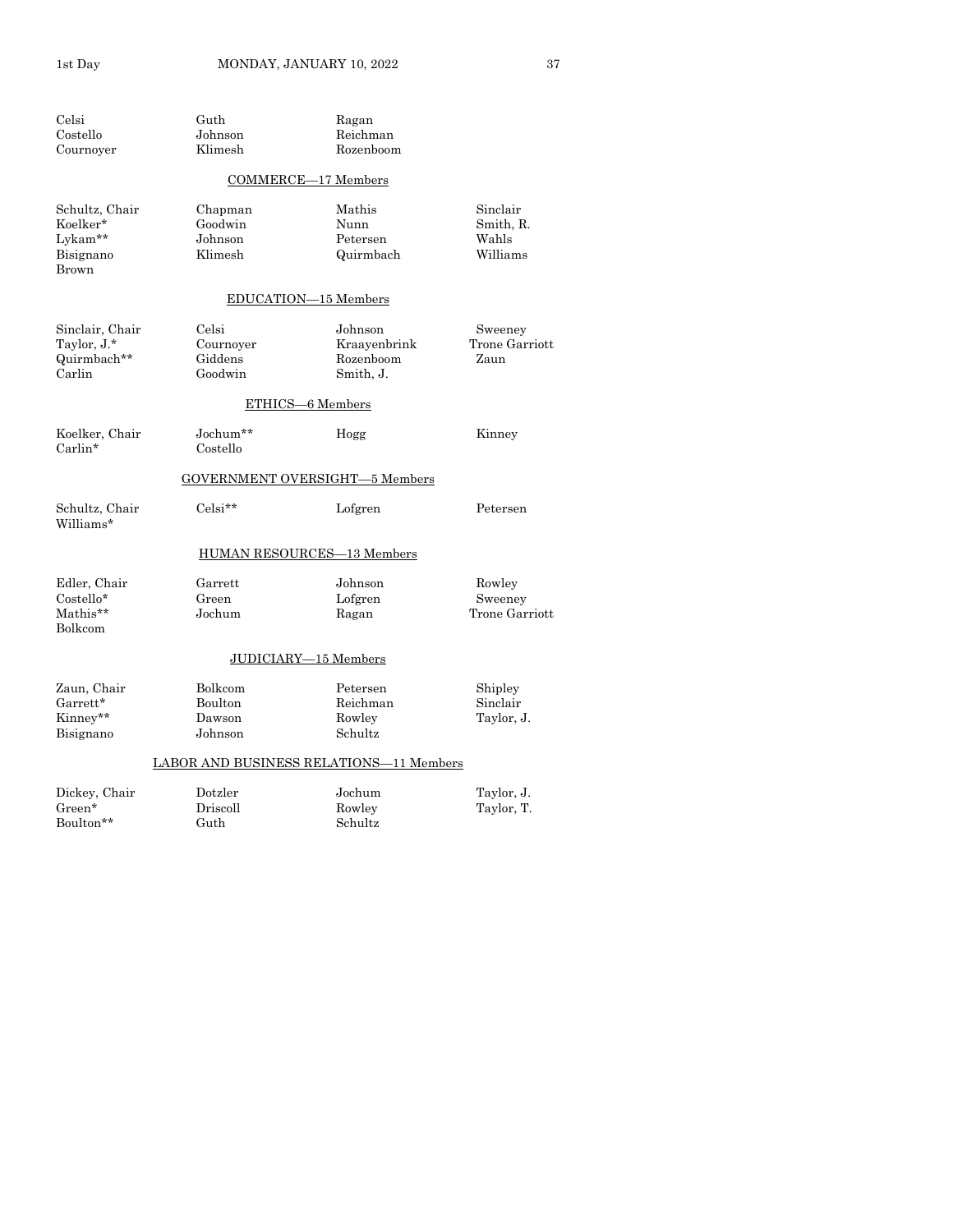| LOCAL GOVERNMENT-11 Members                                       |                                                                               |                                               |                                             |
|-------------------------------------------------------------------|-------------------------------------------------------------------------------|-----------------------------------------------|---------------------------------------------|
| Shipley, Chair<br>Klimesh*<br>Smith, J.**                         | Driscoll<br>Garrett<br>Guth                                                   | Hogg<br>Lofgren<br>Quirmbach                  | Taylor, T.<br>Williams                      |
|                                                                   | NATURAL RESOURCES AND ENVIRONMENT-13 Members                                  |                                               |                                             |
| Sweeney, Chair<br>Driscoll*<br>Trone Garriott**<br><b>Boulton</b> | Celsi<br>Cournoyer<br>Green                                                   | Hogg<br>Lykam<br>Rozenboom                    | Shipley<br>Taylor, J.<br>Zumbach            |
| RULES AND ADMINISTRATION—11 Members                               |                                                                               |                                               |                                             |
| Whitver, Chair<br>Chapman*<br>Wahls**                             | Bolkcom<br><b>Brown</b><br>Jochum                                             | Ragan<br>Sinclair<br>Smith, R.                | Zaun<br>Zumbach                             |
|                                                                   | STATE GOVERNMENT-15 Members                                                   |                                               |                                             |
| Smith, R., Chair<br>Cournoyer*<br>Bisignano**<br><b>Boulton</b>   | Brown<br>Celsi<br>Dawson<br>Giddens                                           | Goodwin<br>Guth<br>Jochum<br>Johnson          | Koelker<br>Reichman<br>Schultz              |
|                                                                   | TRANSPORTATION-13 Members                                                     |                                               |                                             |
| Brown, Chair<br>Dickey*<br>Giddens**<br>Bisignano                 | Driscoll<br>Klimesh<br>Koelker<br>VETERANS AFFAIRS-11 Members                 | Lykam<br>Rozenboom<br>Shipley                 | Smith, J.<br>Taylor T.<br>Zumbach           |
| Lofgren, Chair<br>Reichman*<br>Giddens**                          | Carlin<br>Costello<br>Dawson<br>WAYS AND MEANS-17 Members                     | Dotzler<br>Edler<br>Green                     | Mathis<br>Ragan                             |
|                                                                   |                                                                               |                                               |                                             |
| Dawson, Chair<br>Goodwin*<br>Jochum**<br>Bolkcom<br>Brown         | Dickey<br>Dotzler<br>Green<br>Petersen<br>SENATE APPROPRIATIONS SUBCOMMITTEES | Quirmbach<br>Schultz<br>Sinclair<br>Smith, R. | Sweeney<br>Taylor, J.<br>Taylor, T.<br>Zaun |
| <b>ADMINISTRATION AND REGULATION</b>                              |                                                                               |                                               |                                             |
|                                                                   |                                                                               |                                               |                                             |

Guth, Chair Celsi\*\* Goodwin

Zumbach\* Giddens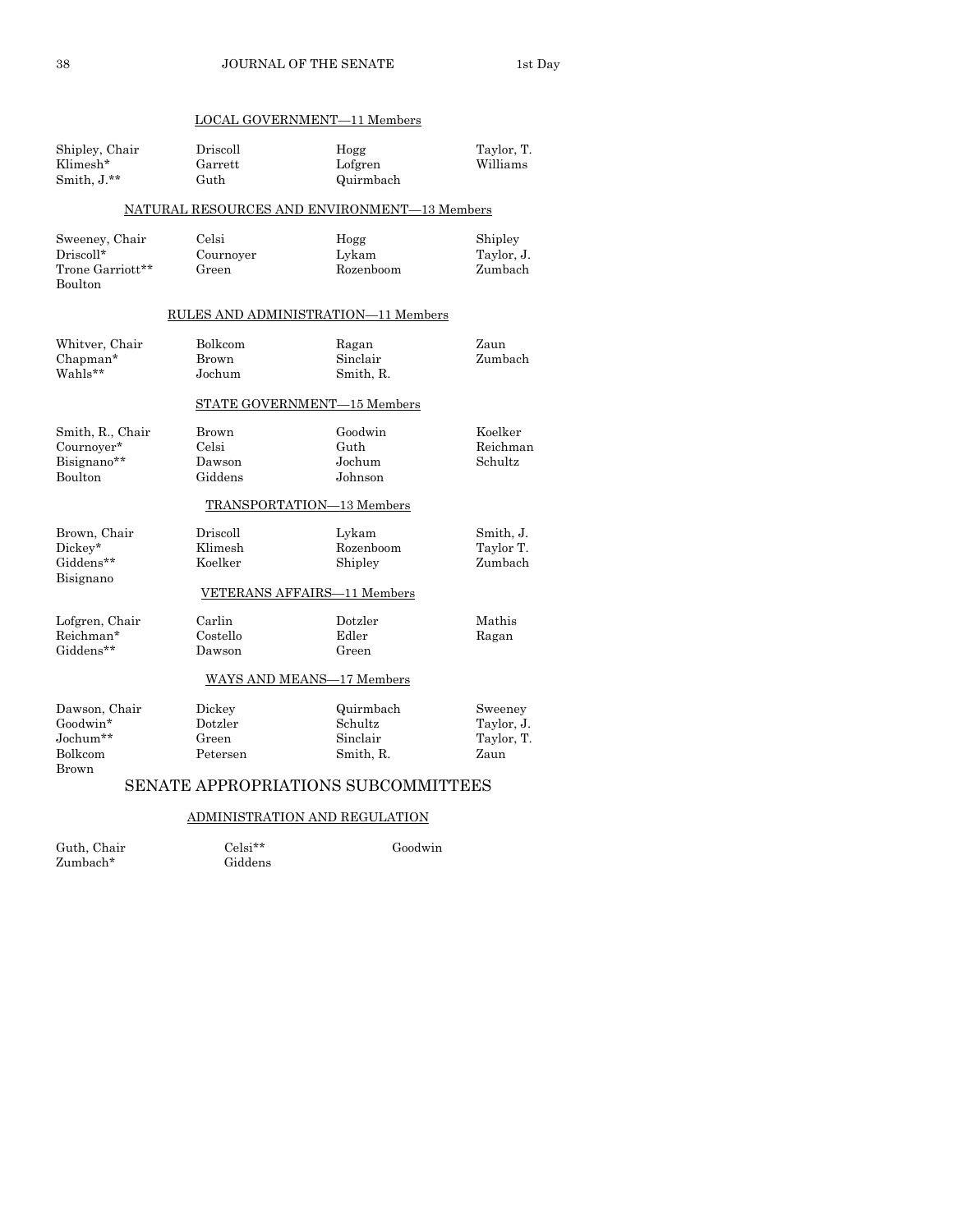## AGRICULTURE AND NATURAL RESOURCES

| Rozenboom, Chair<br>Shipley* | Mathis**<br>Kinney       | Williams                                                                                                                                                               |
|------------------------------|--------------------------|------------------------------------------------------------------------------------------------------------------------------------------------------------------------|
|                              |                          | <b>ECONOMIC DEVELOPMENT</b>                                                                                                                                            |
| Koelker, Chair<br>Reichman*  | Dotzler**<br>Hogg        | Lofgren                                                                                                                                                                |
|                              |                          | EDUCATION                                                                                                                                                              |
| Cournoyer, Chair<br>Green*   | Smith, J.**<br>Quirmbach | Sweeney                                                                                                                                                                |
|                              |                          | <u>HEALTH AND HUMAN SERVICES</u>                                                                                                                                       |
| Costello, Chair<br>Edler*    | Ragan**<br>Klimesh       | Trone Garriott<br><b>JUSTICE SYSTEM</b>                                                                                                                                |
| Garrett, Chair<br>$Carlin*$  | Taylor, T.**<br>Boulton  | Taylor, J.                                                                                                                                                             |
|                              |                          | <b>TRANSPORTATION, INFRASTRUCTURE AND CAPITALS</b>                                                                                                                     |
| Johnson, Chair<br>Driscoll*  | Petersen**<br>Lykam      | Rowley                                                                                                                                                                 |
|                              |                          | SENATORS AND THEIR RESPECTIVE COMMITTEES                                                                                                                               |
| BISIGNANO, Tony              |                          | Commerce<br>Judiciary<br>State Government, Ranking Member<br>Transportation                                                                                            |
| BOLKCOM, Joe                 |                          | Appropriations, Ranking Member<br>Human Resources<br>Judiciary<br>Rules and Administration<br>Ways and Means                                                           |
| <b>BOULTON, Nate</b>         |                          | Judiciary<br>Labor and Business Relations,<br>Ranking Member<br>Natural Resources and Environment<br>State Government<br>Justice System<br>Appropriations Subcommittee |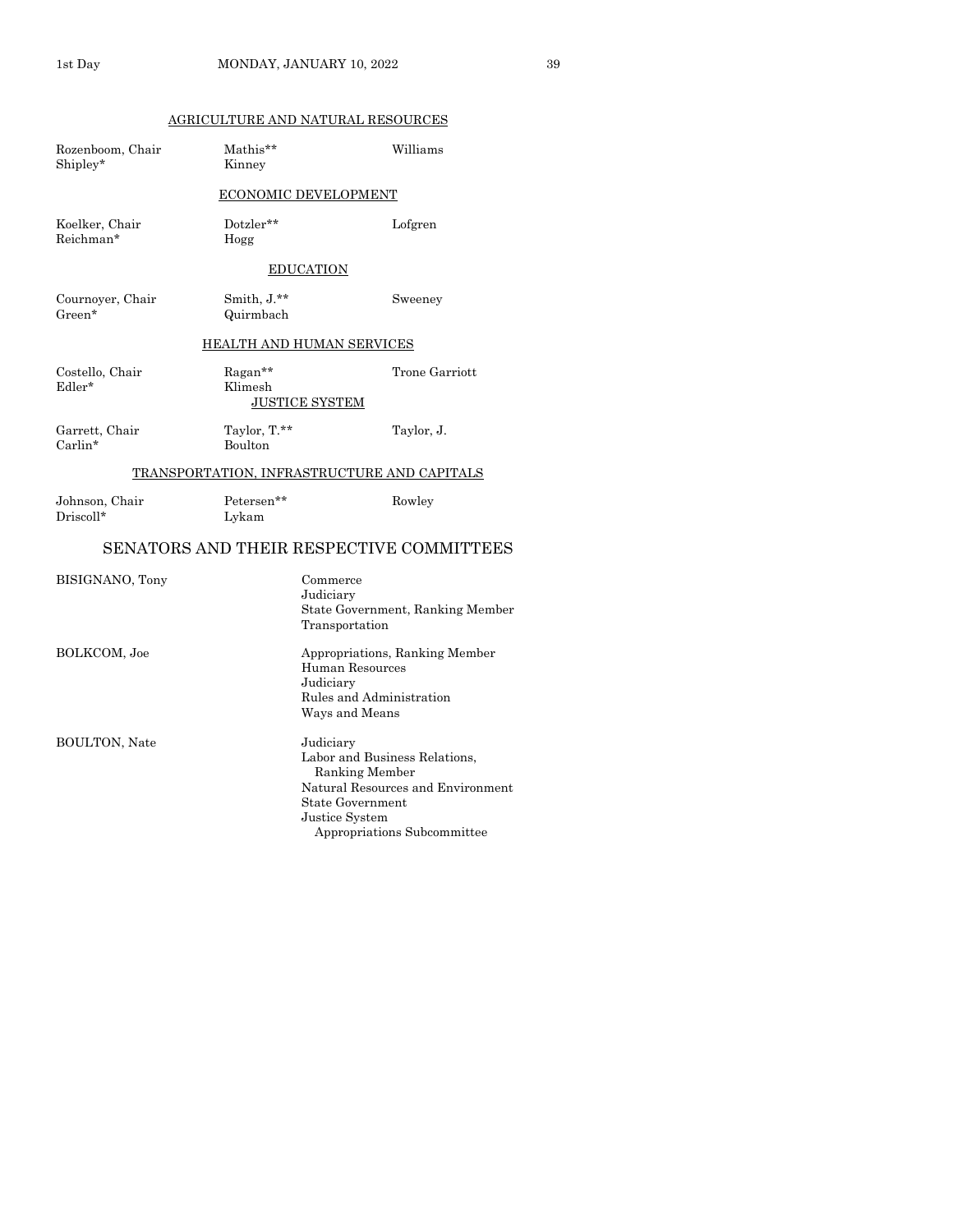40 JOURNAL OF THE SENATE 1st Day

| BROWN, Waylon    | Commerce<br>Rules and Administration<br><b>State Government</b><br>Transportation, Chair                                                                                                                               |
|------------------|------------------------------------------------------------------------------------------------------------------------------------------------------------------------------------------------------------------------|
|                  | Ways and Means                                                                                                                                                                                                         |
| CARLIN, Jim      | Education<br>Ethics. Vice Chair<br>Veterans Affairs<br>Justice System<br>Appropriations Subcommittee,<br>Vice Chair                                                                                                    |
| CELSI, Claire    | Appropriations<br>Education<br>Government Oversight, Ranking Member<br>Natural Resources and Environment<br><b>State Government</b><br>Administration and Regulation<br>Appropriations Subcommittee,<br>Ranking Member |
| CHAPMAN, Jake    | Commerce<br>Rules and Administration, Vice Chair                                                                                                                                                                       |
| COSTELLO, Mark   | Agriculture<br>Appropriations<br>Ethics<br>Human Resources, Vice Chair<br>Veterans Affairs<br>Health and Human Services<br>Appropriations Subcommittee, Chair                                                          |
| COURNOYER, Chris | Appropriations<br>Education<br>Natural Resources and Environment<br>State Government, Vice Chair<br>Education<br>Appropriations Subcommittee,<br>Chair                                                                 |
| DAWSON, Dan      | Judiciary<br><b>State Government</b><br>Veterans Affairs<br>Ways and Means, Chair                                                                                                                                      |
| DICKEY, Adrian   | Labor and Business Relations, Chair<br>Transportation, Vice Chair<br>Ways and Means                                                                                                                                    |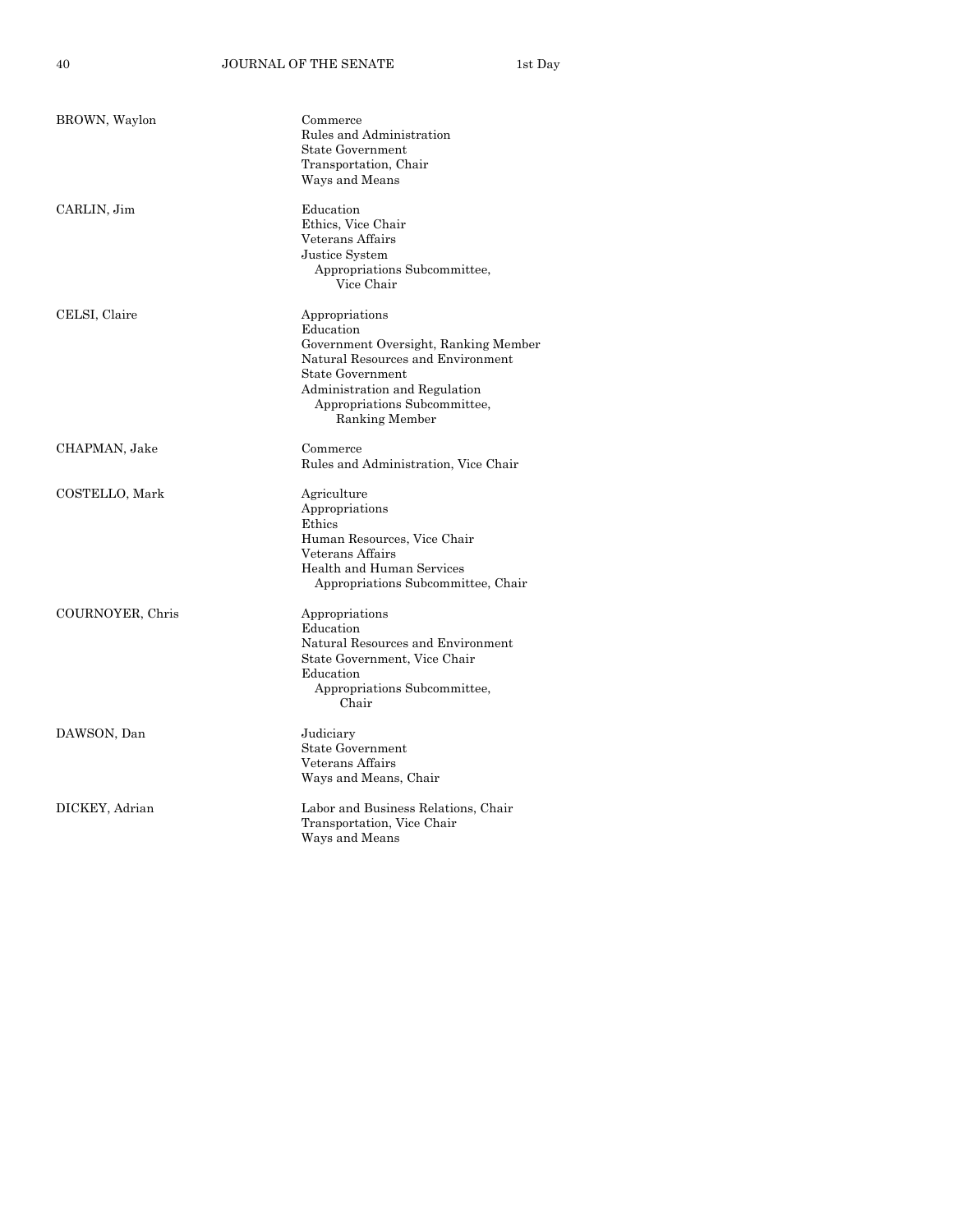| DOTZLER, William A., Jr. | Appropriations<br>Labor and Business Relations<br>Veterans Affairs<br>Ways and Means<br>Economic Development<br>Appropriations Subcommittee,<br>Ranking Member                                                                   |
|--------------------------|----------------------------------------------------------------------------------------------------------------------------------------------------------------------------------------------------------------------------------|
| DRISCOLL, Dawn           | Agriculture<br>Labor and Business Relations<br>Local Government<br>Natural Resources and Environment,<br>Vice Chair<br>Transportation<br>Transportation, Infrastructure, and Capitals<br>Appropriations Subcommittee, Vice Chair |
| EDLER, Jeff              | Agriculture<br>Appropriations<br>Human Resources, Chair<br>Veterans Affairs<br>Health and Human Services<br>Appropriations Subcommittee, Vice Chair                                                                              |
| GARRETT, Julian B.       | Appropriations<br>Human Resources<br>Judiciary, Vice Chair<br>Local Government<br>Justice System<br>Appropriations Subcommittee, Chair                                                                                           |
| GIDDENS, Eric            | Education<br><b>State Government</b><br>Transportation, Ranking Member<br>Veterans Affairs, Ranking Member<br>Administration and Regulation<br>Appropriations Subcommittee                                                       |
| GOODWIN, Tim             | Commerce<br>Education<br><b>State Government</b><br>Ways and Means, Vice Chair<br>Administration and Regulation<br>Appropriations Subcommittee                                                                                   |
| <b>GREEN, Jesse</b>      | Agriculture<br>Human Resources<br>Labor and Business Relations, Vice Chair<br>Natural Resources and Environment<br>Veterans Affairs                                                                                              |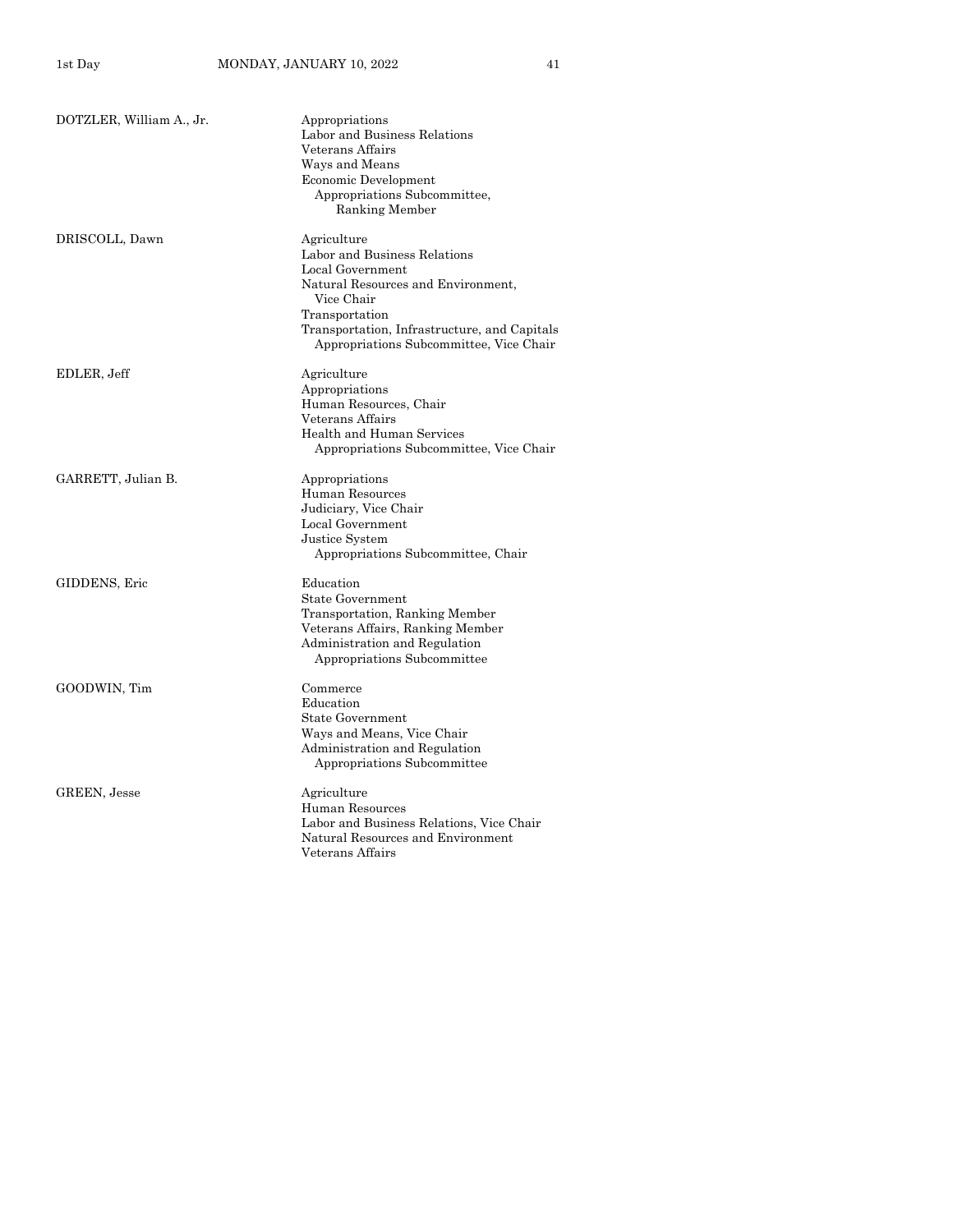|                 | Ways and Means                                                                     |
|-----------------|------------------------------------------------------------------------------------|
|                 | Educations                                                                         |
|                 | Appropriations Subcommittee, Vice Chair                                            |
| GUTH, Dennis    | Appropriations                                                                     |
|                 | Labor and Business Relations                                                       |
|                 | Local Government                                                                   |
|                 | <b>State Government</b>                                                            |
|                 | Administration and Regulation                                                      |
|                 | Appropriations Subcommittee, Chair                                                 |
| HOGG, Robert    | Ethics                                                                             |
|                 | Local Government                                                                   |
|                 | Natural Resources and Environment                                                  |
|                 | Economic Development                                                               |
|                 | Appropriations Subcommittee                                                        |
| JOCHUM, Pam     | Ethics, Ranking Member                                                             |
|                 | Human Resources                                                                    |
|                 | Labor and Business Relations                                                       |
|                 | Rules and Administration                                                           |
|                 | State Government                                                                   |
|                 | Ways and Means, Ranking Member                                                     |
| JOHNSON, Craig  | Appropriations                                                                     |
|                 | Commerce                                                                           |
|                 | Education                                                                          |
|                 | Human Resources                                                                    |
|                 | Judiciary                                                                          |
|                 | <b>State Government</b>                                                            |
|                 | Transportation, Infrastructure, and Capitals<br>Appropriations Subcommittee, Chair |
| KINNEY, Kevin   | Agriculture, Ranking Member                                                        |
|                 | Ethics                                                                             |
|                 | Judiciary, Ranking Member                                                          |
|                 | Agriculture and Natural Resources                                                  |
|                 | Appropriations Subcommittee                                                        |
| KLIMESH, Mike   | Appropriations                                                                     |
|                 | Commerce                                                                           |
|                 | Local Government, Vice Chair                                                       |
|                 | Transportation                                                                     |
|                 | Health and Human Services                                                          |
|                 | Appropriations Subcommittee                                                        |
| KOELKER, Carrie | Appropriations                                                                     |
|                 | Commerce, Vice Chair                                                               |
|                 | Ethics, Chair                                                                      |
|                 | <b>State Government</b>                                                            |
|                 | Transportation                                                                     |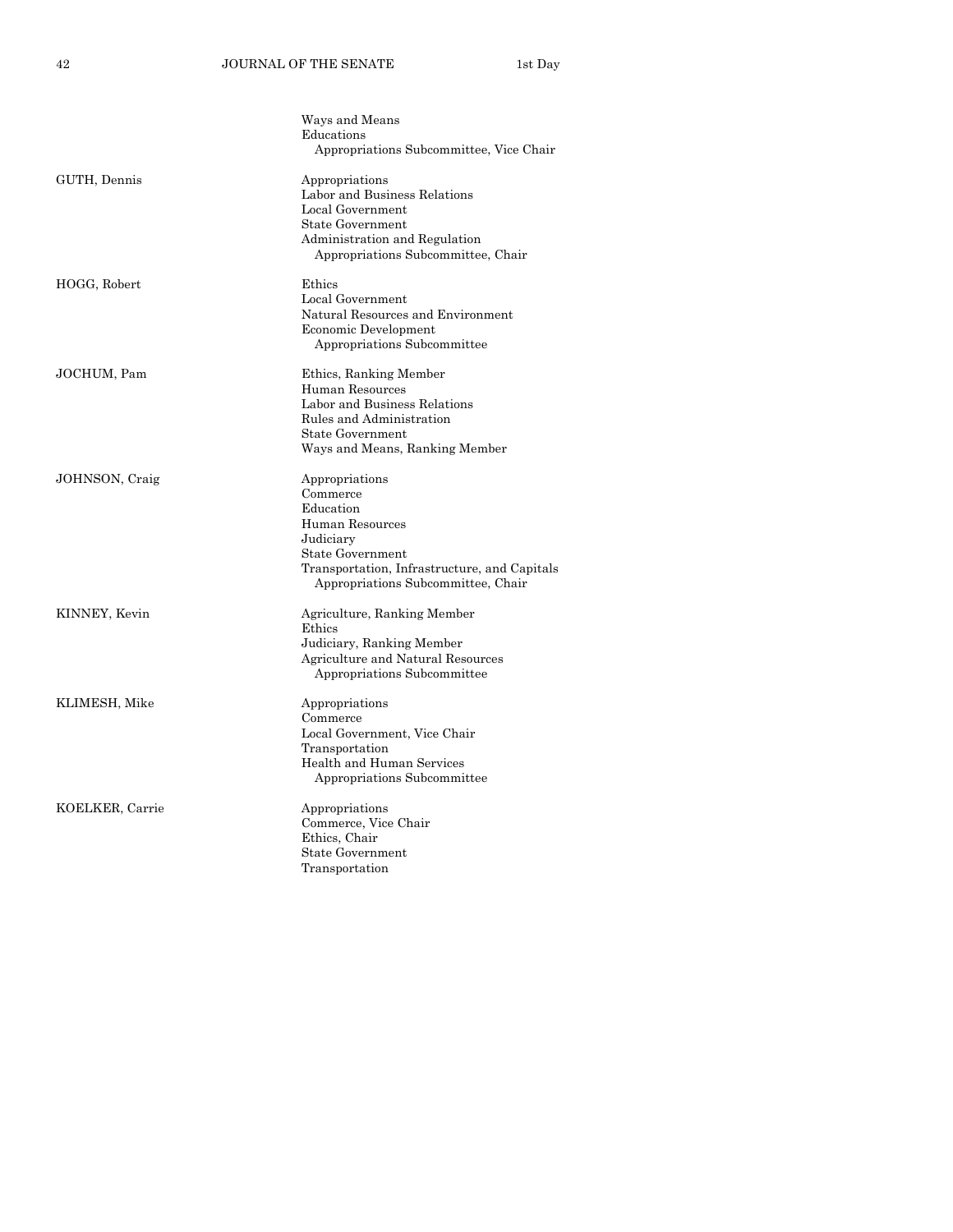|                      | Economic Development<br>Appropriations Subcommittee, Chair                                                                                                                              |
|----------------------|-----------------------------------------------------------------------------------------------------------------------------------------------------------------------------------------|
| KRAAYENBRINK, Tim    | Appropriations, Chair<br>Education                                                                                                                                                      |
| LOFGREN, Mark S.     | Appropriations, Vice Chair<br>Government Oversight<br>Human Resources<br>Local Government<br>Veterans Affairs, Chair<br>Economic Development<br>Appropriations Subcommittee             |
| LYKAM, Jim           | Commerce, Ranking Member<br>Natural Resources and Environment<br>Transportation<br>Transportation, Infrastructure, and Capitals<br>Appropriations Subcommittee                          |
| MATHIS, Liz          | Agriculture<br>Appropriations<br>Commerce<br>Human Resources, Ranking Member<br>Veterans Affairs<br>Agriculture and Natural Resources<br>Appropriations Subcommittee,<br>Ranking Member |
| NUNN, Zach           | Commerce                                                                                                                                                                                |
| PETERSEN, Janet      | Appropriations<br>Commerce<br>Government Oversight<br>Judiciary<br>Ways and Means<br>Transportation, Infrastructure, and Capitals<br>Appropriations Subcommittee,<br>Ranking Member     |
| QUIRMBACH, Herman C. | Commerce<br>Education, Ranking Member<br>Local Government<br>Ways and Means<br><b>Education Appropriations Subcommittee</b>                                                             |
| RAGAN, Amanda        | Agriculture<br>Appropriations<br>Human Resources<br>Rules and Administration<br>Veterans Affairs                                                                                        |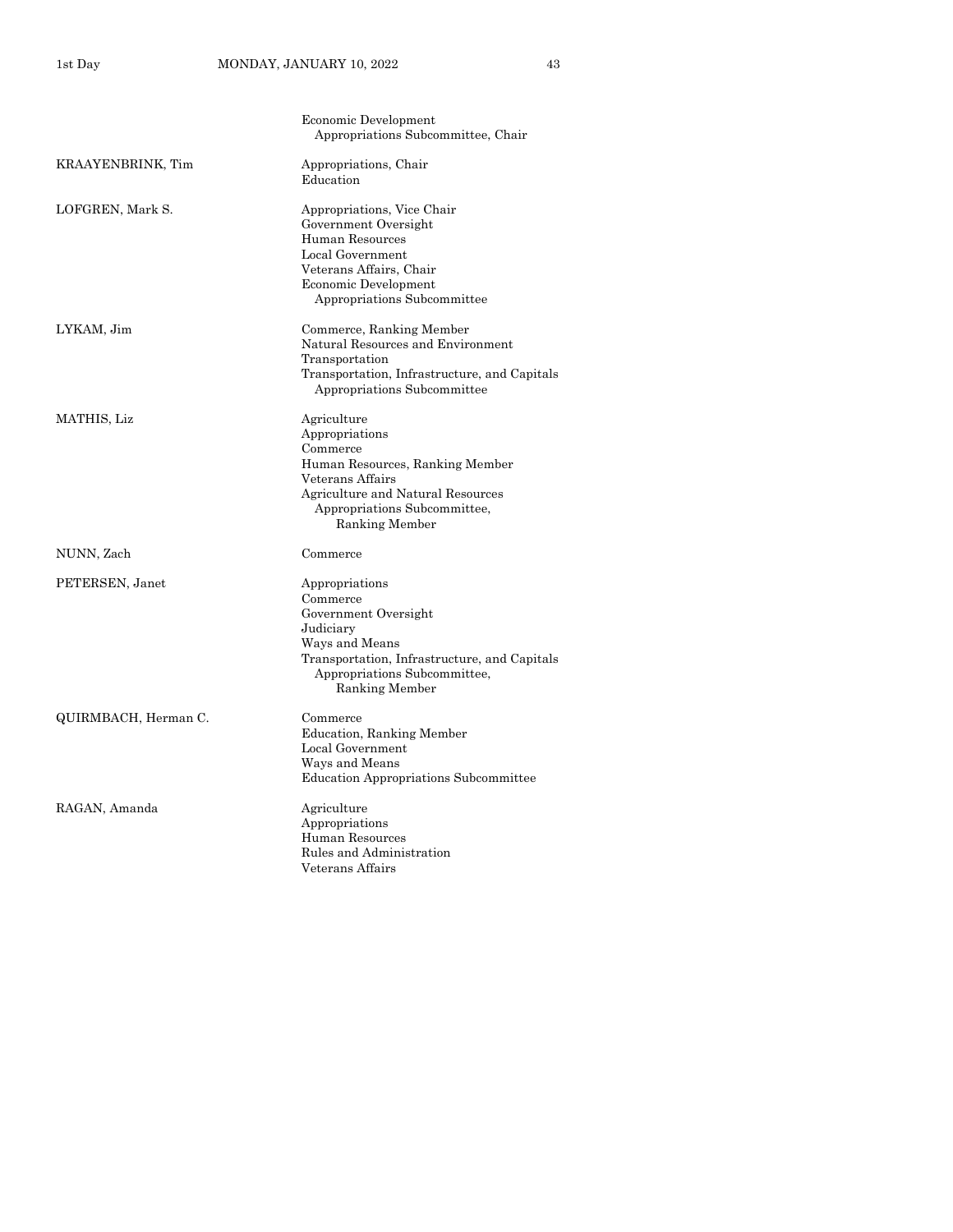|                | Health and Human Services<br>Appropriations Subcommittee,<br>Ranking Member                                                                                                                 |
|----------------|---------------------------------------------------------------------------------------------------------------------------------------------------------------------------------------------|
| REICHMAN, Jeff | Appropriations<br>Judiciary<br><b>State Government</b><br>Veterans Affairs, Vice Chair<br>Economic Development<br>Appropriations Subcommittee, Vice Chair                                   |
| ROWLEY, David  | Human Resources<br>Judiciary<br>Labor and Business Relations<br>Transportation, Infrastructure, and<br>Capitals Appropriations Subcommittee                                                 |
| ROZENBOOM, Ken | Agriculture<br>Appropriations<br>Education<br>Natural Resources and Environment,<br>Transportation<br>Agriculture and Natural Resources<br>Appropriations Subcommittee, Chair               |
| SCHULTZ, Jason | Commerce, Chair<br>Government Oversight, Chair<br>Judiciary<br>Labor and Business Relations<br><b>State Government</b><br>Ways and Means                                                    |
| SHIPLEY, Tom   | Agriculture<br>Judiciary<br>Local Government, Chair<br>Natural Resources and Environment,<br>Transportation<br>Agriculture and Natural Resources<br>Appropriations Subcommittee, Vice Chair |
| SINCLAIR, Amy  | Commerce<br>Education, Chair<br>Judiciary<br>Rules and Administration<br>Ways and Means                                                                                                     |
| SMITH, Jackie  | Agriculture<br>Appropriations<br>Education<br>Local Government, Ranking Member<br>Transportation                                                                                            |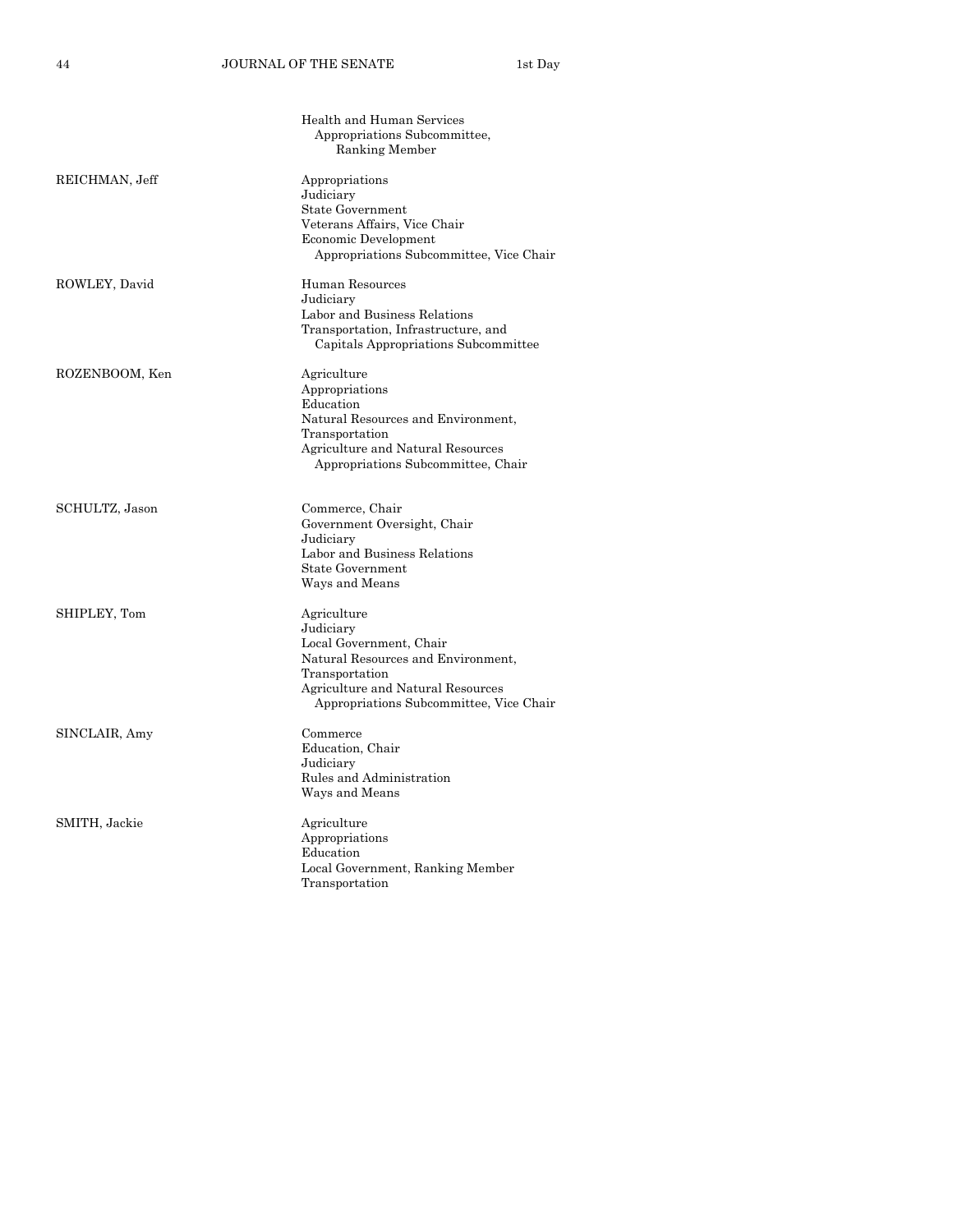|                        | Education<br>Appropriations Subcommittee,<br>Ranking Member                                                                                                                |
|------------------------|----------------------------------------------------------------------------------------------------------------------------------------------------------------------------|
| SMITH, Roby            | Commerce<br>Rules and Administration<br>State Government, Chair<br>Ways and Means                                                                                          |
| SWEENEY, Annette       | Agriculture, Vice Chair<br>Education<br>Human Resources<br>Natural Resources and Environment, Chair<br>Ways and Means<br>Education<br>Appropriations Subcommittee          |
| TAYLOR, Jeff           | Education, Vice Chair<br>Judiciary<br>Labor and Business Relations<br>Natural Resources and Environment<br>Ways and Means<br>Justice System<br>Appropriations Subcommittee |
| TAYLOR, Todd E.        | Appropriations<br>Labor and Business Relations<br>Local Government<br>Transportation<br>Ways and Means<br>Justice System<br>Appropriations Subcommittee,<br>Ranking Member |
| TRONE GARRIOTT, Sarah  | Education<br>Human Resources<br>Natural Resources and Environment,<br>Ranking Member<br>Health and Human Services<br>Appropriations Subcommittee                           |
| WAHLS, Zach            | Agriculture<br>Commerce<br>Rules and Administration, Ranking Member                                                                                                        |
| WHITVER, Jack          | Rules and Administration, Chair                                                                                                                                            |
| WILLIAMS, Craig Steven | Appropriations<br>Commerce<br>Government Oversight, Vice Chair<br>Local Government                                                                                         |